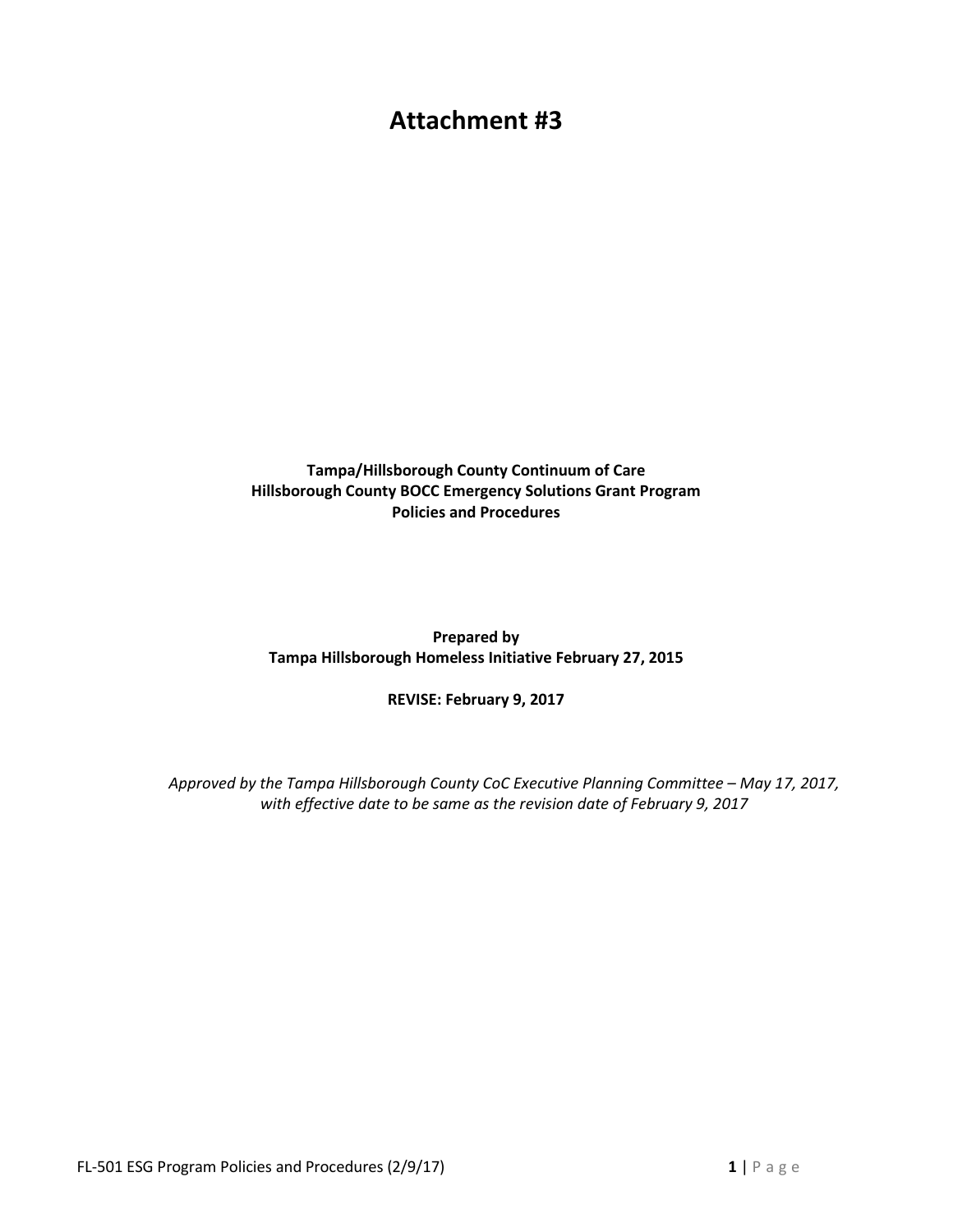#### **Revision Tracking**

February 9, 2017 revisions:

- **Revises 3.4.2 Eligibility for Rapid Re-Housing**, changing the eligibility recertification timeframe for rapid rehousing to at least annually to align with the ESG Interim Rule (24 CFR\_576).
- **Revises 5.1 Financial Assistance** to align with 24 576.105 (c) to allow ESG funded projects to "set maximum dollar amounts that the project participant may receive for each type of financial assistance under paragraph (a)" of 24 CFR 576.105. The project "may also set a maximum period for which a project participant may receive any of the type of assistance" under section 24 CFR 105" so long as it does not exceed limits set forth in 24 CFR.
- **Revises 5.1.5.5 Participant Share in the Cost** and **6.2.6 Participant Share of Cost** to align 24 CFR 576.106 (4) (b) that allows for ESG projects the discretion to set caps and conditions to shortand medium-term rental assistance. "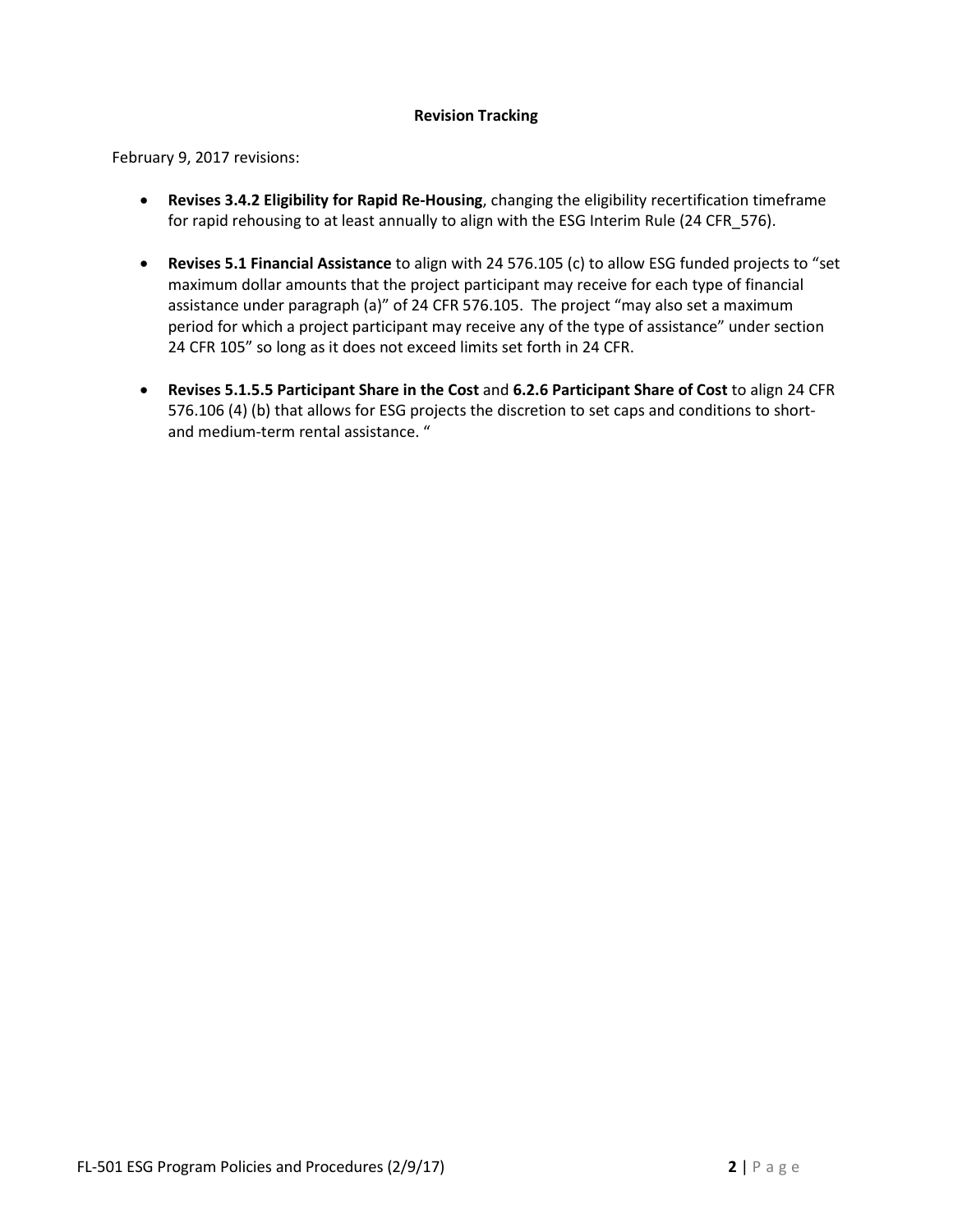#### Tampa/Hillsborough County Continuum of Care **Emergency Solutions Grant Program Policies and Procedures**

#### **Table of Contents**

| $\overline{7}$                                                |
|---------------------------------------------------------------|
|                                                               |
| $\overline{7}$                                                |
|                                                               |
|                                                               |
|                                                               |
|                                                               |
|                                                               |
|                                                               |
|                                                               |
|                                                               |
|                                                               |
|                                                               |
|                                                               |
|                                                               |
|                                                               |
|                                                               |
|                                                               |
|                                                               |
|                                                               |
|                                                               |
|                                                               |
|                                                               |
|                                                               |
|                                                               |
| 3.3.2 Minor/Major Rehabilitation, Conversion, or Renovation11 |
|                                                               |
|                                                               |
|                                                               |
|                                                               |
|                                                               |
| 3.3.3.3 Prohibition Against Involuntary Family Separation 12  |
|                                                               |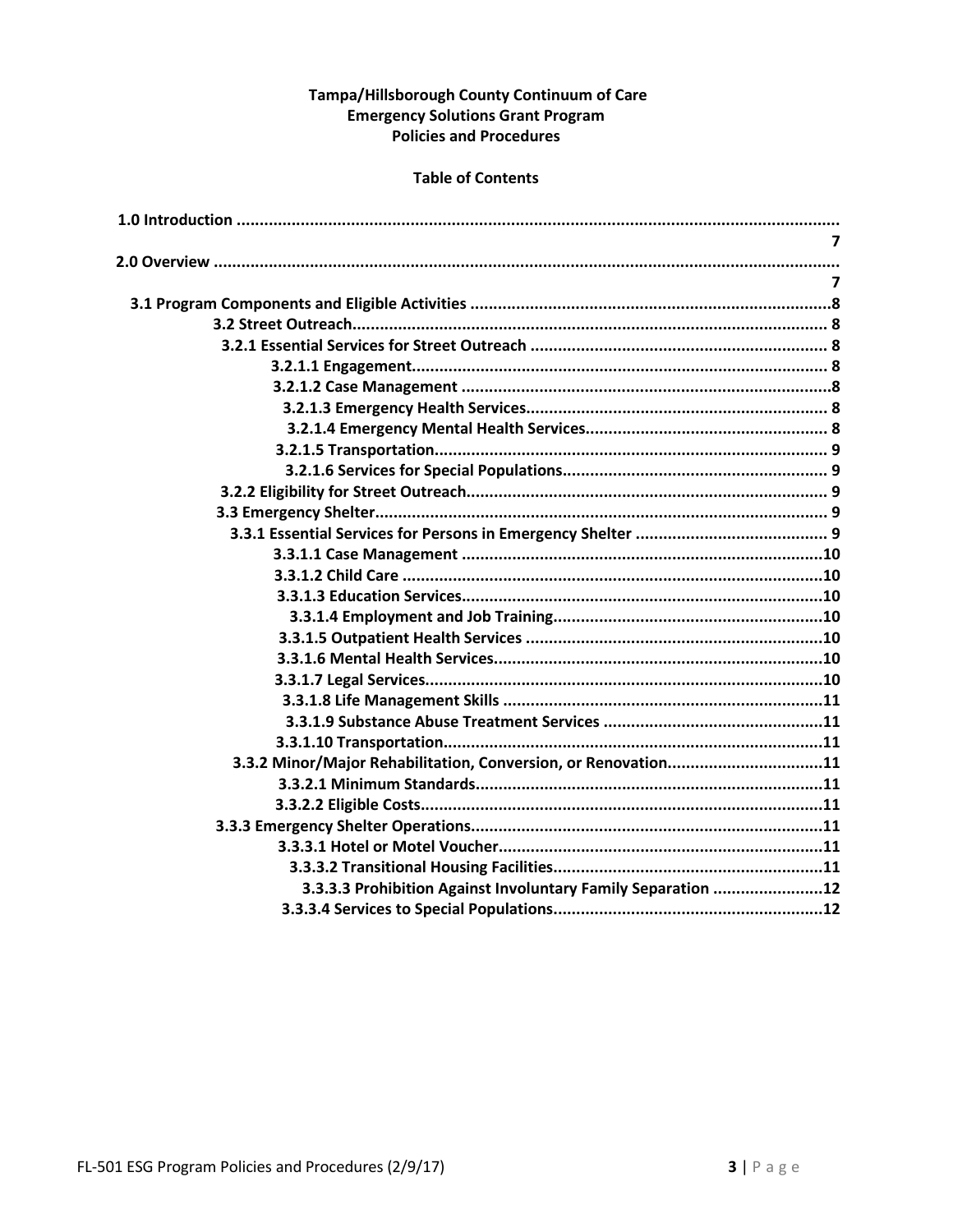| 3.3.4 Uniform Relocation Assistance and Real Property Acquisition |
|-------------------------------------------------------------------|
|                                                                   |
|                                                                   |
|                                                                   |
|                                                                   |
|                                                                   |
|                                                                   |
|                                                                   |
|                                                                   |
|                                                                   |
|                                                                   |
|                                                                   |
|                                                                   |
|                                                                   |
|                                                                   |
|                                                                   |
|                                                                   |
|                                                                   |
|                                                                   |
|                                                                   |
|                                                                   |
|                                                                   |
|                                                                   |
|                                                                   |
| 3.4.2.1 Prioritizing Households for Prevention Assistance 15      |
|                                                                   |
|                                                                   |
|                                                                   |
|                                                                   |
|                                                                   |
|                                                                   |
| 3.5.2.1 Prioritizing Households for Rapid Re-Housing16            |
|                                                                   |
|                                                                   |
|                                                                   |
|                                                                   |
|                                                                   |
|                                                                   |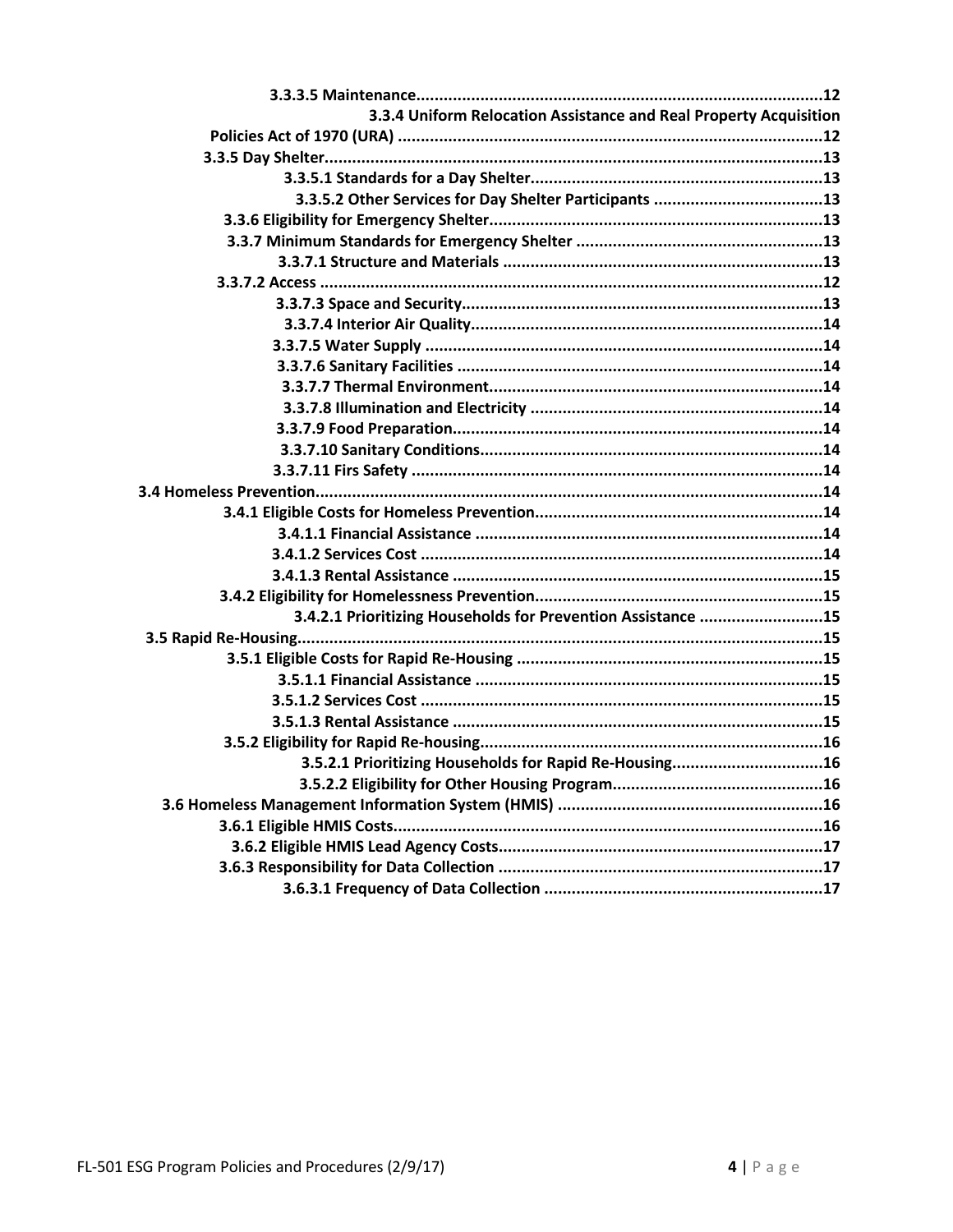| 4.2.3.1 Requirements Specific to Homeless Prevention20                     |  |
|----------------------------------------------------------------------------|--|
|                                                                            |  |
|                                                                            |  |
|                                                                            |  |
|                                                                            |  |
|                                                                            |  |
|                                                                            |  |
|                                                                            |  |
|                                                                            |  |
|                                                                            |  |
|                                                                            |  |
|                                                                            |  |
|                                                                            |  |
|                                                                            |  |
| 4.3.2.1 Certification of Homelessness - Living in a place not meant for    |  |
|                                                                            |  |
| 4.3.2.2 Certification of Homelessness - Emergency Shelter and Transitional |  |
|                                                                            |  |
|                                                                            |  |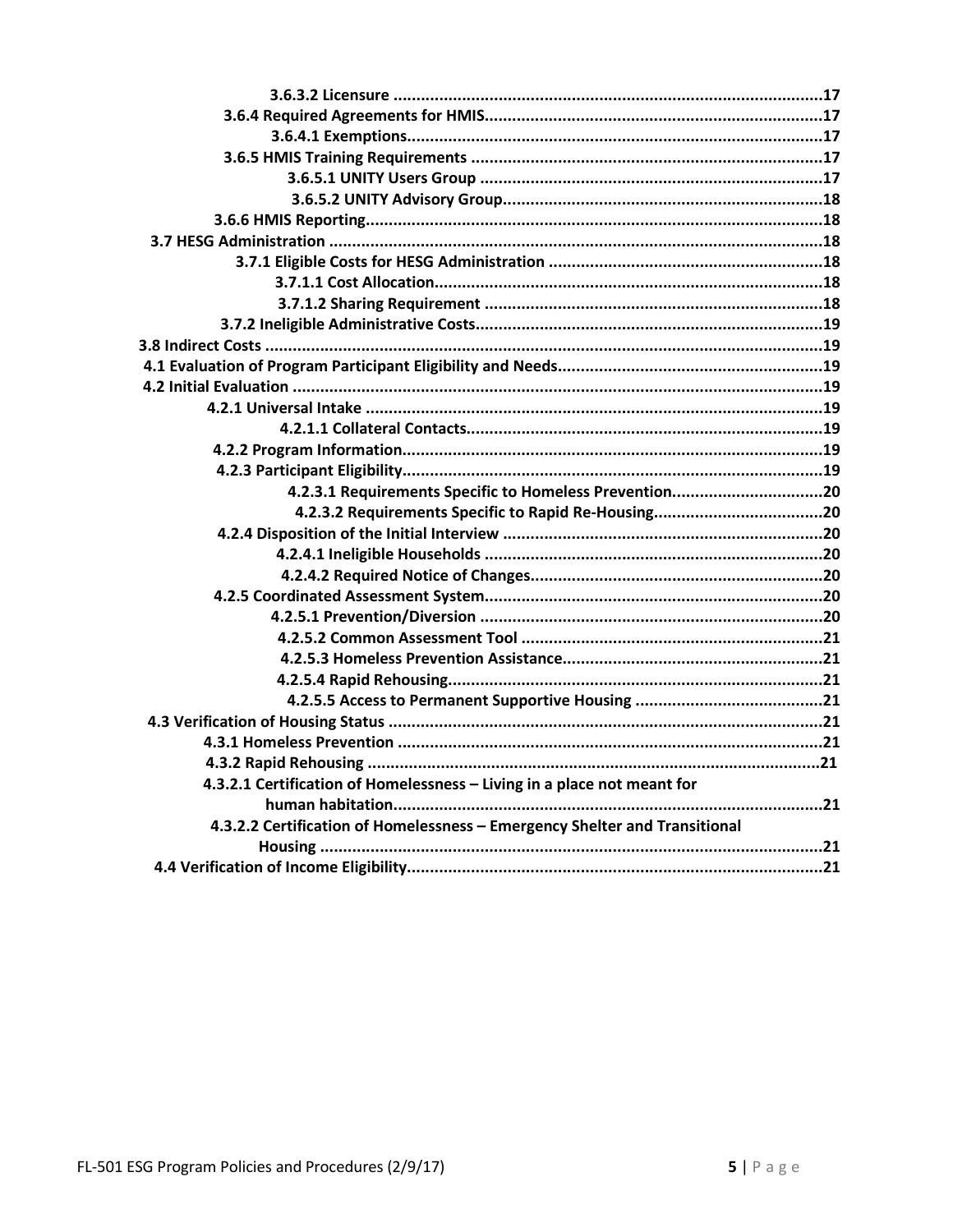| 4.5 Re-Evaluation for Prevention Assistance and Rapid Re-Housing 22 |  |
|---------------------------------------------------------------------|--|
|                                                                     |  |
|                                                                     |  |
|                                                                     |  |
|                                                                     |  |
|                                                                     |  |
|                                                                     |  |
|                                                                     |  |
| 4.6.1.3 Documentation of Housing Status - Homeless Prevention 23    |  |
| 4.6.1.4 Documentation of Housing Status - Rapid Re-housing24        |  |
|                                                                     |  |
|                                                                     |  |
|                                                                     |  |
|                                                                     |  |
|                                                                     |  |
|                                                                     |  |
|                                                                     |  |
|                                                                     |  |
|                                                                     |  |
|                                                                     |  |
|                                                                     |  |
|                                                                     |  |
|                                                                     |  |
|                                                                     |  |
|                                                                     |  |
|                                                                     |  |
|                                                                     |  |
|                                                                     |  |
|                                                                     |  |
|                                                                     |  |
|                                                                     |  |
|                                                                     |  |
|                                                                     |  |
|                                                                     |  |
|                                                                     |  |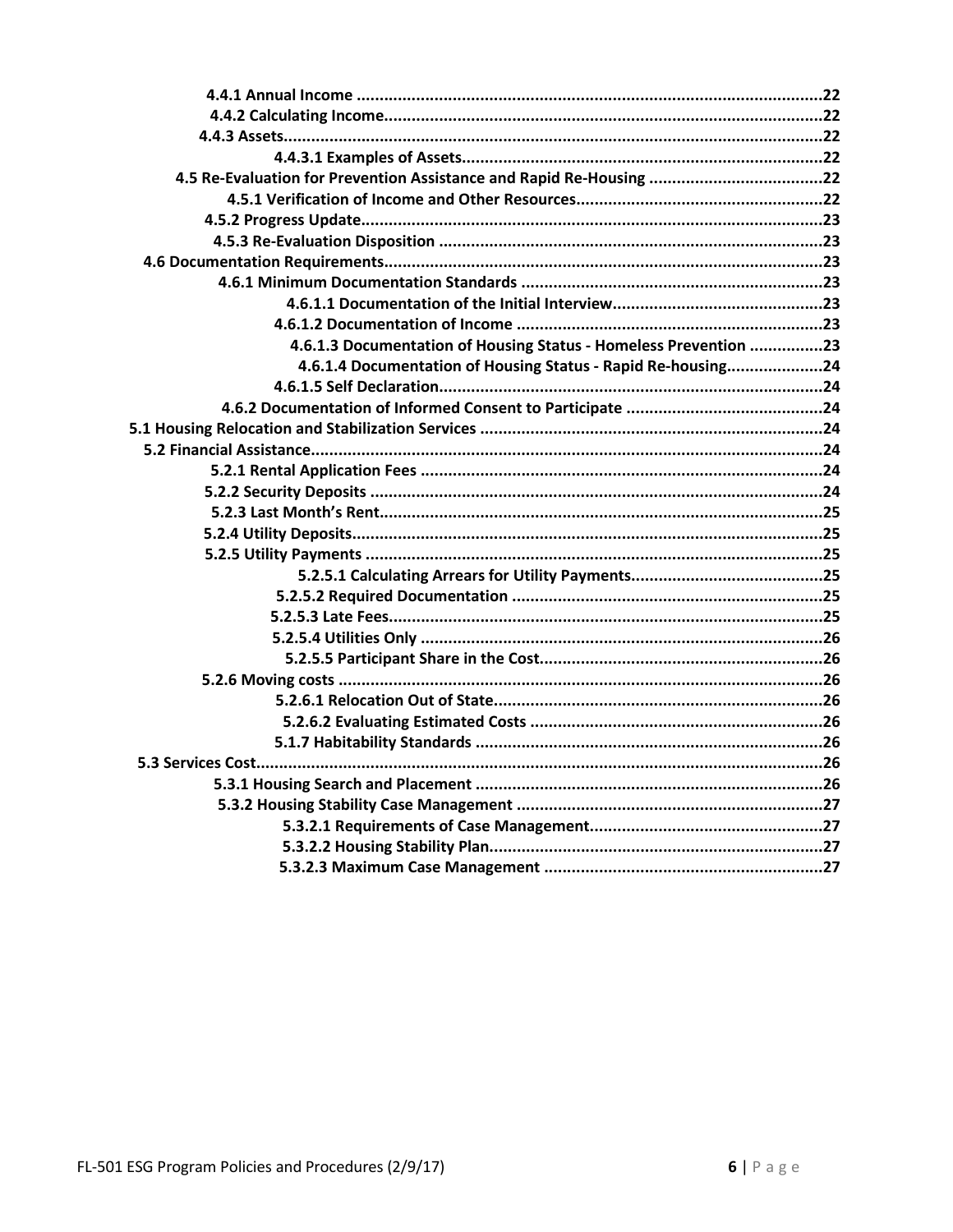| 6.1 Rental<br>6.3.2.6 Rent Reasonableness - Other Considerations31 |
|--------------------------------------------------------------------|
|                                                                    |
|                                                                    |
|                                                                    |
|                                                                    |
|                                                                    |
|                                                                    |
|                                                                    |
|                                                                    |
|                                                                    |
|                                                                    |
|                                                                    |
|                                                                    |
|                                                                    |
|                                                                    |
|                                                                    |
|                                                                    |
|                                                                    |
|                                                                    |
|                                                                    |
|                                                                    |
|                                                                    |
|                                                                    |
|                                                                    |
|                                                                    |
|                                                                    |
|                                                                    |
|                                                                    |
|                                                                    |
|                                                                    |
|                                                                    |
|                                                                    |
|                                                                    |
| 6.3.5.2 Termination of the Rental Assistance Agreement32           |
|                                                                    |
|                                                                    |
|                                                                    |
|                                                                    |
|                                                                    |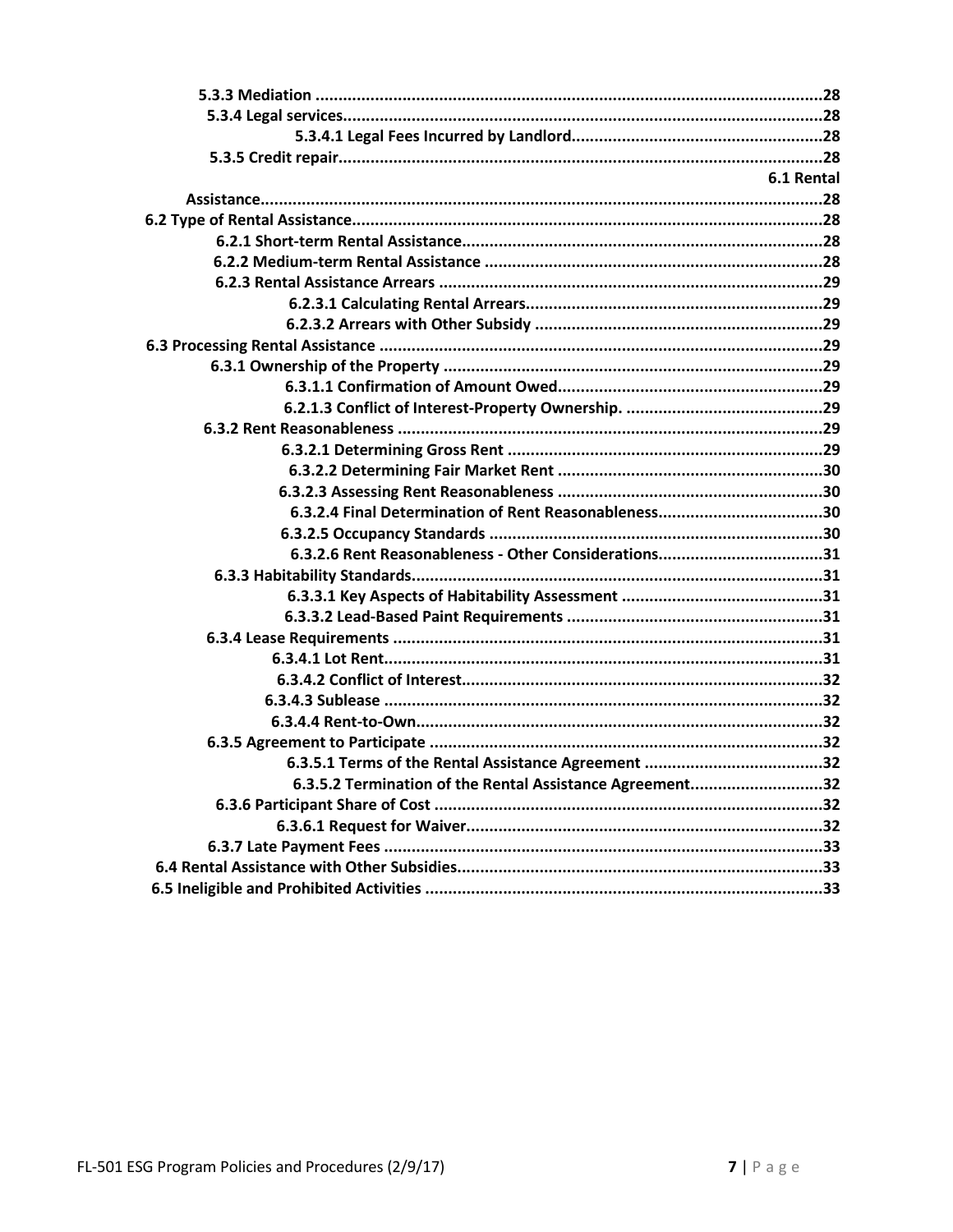| 9.1 Confidentiality |
|---------------------|
|                     |
|                     |
|                     |
|                     |
|                     |
|                     |
|                     |
|                     |
|                     |
|                     |
|                     |
|                     |
|                     |
|                     |
|                     |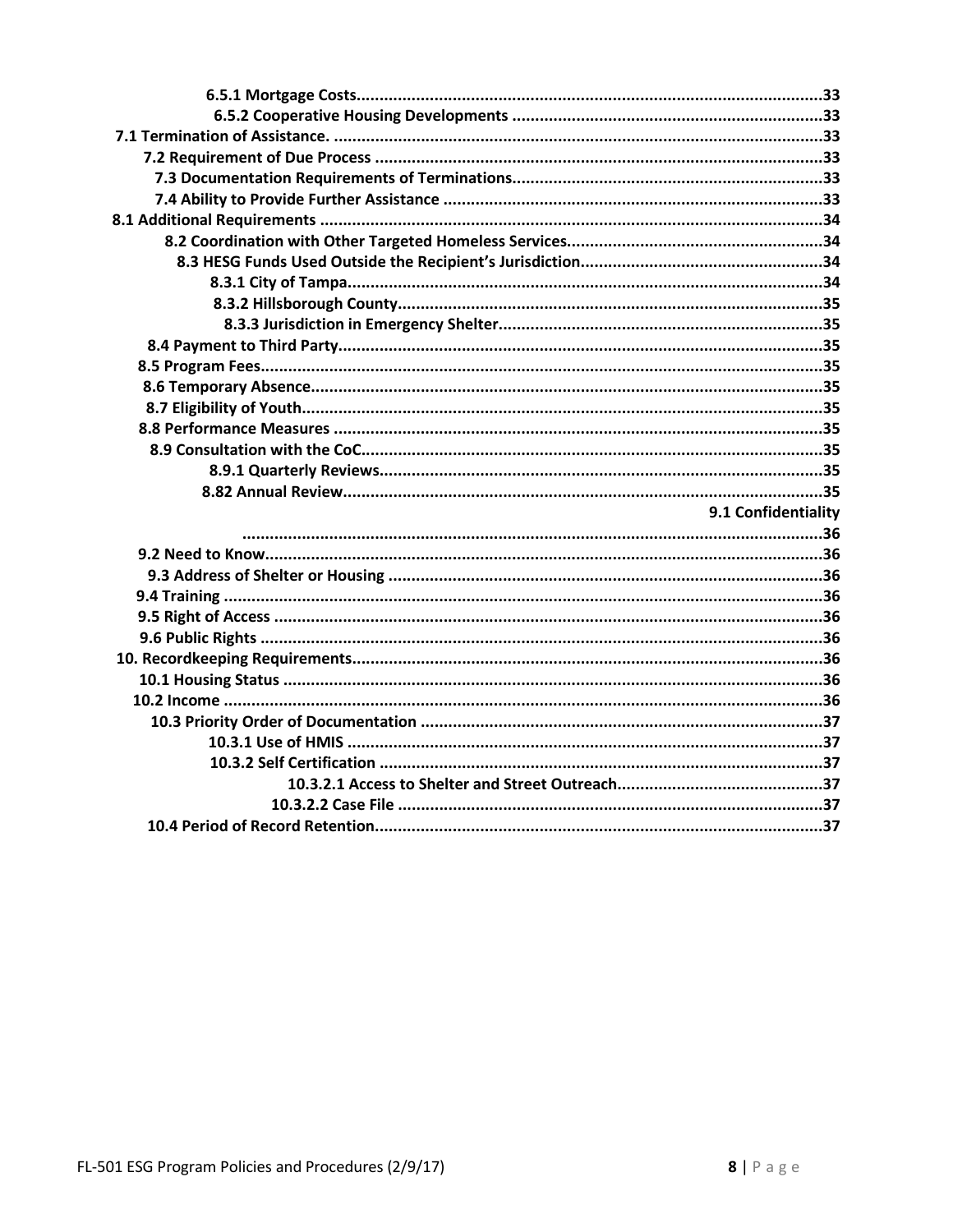|                    | 11.1 Match                                                                        |  |
|--------------------|-----------------------------------------------------------------------------------|--|
|                    |                                                                                   |  |
|                    |                                                                                   |  |
|                    |                                                                                   |  |
|                    |                                                                                   |  |
|                    |                                                                                   |  |
|                    |                                                                                   |  |
|                    |                                                                                   |  |
|                    |                                                                                   |  |
|                    |                                                                                   |  |
|                    |                                                                                   |  |
|                    |                                                                                   |  |
| <b>Attachments</b> |                                                                                   |  |
|                    | Attachment A At Risk of Homelessness and Homeless Definition                      |  |
|                    |                                                                                   |  |
|                    | <b>Attachment B</b> Documentation Requirements of Homeless Prevention Eligibility |  |
|                    |                                                                                   |  |
|                    | <b>Attachment C</b> Requirements for Documentation of Housing Status              |  |
|                    |                                                                                   |  |
|                    | <b>Attachment D</b> Income Inclusions & Exclusions                                |  |
|                    |                                                                                   |  |
|                    | <b>Attachment E</b> Requirements for Documentation of Income Verification         |  |

**Attachment F** Housing Options/Resources Eligibility Documentation Standards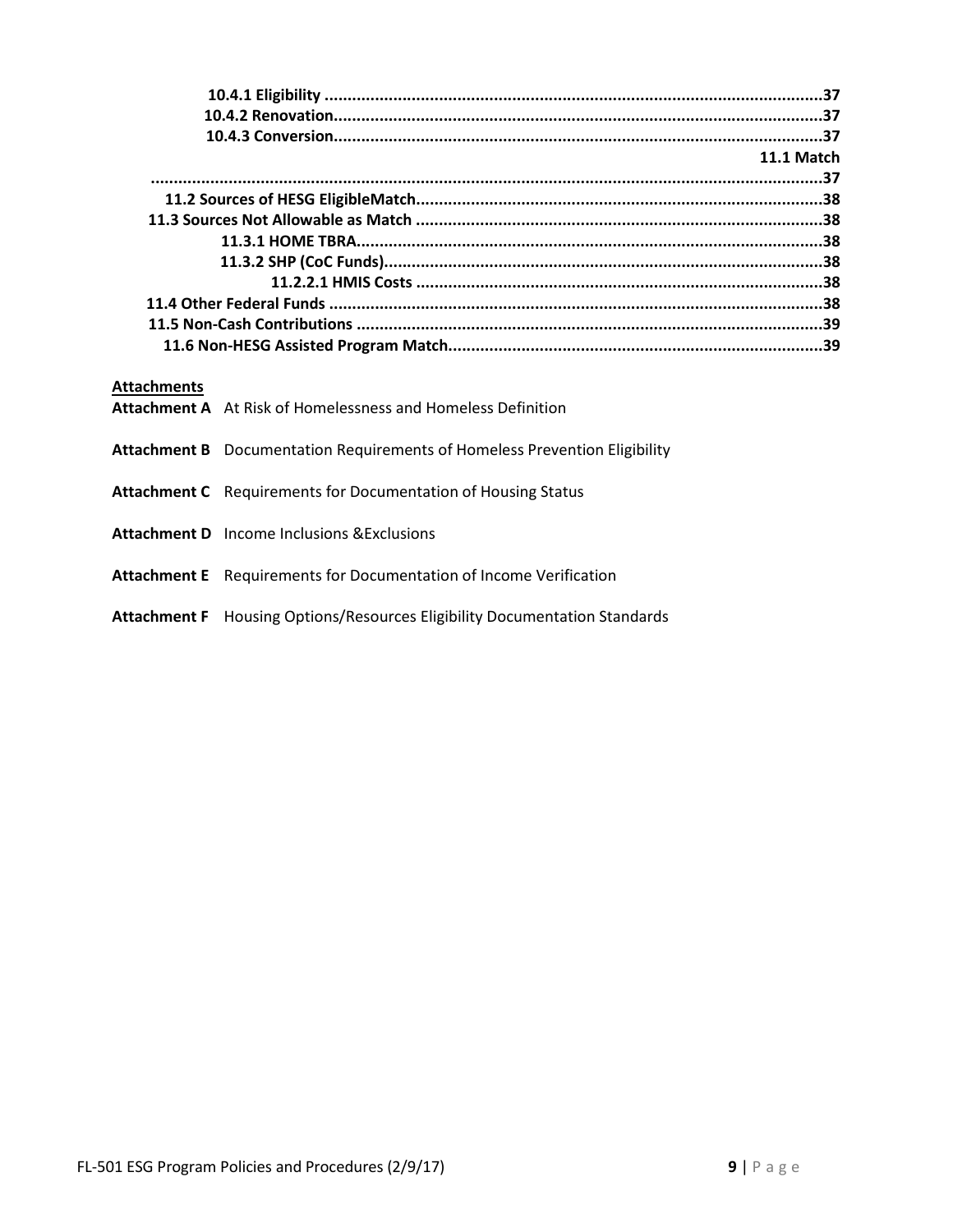#### **Tampa/Hillsborough County Continuum of Care Emergency Solutions Grant Program Policies and Procedures**

#### **1. Introduction**

This is the second revision of the manual developed for the Tampa / Hillsborough County Continuum of Care (CoC) to assist in the implementation of the Emergency Solutions Grants Program as authorized by the Homeless Emergency and Rapid Transition to Housing Act of 2009 (HEARTH Act), hereafter referred to as "HESG". It is to be used as a reference by the recipients of the HESG and other agencies providing services under a subrecipient agreement. This manual does not replace any federal regulations including the HESG Rule published by the Department of Housing and Urban Development (HUD) in the Federal Register on December 5, 2011.

This manual is designed to promote standardization and provide direction in regard to local policy. This manual further clarifies additional requirements of HESG recipients and subrecipients as authorized by HEARTH and developed by HUD including the Homeless Management Information System (HMIS) Requirements published December 9, 2011, the Continuum of Care Program Rule published in the Federal Register on July 31, 2012, and the Definition of Homelessness and Reporting published in the Federal Register on December 5, 2011. From time to time there may be amendments or policy clarifications as further guidance becomes available.

Questions and comments regarding the material contained in this manual may be referred to the Tampa Hillsborough Homeless Initiative by calling 813-223-6115, or by calling the City of Tampa Housing & Community Development Division at 813-274-7954, or Hillsborough County Affordable Housing Services at 813-612-5397.

#### **2. Overview**

Hillsborough County and the City of Tampa are recipients of HESG funds and each is responsible for consulting with the CoC in allocating funds for eligible activities, developing performance standards, evaluating outcomes of HESG-assisted projects, analyzing patterns of use, and developing funding, policies, and procedures for the administration of the HMIS.

The HESG provides funding that may be used to: (1) engage homeless individuals and families living on the street; (2) improve the number and quality of emergency shelters for homeless individuals and families; (3) provide support to operate shelters; (4) provide essential services to shelter residents, (5) rapidly re-house homeless individuals and families, and (6) prevent families and individuals from becoming homeless.

All programs are guided by a philosophy which values participant choice, and promotes respect between and among organizations' staff and participants. There is an emphasis on diversion to keep persons from entering the homeless system, and rapidly rehousing individuals and families who are experiencing homelessness. The includes implementation of *Housing First,* an approach in which housing is offered to people experiencing homelessness without preconditions (such as sobriety, mental health treatment, or a minimum income threshold) or service participation requirements, and in which rapid placement and stabilization in permanent housing are primary goals. A variety of services delivered to promote housing stability and individual well-being are made available on an as-needed basis. Embracing the concepts of Housing First is a proven approach for ensuring the community is addressing the needs of our most chronic and vulnerable populations.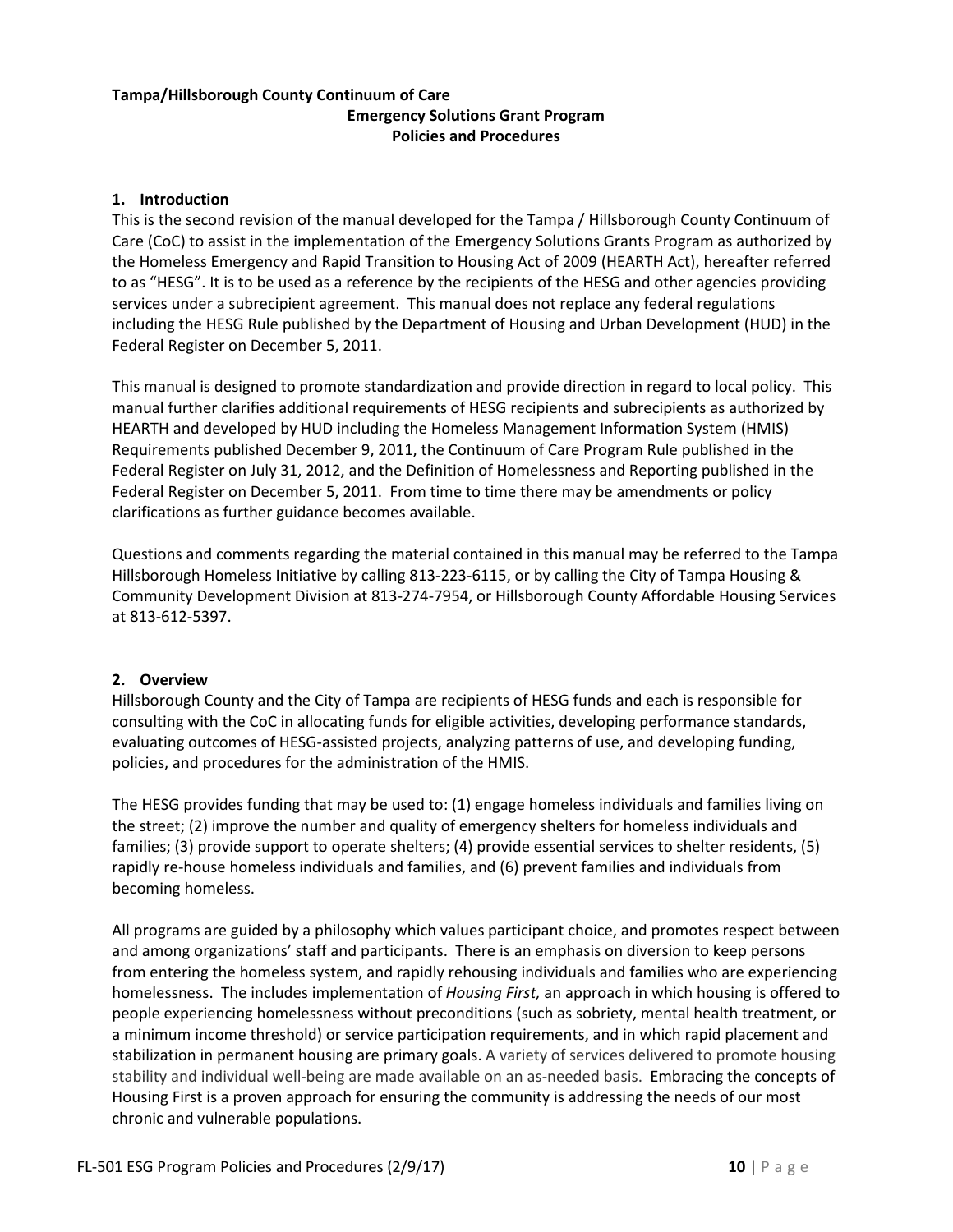#### **3. Program Components and Eligible Activities**

HESG funds may be used for 5 program components: street outreach, emergency shelter, homelessness prevention, rapid re-housing assistance, and HMIS; as well as administrative activities. Activities funded must be eligible and participants assisted must meet the appropriate housing status for the services received. (Refer to Attachment A At Risk of Homelessness and Homeless Definitions.)

**3.1 Street Outreach** includes reaching out to unsheltered homeless individuals and families, connecting them with emergency shelter, housing, or critical services, and providing them with urgent, non-facility-based care. Services must be provided for the period of time HESG funds are committed.

**3.1.1 Essential Services for Street Outreach** includes engagement, case management, emergency health and mental health services, and transportation. The eligible costs and requirements for essential services for street outreach are summarized below and detailed in §576.101.

**3.1.1.1 Engagement**. Allows for the costs of activities to locate, identify, and build relationships with unsheltered homeless people and engage them for the purpose of providing immediate support, intervention, and connections with homeless assistance programs and/or mainstream social services and housing programs. The cost of the initial assessment, crisis counseling, addressing urgent physical needs, linkage and referral for assistance, and cell phone costs of outreach workers during the performance of these activities are all eligible.

Due diligence should be exercised when conducting outreach to ensure persons identified by the CoC as a high priority are engaged and linked to assistance recognizing some persons–particularly those living on the streets or in places not meant for human habitation–might require significant engagement and contacts prior to their entering housing. Note: recipients are not required to keep units vacant where there are persons who meet a higher priority within the CoC and who have not yet accepted the opportunities offered to them. Street outreach providers should continue to make attempts with those persons using a Housing First approach to place as few conditions on a person's housing as possible.

**3.1.1.2 Case Management**. The cost of assessing housing and service needs, developing and individualized housing/service plan, verifying and documenting eligibility, arranging, coordinating, and monitoring access to benefits and other services. Eligible costs include using the centralized or coordinated assessment system.

**3.1.1.3 Emergency Health Services.** Allows for the cost of outpatient treatment of urgent medical conditions provided by licensed medical professionals operating in community-based settings, including streets, parks, and other places where unsheltered homeless people are living to the extent other appropriate health services are inaccessible or unavailable within the area. This includes those eligible participants unwilling or unable to access emergency shelter or appropriate healthcare facility. Eligible costs include assessment, development of treatment plan, assisting participants understand their health needs, providing or helping to obtain appropriate emergency medical treatment and providing medication and follow-up services.

**3.1.1.4 Emergency Mental Health Services.** Allows for the cost of direct outpatient treatment of urgent mental health conditions by licensed professionals operating in community-based settings, including streets, parks, and other places where unsheltered people are living to the extent other appropriate mental health services are inaccessible or unavailable within the community. This includes those eligible participants unwilling or unable to access emergency shelter or appropriate facility. Eligible costs include crisis intervention, prescription of psychotropic mediations, the use and management of medications, and combination of therapeutic approaches to address multiple problems.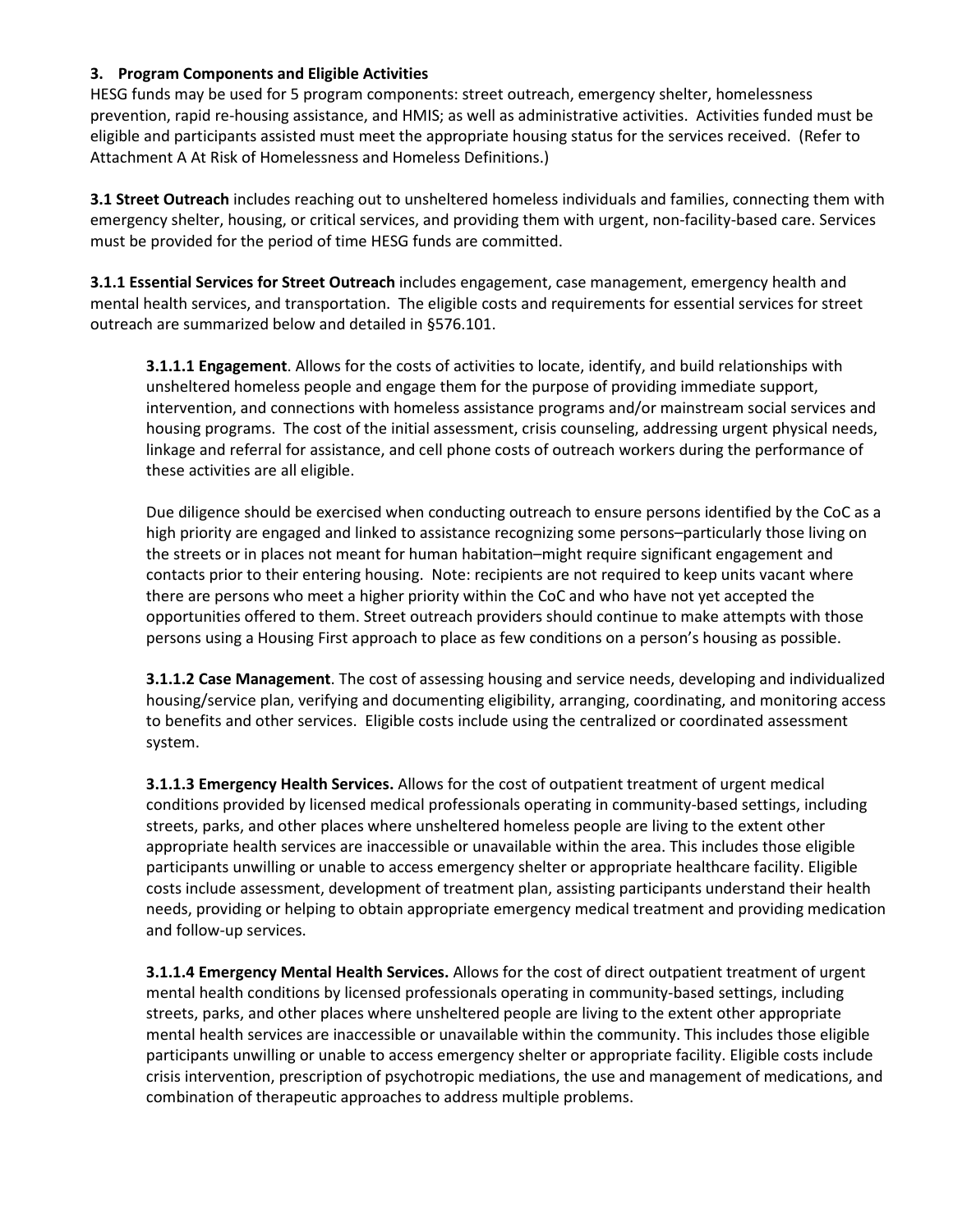**3.1.1.5 Transportation.** Travel by outreach workers, social workers, medical professionals, or other service providers is eligible, provided travel takes place during the provision of essential services, including mileage reimbursement, cost of purchasing or leasing a vehicle used by staff to serve and/or transport program participants to emergency shelters or other service facilities, cost of gas, insurance, taxes and maintenance for the vehicle.) The costs of program participant's travel on public transportation and the cost of staff accompanying the participant are also eligible.

**3.1.1.6 Services for Special Populations.** HESG funds may be used to provide services for homeless youth, victim services, and services for people living with HIV/AIDS, so long as the costs of providing these services are eligible under paragraphs 3.1.1.1 through 3.1.1.5 of this section.

**3.1.2 Eligibility for Street Outreach.** Eligible services provided to unsheltered individual or family. Income verification is not required except to the extent the individual or family have no other resources to access housing, shelter, or other essential services. The term ''unsheltered homeless people'' is defined as – (1) An individual or family who lacks a fixed, regular, and adequate nighttime residence, meaning: (i) An individual or family with a primary nighttime residence that is a public or private place not designed for or ordinarily used as a regular sleeping accommodation for human beings, including, but not limited to, a car, park, abandoned building, bus or train station, airport, or camping ground. Further targeting of outreach will be addressed through the development and implementation of the coordinated assessment system.

**3.2 Emergency Shelter.** HESG revised the definition of emergency shelter to distinguish this type of shelter from transitional housing.An emergency shelter is any facility in which the primary purpose is to provide a temporary shelter for the homeless in general or for specific populations of the homeless and which does not require occupants to sign leases or occupancy agreements. Subject to the expenditure limits 576.100(b), HESG funds may be used for costs of providing essential services to homeless families and individuals in emergency shelters, renovating buildings to be used as emergency shelter, and operating emergency shelters. Essential services or shelter operations must be provided for the period of time HESG funds are committed. In the case involving rehabilitation and renovation a recorded deed or use restriction will document the period of time services must be provided. The CoC will established written standards addressing admission, diversion, referral, and discharge by shelters assisted under the HESG, including length of stay, and safeguards to meet the safety and shelter needs of special populations and those individuals and families who have the greatest barriers to housing and likely to be homeless the longest.

**3.2.1 Essential Services for Persons in Emergency Shelter** includes case management, childcare, education services, employment assistance and job training, outpatient health and mental health services, legal services, life skills training, substance abuse treatment services, and transportation. The eligible costs and requirements for essential services for emergency shelter are summarized below and detailed in §576.102.

**3.2.1.1 Case Management.** The cost of assessing housing and service needs, developing an individualized housing/service plan, verifying and documenting eligibility, and arranging, coordinating, and monitoring access to benefits and other services. Ongoing risk assessment and safety planning are also eligible.

**3.2.1.2 Child Care.** The cost of child care is eligible for children under the age of 13, unless they are disabled. Disabled children must be under the age of 18. Costs include child care, meals and snacks, and comprehensive and coordinated sets of appropriate developmental activities. The facility must be licensed.

**3.2.1.3 Education Services.** The costs of improving knowledge and basic educational skills are eligible when necessary for the program participant to obtain and maintain housing including literacy, English literacy, GED, consumer education, health education, and substance abuse prevention. Costs for tutoring, books, supplies, and instruction are also eligible.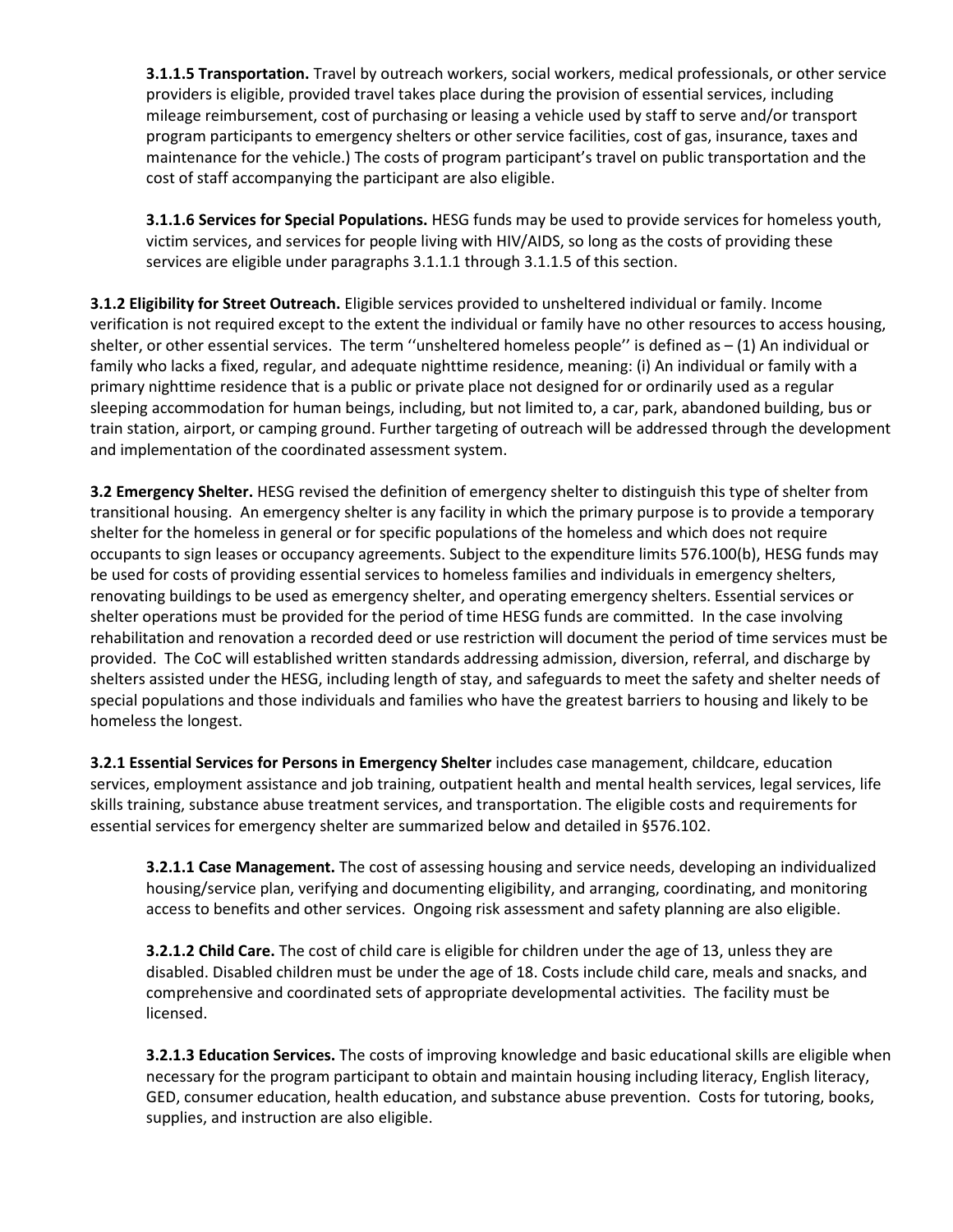**3.2.1.4 Employment and Job Training.** The costs of employment assistance and job training programs are eligible, including classroom, online, and/or computer instruction; on-the-job instruction; and services assisting individuals in securing employment, acquiring learning skills, and/or increasing earning potential. The cost of providing reasonable stipends to program participants in employment assistance and job training programs, books and instructional materials, and tutoring are also eligible costs.

**3.2.1.5 Outpatient Health Services.** Eligible costs are for the direct outpatient treatment of medical conditions provided by licensed medical professionals. This includes the cost of assessment, assisting persons understand their health needs, coordinating access to medical treatment, providing medication and follow-up services, and providing preventive and non-cosmetic dental care. HESG funds may only be used for these services to the extent other appropriate health services are unavailable within the community.

**3.2.1.6 Mental Health Services.** Eligible costs are the direct outpatient treatment by licensed professionals of mental health conditions. The provision of crisis intervention, prescription of psychotropic mediations, education on the use and management of medications, and combination of therapeutic approaches to address multiple problems are eligible costs. HESG funds may only be used for these services to the extent other appropriate mental health services are unavailable or inaccessible within the community.

**3.2.1.7 Legal Services.** Eligible costs are the hourly fees for legal advice and representation by attorneys licensed and in good standing with the Florida bar association, and by person(s) under the supervision of the licensed attorney, regarding matters interfering with the program participant's ability to obtain and retain housing, and certain other fees and court costs. Eligible subject matters are child support, guardianship, paternity, emancipation, legal separation, orders of protection and other civil remedies for victims of domestic violence, dating violence, sexual assault, and stalking, appeal of veterans and public benefit claim denials, and resolution of outstanding criminal warrants. HESG funds may only be used to the extent other appropriate legal services are unavailable or inaccessible within the community. (Refer to 5.24 for additional information on Legal Services.)

**3.2.1.8 Life Management Skills.** The costs of teaching critical life management skills never learned or lost during the course of physical or mental illness, domestic violence, substance use, and homelessness. Services must be necessary to assist the program participant to function independently in the community and include budgeting, managing money, managing a household, resolving conflict, shopping, nutrition, using public transportation, and parenting.

**3.2.1.9 Substance Abuse Treatment Services.** Eligible substance abuse treatment services must be designed to prevent, reduce, eliminate, or deter relapse of substance abuse or addictive behaviors and must be provided by licensed or certified professionals. This includes intake and assessment, up to 30 days of outpatient, group and individual counseling, and drug testing. HESG funds may only be used for these services to the extent other appropriate substance abuse treatment services are unavailable or inaccessible within the community.

**3.2.1.10 Transportation.** The public transportation costs of a program participant's travel to and from medical care, employment, child care, or other eligible essential services and the cost of staff accompanying program participant are eligible. Travel by service workers to visit or transport program participants, including mileage reimbursement, purchasing or leasing a vehicle, gas, insurance, taxes and maintenance for the vehicle are eligible.

**3.2.2 Minor/Major Rehabilitation, Conversion, or Renovation.** In general, an activity that adds materially to the value of the building, appreciably prolongs its useful life, or adapts it to new uses would be considered renovation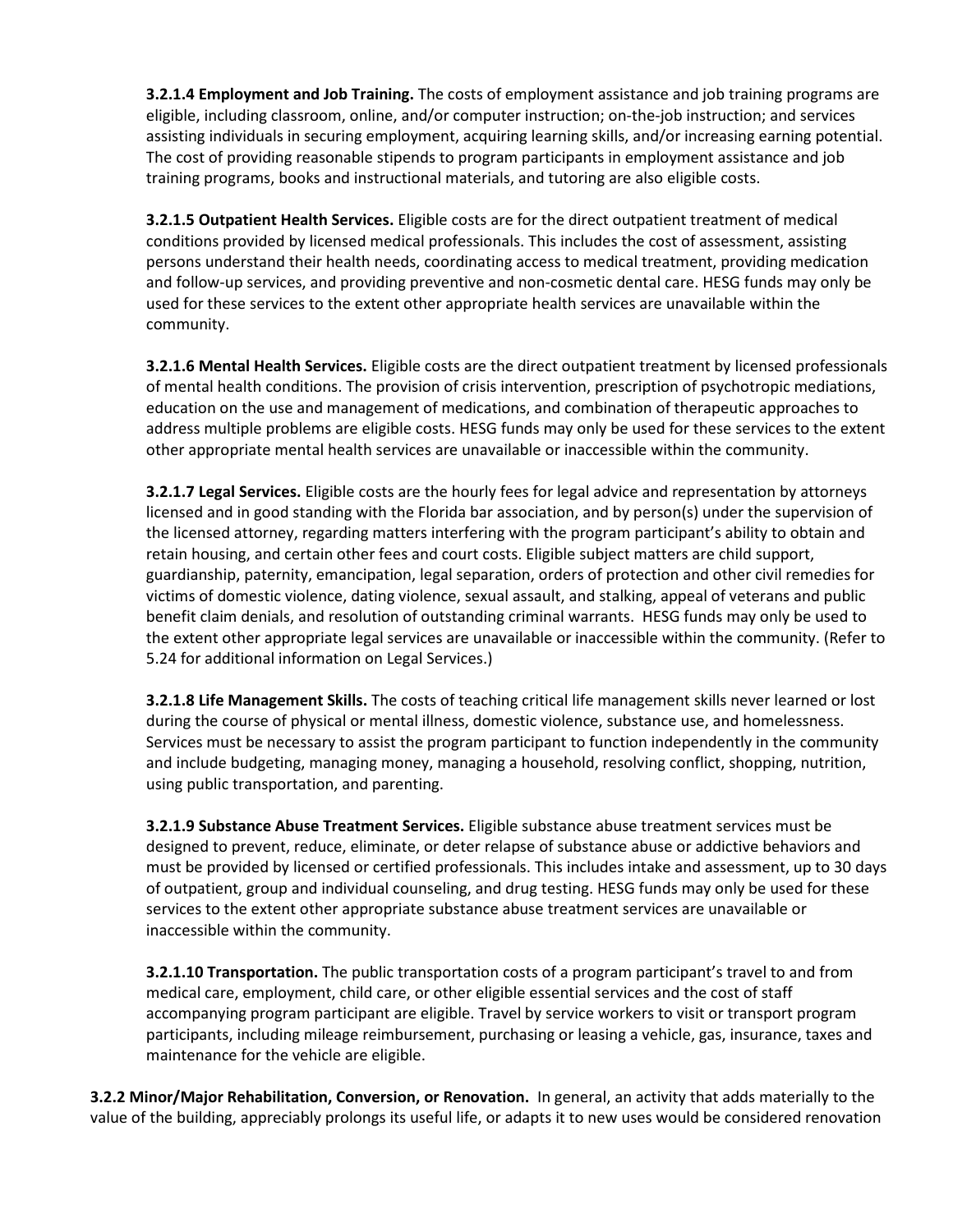or conversion. Examples of renovation could include: replacing fixtures, such as the HVAC system or plumbing; replacing a roof; etc. Depending on the cost of the renovation and value of the building, it might be considered minor rehabilitation or major rehabilitation

**3.2.2.1 Minimum Standards.** Any assisted shelter must meet the minimum standards as provided by §576.403 and must serve homeless persons for at least 3 or 10 years, depending on the use of HESG funds provided and building valuation as confirmed by the recipient. (§576.102 (b)). \*\* A 10-year minimum period of use for major rehabilitation or conversion must be enforced by a recorded deed or use restriction. Note that for renovation and conversion activities, the minimum period of use starts on the date the building is first occupied by homeless individuals or families after the renovation or, if the building is occupied during the renovation, the period of use starts on the date the renovation is completed.

**3.2.2.2 Eligible Costs.** Eligible costs include labor, materials, tools, and other costs for renovation, including soft costs. Property acquisition and new construction are ineligible.

**3.2.3 Emergency Shelter Operations** includes the costs of maintenance (including minor or routine repairs), rent, security, fuel, equipment, insurance, utilities, food, furnishings, and supplies necessary for operation, and other emergency lodging when appropriate.

**3.2.3.1 Hotel or Motel Voucher.** A homeless family or individual may be eligible for a hotel or motel voucher when no other emergency shelter bed is available. A case manager or other authorized personnel must maintain daily contact with the participant while payment is being made for the room or rooms including seeing the participant at the motel when feasible.

**3.2.3.2 Transitional Housing (TH) Facilities.** The definition of TH has been expanded to distinguish it from emergency shelter. TH means housing, where all program participants have signed a lease or occupancy agreement, the purpose of which is to facilitate the movement of homeless individuals and families into permanent housing within 24 months or such longer period as HUD determines necessary.

TH is eligible to receive HESG funds it must meet both of the following criteria: (1) the primary purpose is to provide a temporary shelter for the homeless in general or for specific populations of the homeless and (2) it does not require occupants to sign leases or occupancy agreements. An exception to this criteria is any facility that received funds under the FY 2010 Emergency Shelter Grants program and met the criteria under the former emergency shelter definition ("any facility, the primary purpose of which is to provide temporary or transitional shelter for the homeless in general or for specific populations of the homeless"). A transitional housing project funded as an emergency shelter under a Fiscal Year 2010 Emergency Shelter grant does not have to have been continuously funded since FY 2010 in order to receive HESG funding in a later fiscal year and may receive funds from more than one HESG recipient provided the subrecipient is not compensated for the same service to the same recipient by both HESG recipients.

**3.2.3.3 Prohibition Against Involuntary Family Separation.** The age, of a child under age 18 must not be used as a basis for denying any family's admission to an emergency shelter using HESG funding or services and provides shelter to families with children under age 18.

**3.2.3.4 Services to Special Populations.** HESG funds may be used to provide services for homeless youth, victim services, and services for people living with HIV/AIDS, so long as the costs are eligible.

**3.2.3.5 Maintenance.** In general, maintenance activities do not materially add to the value of the building/property; do not appreciably prolong the useful life of the building/property; and do not adapt the building/property to new uses. Costs include: cleaning; minor or routine repairs of furnishings, equipment, and fixtures; and protective or preventative measures to keep a building, its systems, and its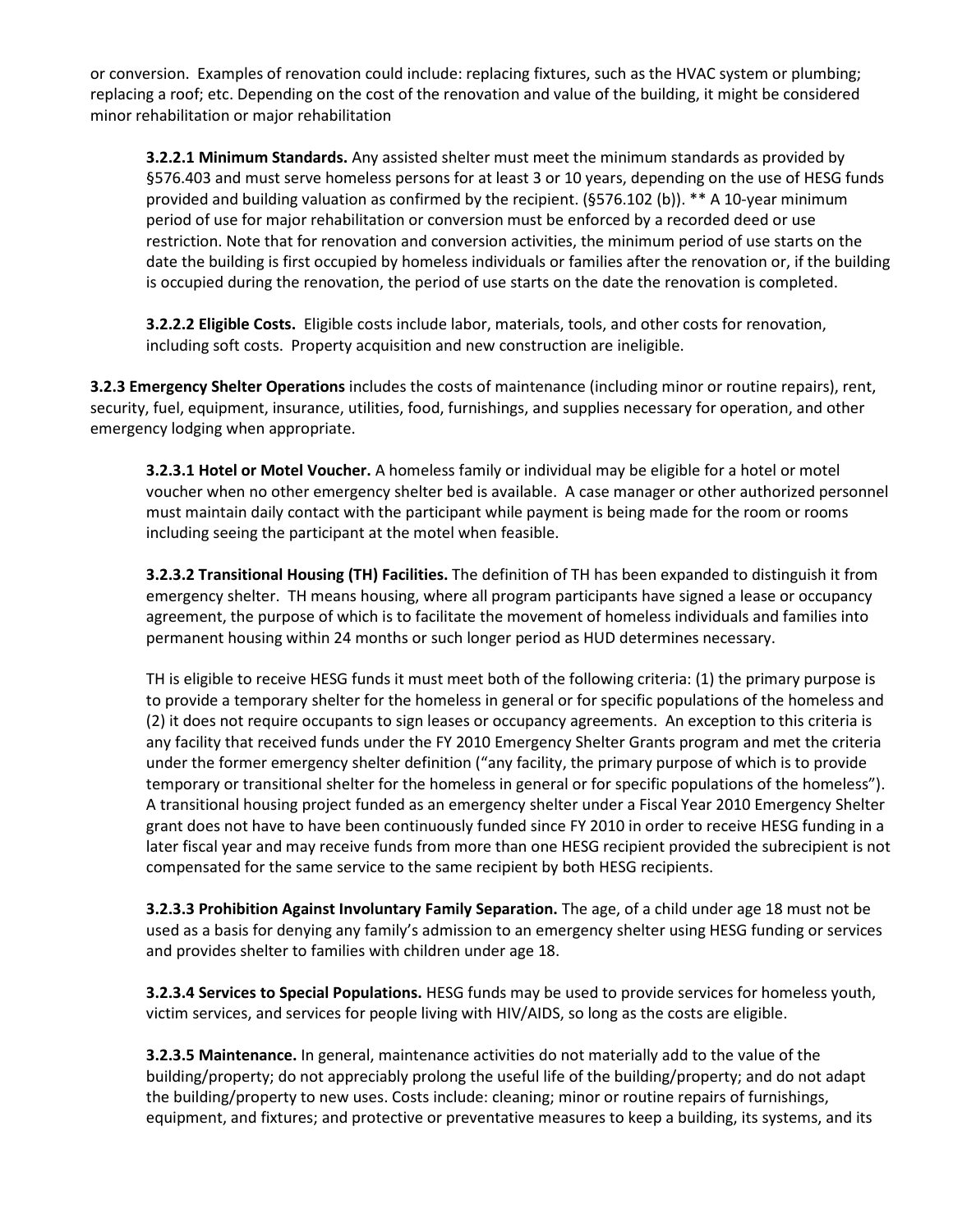grounds in working order. Examples of maintenance activities could include activities such as: replacing a few shingles on a leaky roof; patching leaking pipes or plumbing; replacing a broken window; fixing a crack in a sidewalk; filling potholes in a parking lot; and repairing portions of a fence.

- **Minimum period of use:** The minimum period of use for maintenance activities is the same as for other shelter operations and essential services activities—that is, the recipient/subrecipient must provide services or shelter to homeless individuals and families at least for the period during which the HESG funds are provided (for example, the contract period specified in a subrecipient agreement) (see § 576.102(c)(2)).
- **Level of environmental review required:** Maintenance activities are Categorically Excluded, Not Subject to §58.5 (CENST), meaning that maintenance is categorically excluded from National Environmental Policy Act (NEPA), and not subject to § 58.5, but still subject to § 58.6 (see § 58.35(b)(3)).

**3.2.4 Uniform Relocation Assistance and Real Property Acquisition Policies Act of 1970 (URA).** URA assistance under § 576.408 is eligible, including relocation payments and other assistance to persons displaced by a project assisted with HESG funds. Persons receiving URA assistance are not considered ''program participants'' for the purposes of this part, and relocation payments and other URA assistance are not considered ''rental assistance'' or ''housing relocation and stabilization services'' for the purposes of this part.

**3.2.5 Day Shelter.** HESG funds can be used for day shelters targeting people who are sleeping on the streets or in emergency shelter, and meet the criteria under the emergency shelter definition in section § 576.2.

**3.2.5.1 Standards for a Day Shelter.** To be considered an eligible day shelter, at a minimum, homeless people must be able to stay in the facility for as many hours as it is open, each person accessing the day shelter must receive a face-to-face evaluation consistent with HESG Policy and Procedures, client and activity data must be entered into the local HMIS, and the facility will comply with standards established by the CoC addressing admission, diversion, referral, discharge, and safeguards to meet the safety and shelter needs of special populations.

**3.2.5.2 Other Services for Day Shelter Participants.** The costs of services such as case management and mental health services provided to homeless persons in the day shelter would be eligible under essential services, and laundry facilities or meals in the day shelter would be eligible under shelter operations, as long as the costs comply with program requirements (24 CFR § 576.100(d) and § 576.102).

**3.2.6 Eligibility for Emergency Shelter.** To the extent practicable, projects will prioritize individuals and families who have an identified prior residence as living in places not designed for, or not ordinarily used as, a regular sleeping accommodation including a car, a park, an abandoned building, a bus or train station, an airport, or a campground. Income verification is not required for Emergency Shelter, except to the extent the individual or family have no other resources to access housing, shelter, or other essential services. Reasonable efforts must be made to divert households from entering emergency shelter. The intent is to catch people who are losing housing before they enter the homeless system. If homeless persons have contacted emergency shelters the subrecipient must consider alternative programs such as prevention assistance so that they remain in existing housing, move to other permanent housing, or are connected quickly to permanent housing.

**3.2.7 Minimum Standards for Emergency Shelter.** Any emergency shelter that receives HESG assistance for shelter operations must meet the following minimum safety, sanitation, and privacy standards. Grantees may also establish standards that exceed or add to these minimum standards.

**3.2.7.1 Structure and materials.** The shelter building must be structurally sound to protect residents from the elements and not pose any threat to health and safety of the residents.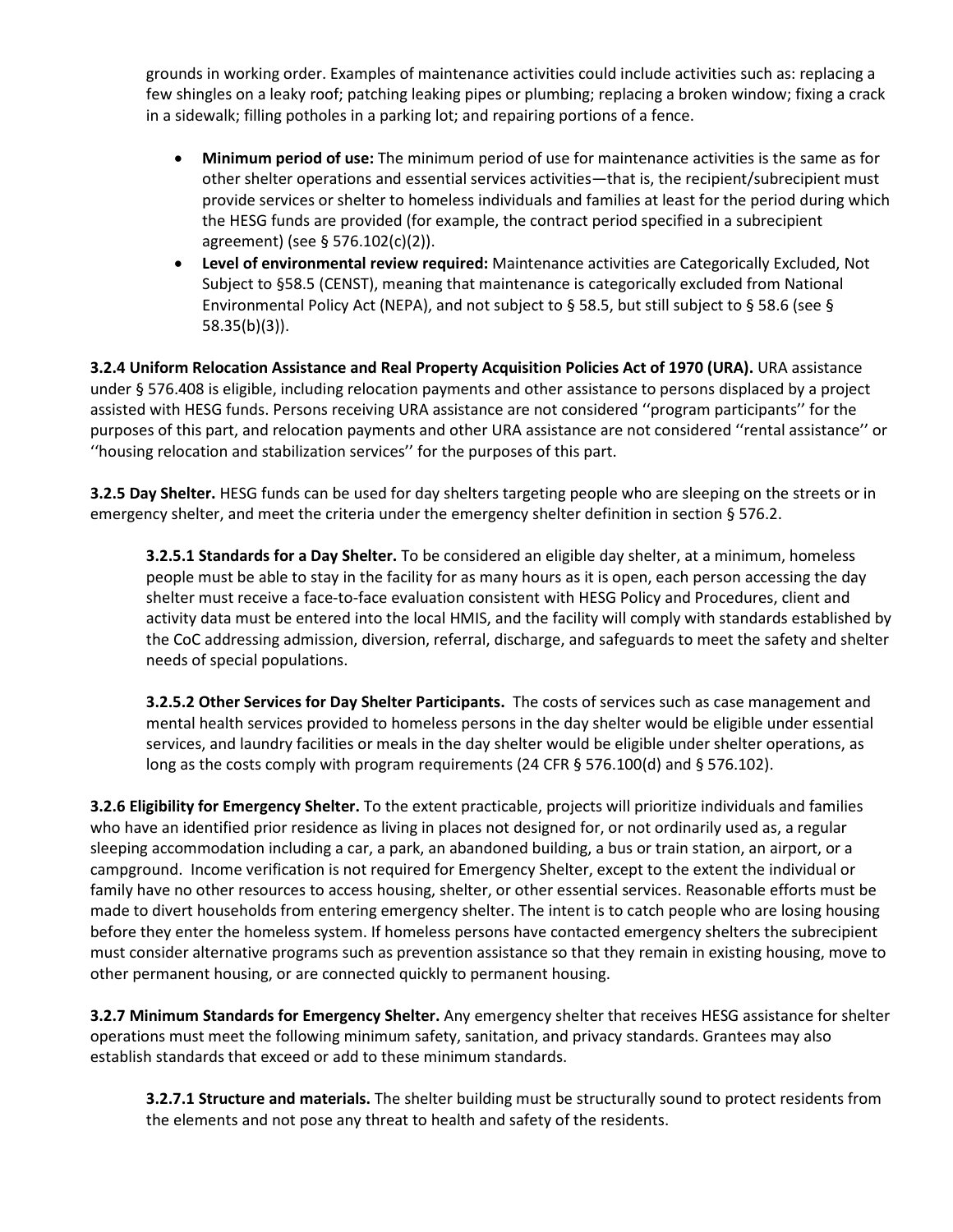**3.2.7.2 Access.** The shelter must be accessible in accordance with Section 504 of the Rehabilitation Act (29 U.S.C. 794) and implementing regulations at 24 CFR part 8; the Fair Housing Act (42 U.S.C. 3601 et seq.) and implementing regulations at 24 CFR part 100; and Title II of the Americans with Disabilities Act (42 U.S.C. 12131 et seq.) and 28 CFR part 35; where applicable.

**3.2.7.3 Space and security.** Except where the shelter is intended for day use only, the shelter must provide each program participant in the shelter with an acceptable place to sleep and adequate space and security for themselves and their belongings.

**3.2.7.4 Interior air quality.** Each room or space within the shelter must have a natural or mechanical means of ventilation. The interior air must be free of pollutants at a level that might threaten or harm the health of residents.

**3.2.7.5 Water supply.** The shelter's water supply must be free of contamination.

**3.2.7.6 Sanitary facilities.** Each program participant in the shelter must have access to sanitary facilities that are in proper operating condition, are private, and are adequate for personal cleanliness and the disposal of human waste.

**3.2.7.7 Thermal environment.** The shelter must have any necessary heating/ cooling facilities in proper operating condition.

**3.2.7.8 Illumination and electricity.** The shelter must have adequate natural or artificial illumination to permit normal indoor activities and support health and safety. There must be sufficient electrical sources to permit the safe use of electrical appliances in the shelter.

**3.2.7.9 Food preparation** Food preparation areas, if any, must contain suitable space and equipment to store, prepare, and serve food in a safe and sanitary manner.

**3.2.7.10 Sanitary conditions.** The shelter must be maintained in a sanitary condition.

**3.2.7.11 Fire safety.** There must be at least one working smoke detector in each occupied unit of the shelter. Where possible, smoke detectors must be located near sleeping areas. The fire alarm system must be designed for hearing impaired residents. All public areas of the shelter must have at least one working smoke detector. There must also be a second means of exiting the building in the event of fire or other emergency.

**3.3 Homeless Prevention.** The provision of housing relocation and stabilization services and rental assistance is used as part of diversion efforts to prevent the individual or family from moving into an emergency shelter or becoming literally homeless, as defined by HUD. The purpose of the HESG prevention assistance is to stabilize a housing crisis and not to provide long-term support. Prevention is most efficiently implemented when targeted to those at greatest risk of losing housing. Enrollment in a prevention program should typically last around 2-6 months, although enrollments can be longer, and rely heavily on a case management plan to ensure long term stability for program participants.

**3.3.1 Eligible Costs for Homeless Prevention** include financial assistance, services, and rental assistance.

**3.3.1.1 Financial Assistance** includes rental application fees, security deposits, last month's rent, utility deposits and payments, moving costs, and the expense incurred for completing required inspections of occupied housing units and housing selected when the household must relocate.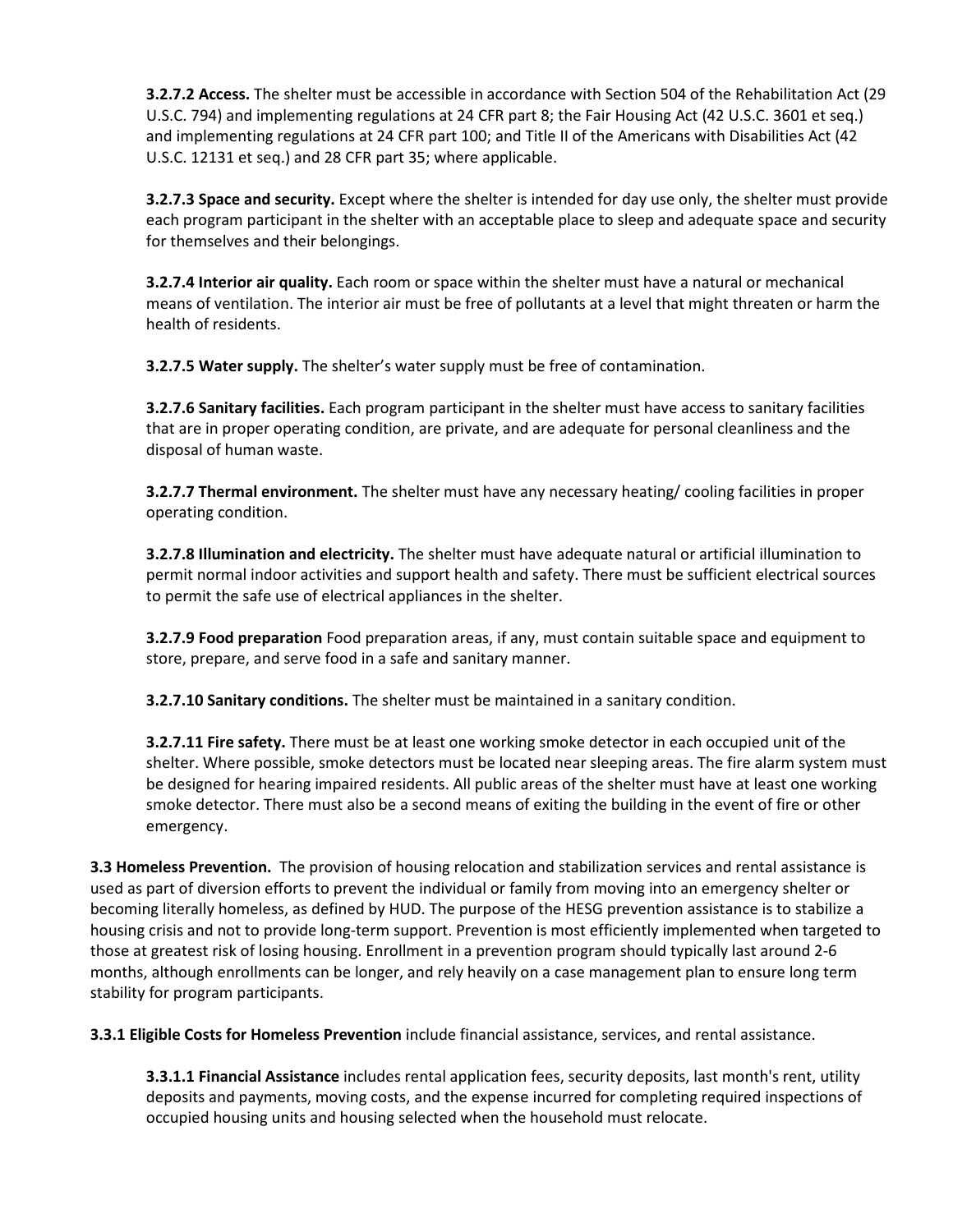**3.3.1.2 Service Costs** includes housing search and placement, housing stability case management, landlord-tenant mediation, tenant legal services, and credit repair. Use of HESG funds to support case management and other services may be provided independent of rental assistance and/or to support program participants accessing rental assistance through other resources. **Program participants are required to meet with a case manager not less than once per month and develop a housing stability plan to support housing retention after the HESG assistance ends.**

**3.3.1.3 Rental Assistance** includes short-term, up to 3 months, medium-term, more than 3 months up to 24 months, and a one-time payment of rental arrears, up to 6 months including late fees on the arrears. (Legal costs included in the arrears are eligible under Financial Assistance.) Access to rental assistance requires participation in case management.

**3.3.2 Eligibility for Homelessness Prevention.** Prevention assistance may be provided to individuals and families who are at imminent risk, or at risk of moving into an emergency shelter or place not meant for habitation and have an annual income below 30% Area Median Income (AMI) for the Tampa–St. Petersburg–Clearwater Metropolitan Statistical Area as determined by HUD for the most current year. (Categories 2 and 3 of the Homeless Definition, and 4 when not living in a place described in Category 1, or those who qualify as Category 1, 2 or 3 of the At Risk of Homelessness Definition as provided for under the HEARTH ACT.) Eligibility requires an initial face-toface interview and recertification every three months assistance is to be provided.

**3.3.2.1 Prioritizing Households for Prevention Assistance.** The program will focus on helping individuals and families overcome their immediate housing obstacles and connect them with the resources they need to stay housed when the program ends. Eligible families and individuals will be prioritized for prevention assistance based on standards established by the CoC.

**3.4 Rapid Re-Housing.** The provision of housing relocation and stabilization services and rental assistance, as necessary and as quickly as possible, to help a homeless individual or family move into and achieve stability in permanent housing. The program focuses on helping individuals and families overcome their immediate housing obstacles by connecting them with the resources needed to remain stably housed when the program ends. Enrollment in a rapid re-housing program should rely heavily on a case management plan to ensure long term stability for program participants. Providers are expected to implement a case management plan that will increase household incomes and/or increase access to mainstream benefits for program participants. Linkages should also be made to applicable mainstream programs such as SOAR, food stamps, TANF, etc.

**3.4.1 Eligible Costs for Rapid Re-Housing** include financial assistance, services, and rental assistance.

**3.4.1.1 Financial Assistance** includes rental application fees, security deposits, last month's rent, utility deposits and payments, moving costs, and the expense incurred for completing required inspections of housing units.

**3.4.1.2 Service Costs** includes housing search and placement, housing stability case management, landlord-tenant mediation, tenant legal services, and credit repair. Use of HESG funds to support case management and other services may be provided independent of rental assistance and/or to support program participants accessing rental assistance through other resources. Program participants are required to meet with a case manager not less than once per month and develop a housing stability plan to support housing retention after the HESG assistance ends.

**3.4.1.3 Rental Assistance** includes short-term, up to 3 months, medium-term, more than 3 months and up to 24 months, and a one-time payment of rental arrears, up to 6 months including late fees on the arrears. Access to rental assistance requires participation in case management.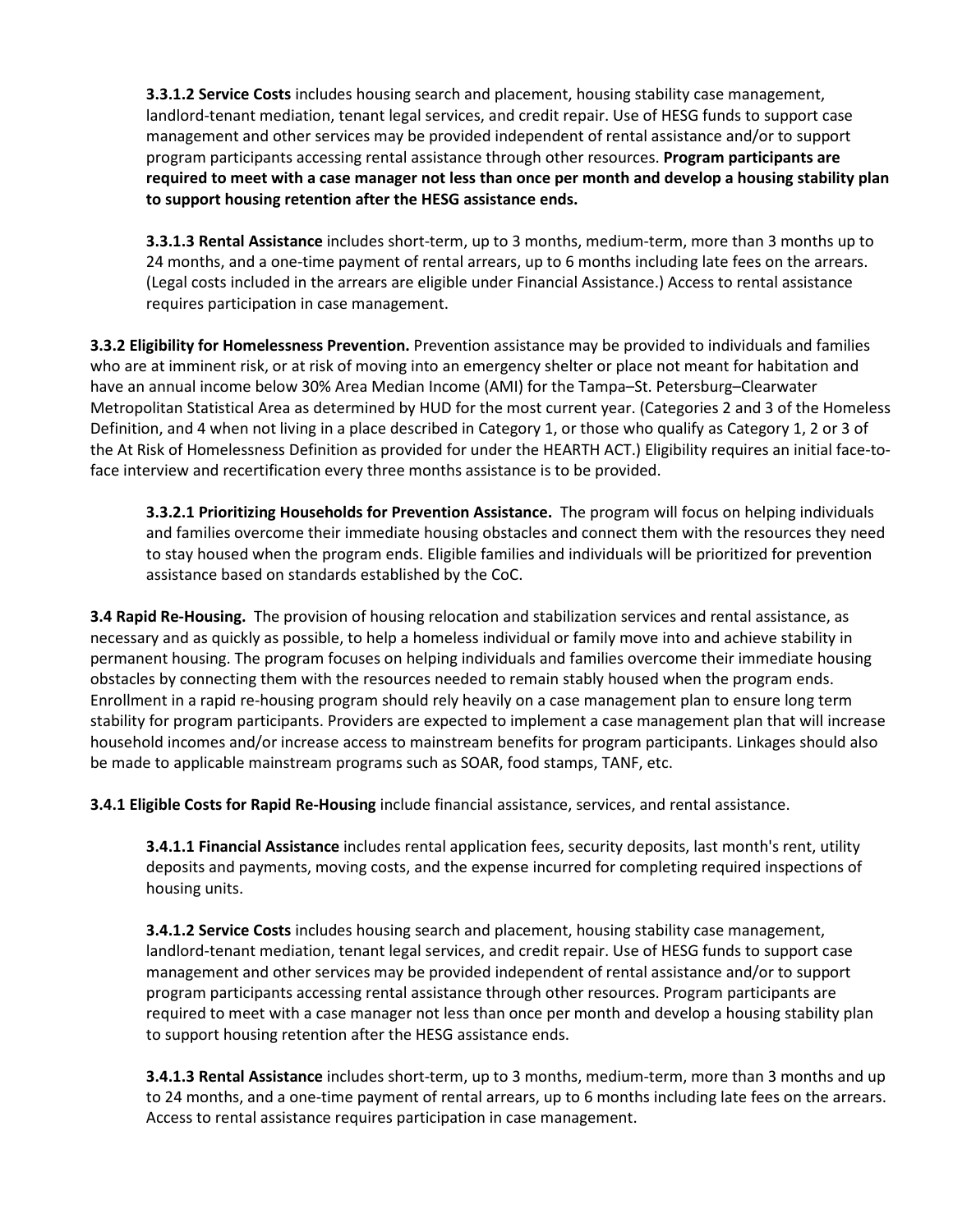**3.4.2 Eligibility for Rapid Re-Housing** is only available to individuals and families who meet the definition of being literally homeless (Category 1 or 4 under the Homeless Definition Final Rule). Eligibility requires an initial face-toface interview and an eligibility recertification annually. At project entry, there is no income minimum or maximum. At annual recertification, household income may not exceed 30 percent of AMI.

**3.4.2.1 Prioritizing Households for Rapid Re-Housing.** Eligible families and individuals will be prioritized based on standards established by the CoC.

**3.4.2.2 Eligibility for Other Housing Program.** Program participants receiving rapid re-housing through HESG maintain their homeless status for the purpose of eligibility for other permanent housing programs, such as HUD-VASH and CoC-funded permanent supportive housing (so long as they meet any other additional eligibility criteria for these programs). Program participants only maintain their homeless status during the time period they are receiving HESG funded rapid re-housing.

**3.5 Homeless Management Information System (HMIS) is** an electronic data collection system administered by the HMIS Lead, which stores longitudinal client-level information about persons who access the homeless services system in a CoC. UNITY Information Network (UNITY) is the existing HMIS for the Tampa/Hillsborough County CoC, administered by the Homeless Coalition of Hillsborough County, Inc. UNITY utilizes Bowman's ServicePoint to collect client-level data, such as the number of persons served and their demographic information, as a tool to coordinate access to services, and to produce reports and monitor program outcomes. Participation in UNITY is required unless an organization qualifies for an exemption. Reasonable and appropriate costs associated with operating HMIS, or a comparable database, are allowable expenses.

**3.5.1 Eligible HMIS Costs.** The recipient or subrecipient may use HESG funds to pay the costs of contributing data to the HMIS designated by the CoC, including:

- **a.** Purchasing or leasing computer hardware
- **b.** Purchasing software or software licenses
- **c.** Purchasing or leasing equipment, including telephones, fax machines, and furniture
- **d.** Obtaining technical support
- **e.** Leasing office space
- **f.** Paying charges for electricity, gas, water, phone service, and high-speed data transmission necessary to operate or contribute data to the HMIS
- **g.** Paying salaries for operating HMIS, including completing data entry, monitoring and reviewing data quality, completing data analysis, reporting to the HMIS Lead, training staff on using the HMIS or comparable database, and implementing and complying with HMIS requirement
- **h.** Paying costs of staff to travel to and attend HUD-sponsored and HUD approved training on HMIS and programs authorized by Title IV of the McKinney-Vento Homeless Assistance Act
- **i.** Paying staff travel costs to conduct intake
- **j.** Paying participation fees charged by the HMIS Lead, if the recipient or subrecipient is not the HMIS Lead

**3.5.2 Eligible HMIS Lead Agency Costs.** Once the HMIS Rule and Requirements published by HUD are final, eligible costs that may be incurred by the HMIS Lead include:

- **a.** Hosting and maintaining HMIS software or data
- **b.** Backing up, recovering, or repairing HMIS software or data
- **c.** Upgrading, customizing, and enhancing the HMIS
- **d.** Integrating and warehousing data, including development of a data warehouse for use in aggregating data from subrecipients using multiple software systems
- **e.** Administering the system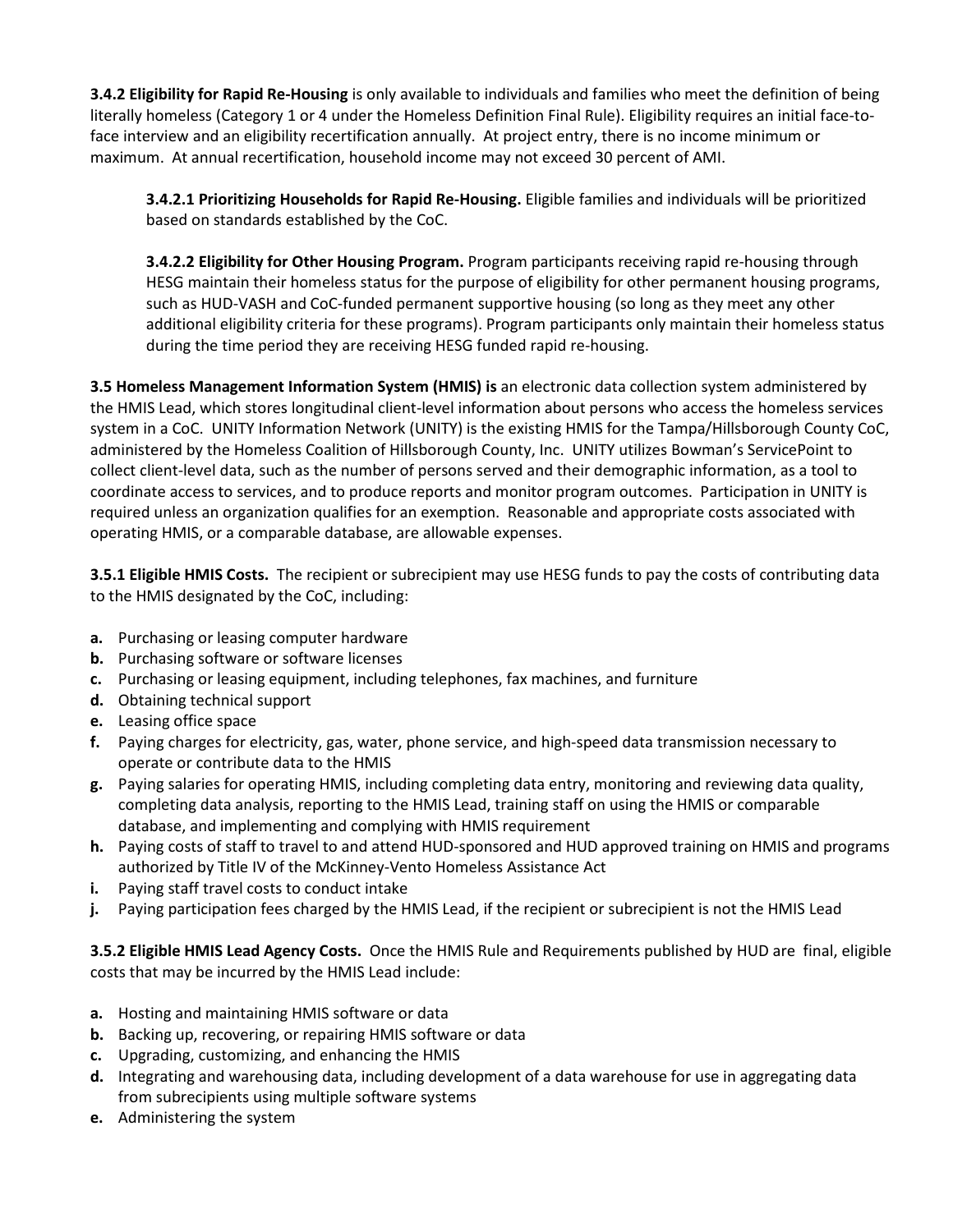- **f.** Reporting to providers, the CoC, and HUD
- **g.** Conducting training on using the system or comparable database, including travel to the training
- **h.** If the subrecipient is a victim services provider or a legal services provider, HESG funds may be used to establish and operate a comparable database to comply with 24 CFR part 580.

**3.5.3 Responsibility for Data Collection.** The recipient and any subrecipient are responsible for collecting and entering the required data elements for anyone receiving services as part of the HESG including those assisted with HESG funds and program participants served with funds used to match the program.

**3.5.3.1 Frequency of Data Collection.** All services provided must be recorded in HMIS within the time period established by the CoC to effectively coordinate assistance and prevent duplication of services.

**3.5.3.2 Licensure.** Each person required to enter data must be assigned a unique user license.

**3.5.4 Required Agreements for HMIS.** Recipients and subrecipients must enter into an Interagency Agreement with the HMIS Lead Agency and complete UNITY Release of Information forms to facilitate sharing of information within the CoC.

**3.5.4.1 Exemptions.** With the approval of the HMIS Lead Agency the following organizations may be permitted to utilize a comparable client-level database and would not be required to share identifying data but would still be required to provide aggregate data:

- Organizations who will integrate data periodically from a long-standing, client-level legacy data collection system meeting the requirements established in the HMIS Data and Technical Standards with HMIS.
- Domestic violence provider (e.g. organization's primary mission is serving victims of domestic violence/sexual assault/date rape/stalking) or legal services provider who require client-level information to remain confidential.

**3.5.5 HMIS Training Requirements.** Each person entering data into HMIS must participate in the required training and demonstrate knowledge of the UNITY Standard Operating Procedures and competence in using the system. User are required to complete recertification annually. Training will be provided by the HMIS Lead Agency, in accordance with the HMIS Data and Technical Standards issued by HUD along with any other mandates.

**3.5.5.1 UNITY Users Group.** Persons using the system are encouraged but not required to participate in UNITY user group meetings.

**3.5.5.2 UNITY Advisory Group.** A representative of the recipient and any subrecipients are encouraged to participate in UNITY Advisory Group meetings.

**3.5.6 HMIS Reporting.** Monthly reports will be used to analyze the data quality and completeness of the information being entered into the system. The HMIS Lead Agency will produce reports of those assisted and the services received, and other reports as requested by HUD, the recipients, and the CoC.

**3.6 HESG Administration.** Up to 7.5 % of a recipient's allocation can be used for general management, oversight, coordination, and reporting on the program. Program administration assignments include the following:

- **a.** Preparing program budgets and schedules, and amendments to those budgets and schedules
- **b.** Developing systems for assuring compliance with program requirements
- **c.** Developing interagency agreements and agreements with subrecipients and contractors to carry out program activities
- **d.** Monitoring program activities for progress and compliance with program requirements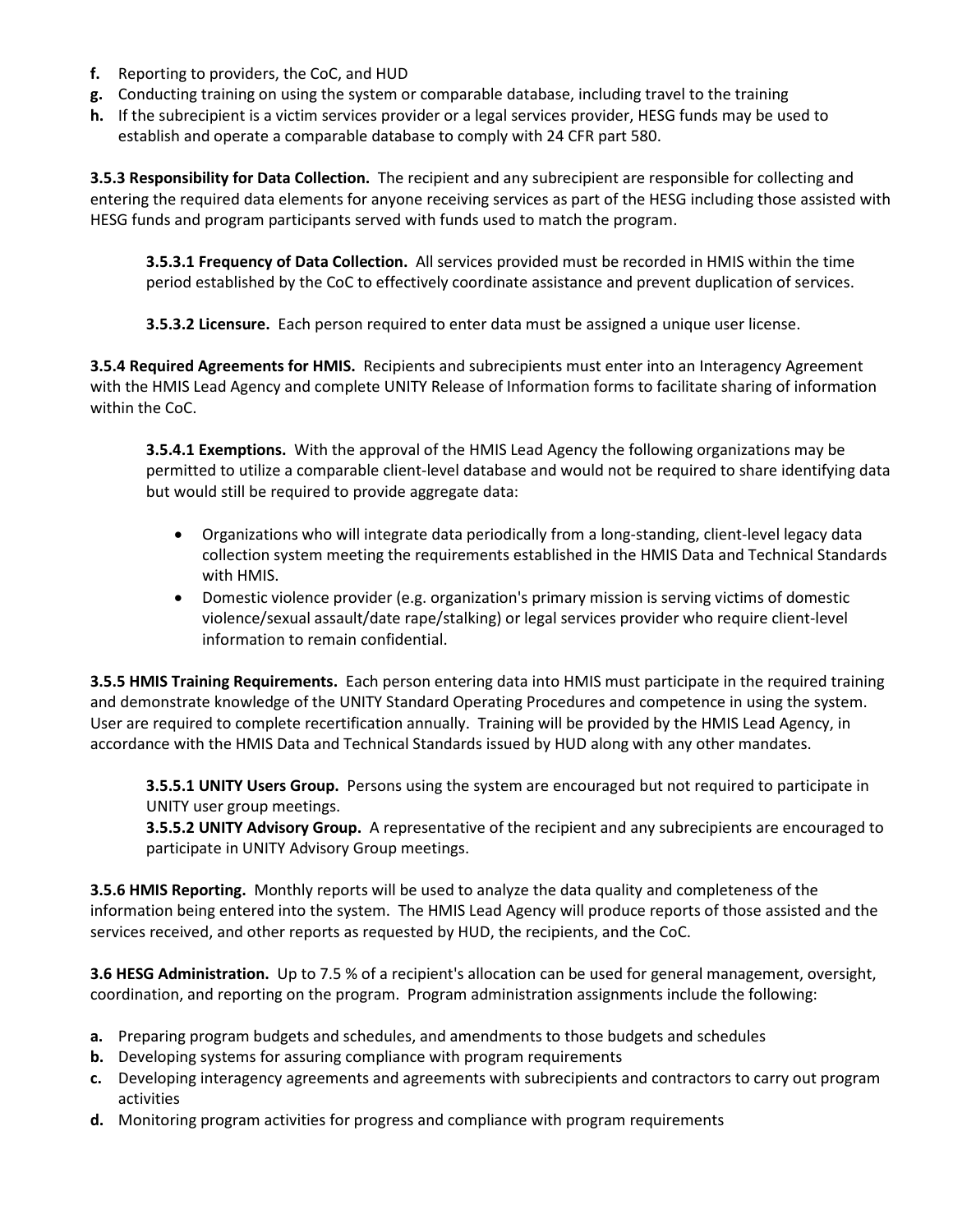- **e.** Preparing reports and other documents directly related to the program for submission to HUD
- **f.** Coordinating the resolution of audit and monitoring findings
- **g.** Evaluating program results against stated objectives
- **h.** Managing or supervising persons engaged in the completion of administrative activities

**3.6.1 Eligible Costs for HESG Administration.** Those costs associated with overall program management, accounting for the use of grant funds, and preparing reports for submission to HUD. These costs include, but are not limited to, necessary expenditures for the following:

- **a.** Salaries, wages, and related costs of the recipient's staff, the staff of subrecipients, or other staff engaged in program administration.
- **b.** Travel costs incurred for monitoring of subrecipients and to attend HUD sponsored HESG trainings
- **c.** Administrative services performed under third-party contracts or agreements, including general legal services, accounting services, and audit services
- **d.** Other costs for goods and services required for administration of the program, including rental or purchase of equipment, insurance, utilities, office supplies, and rental and maintenance of office space
- **e.** Training for staff who will administer the program or case managers who will serve program participants, as long as this training is directly related to learning about HESG
- **f.** Costs of preparing and amending the HESG and homelessness-related sections of the consolidated plan in accordance with HESG requirements and 24 CFR part 91.
- **g.** Costs of carrying out the environmental review responsibilities under § 576.407.

**3.6.1.1 Cost Allocation.** In charging costs to Administration, the recipient or subrecipient may either include the entire salary, wages, and related costs allocable to the program of each person whose primary responsibilities with regard to the program involve program administration assignments, or the pro rata share of the salary, wages, and related costs of each person whose job includes any program administration assignments.

**3.6.1.2 Sharing Requirement.** The City of Tampa as a metropolitan city and Hillsborough County as an urban county, may share its funds for administrative costs with its subrecipients.

**3.6.2 Ineligible Administrative Costs.** Administrative costs do not include the costs of issuing financial assistance, providing housing relocation and stabilization services, or carrying out eligible data collection and evaluation activities. Costs incurred under these categories, such as staff salaries, conducting housing inspections, and other operating costs should be included under other eligible activity categories.

**3.7 Indirect Costs.** HESG grant funds may be used to pay indirect costs in accordance with OMB Circular A–87 (2 CFR part 225), or A–122 (2 CFR part 230), as applicable. Indirect costs may be allocated to each eligible activity under § 576.101 through § 576.108, so long as the allocation is consistent with an indirect cost rate proposal developed in accordance with OMB Circular A–87 (2 CFR part 225), or A–122 (2 CFR part 230), as applicable. The indirect costs charged to an activity subject to an expenditure limit under § 576.100 must be added to the direct costs charged for the activity when determining the total costs subject to the expenditure limit.

#### **4.0 Evaluation of Program Participant Eligibility and Needs**

**4.1 Initial Evaluation.** Every individual and family who seeks assistance must be evaluated face-to-face by a qualified case manager or other authorized staff. The information gathered during this interview is used to minimally assess housing status and the risk of homelessness, as well as the immediate barriers to stable housing for people who are homeless or at high risk of becoming homeless, verify eligibility for the HESG and other community resources, and help determine the projected amount, type, intensity and duration of assistance that the individual or family need to regain stability in permanent housing. These evaluations must be conducted in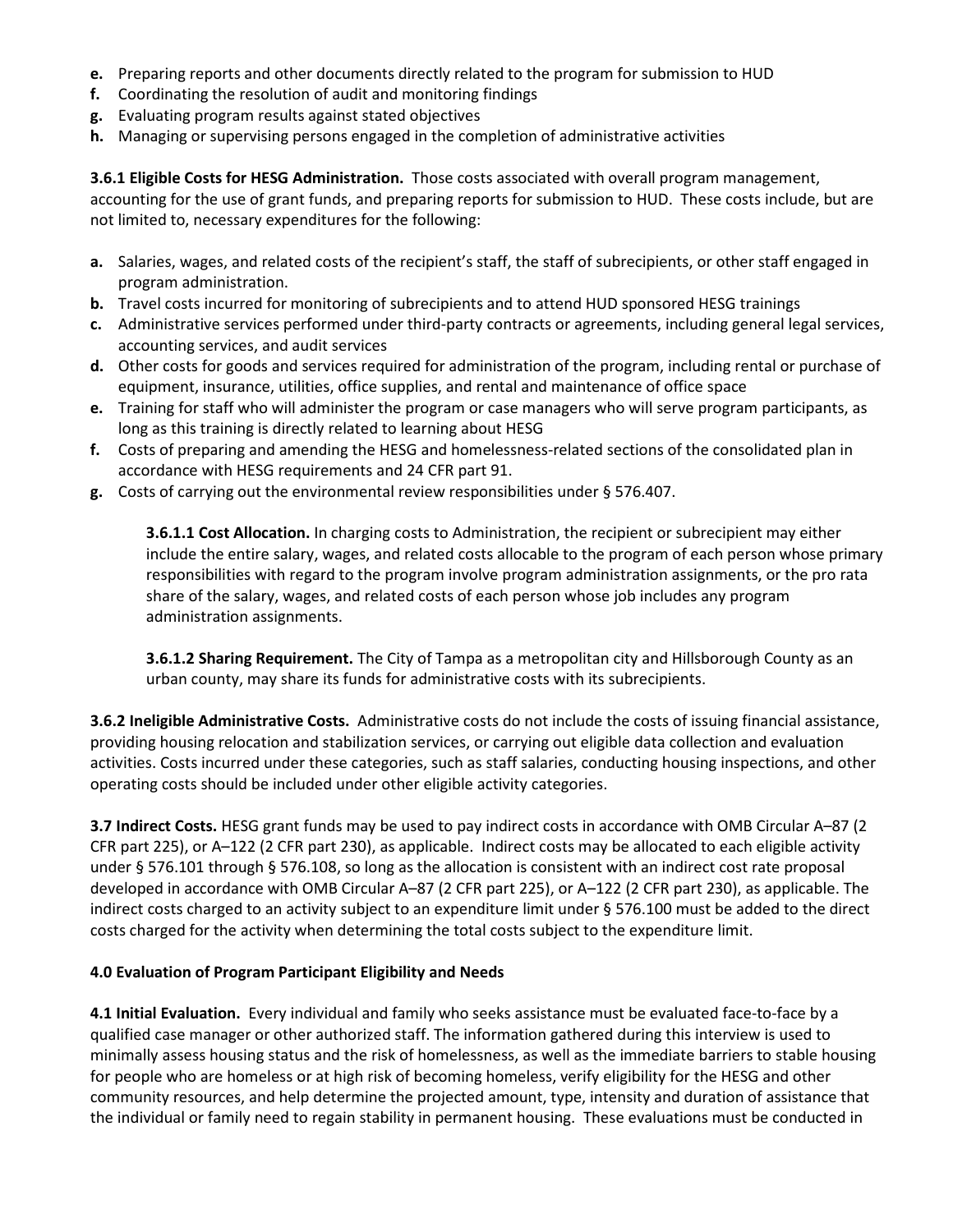accordance with the written standards established by the CoC.

**4.1.1 Universal Intake.** Persons authorized to complete the initial evaluation must complete the HMIS Universal Intake Assessment for each adult member of the household and the HMIS Universal Intake Assessment for Children for each child in the household. The assessment will be entered into UNITY within 1 business day of the interview. This includes an evaluation of the household's stability using at least the following dimensions of the Self Sufficiency Outcomes Matrix : Shelter/Housing, Employment and Income or Service Prioritization Decision Assistance Tool.

**4.1.1.1 Collateral Contacts.** Information for completion of the assessment is obtained through interview with the program participant, and with consent, other household members, the referral source, family and friends as appropriate, other agencies currently assisting the household or which have provided services in the past, employers and other entities. Contact with the school social worker is recommended for households with school-age children. Refusing permission to speak with other household members of families without cause may be reason for denial or termination of assistance.

**4.1.2 Program Information.** During the initial interview the household will be informed of the eligibility requirements, services available, and the household responsibilities, including required contact with program staff, active participation in a plan for housing stability, the recertification process, and of their right to due process if they believe they have been treated unfairly or adversely impacted by any decision. A Participation Agreement has been developed to meet this requirement.

**4.1.3 Participant Eligibility.** The household must demonstrate a lack of resources, including assets and support networks to maintain or acquire permanent housing. An individual or family's ability to sustain housing is not a threshold requirement.

**4.1.3.1 Requirements Specific to Homeless Prevention** - The household income, current and expected, of all persons residing at the address must be verified and the interviewer must explore any other resources, including assets and support networks available to prevent the household from moving into an emergency shelter or other places as described in Category 1 of the HUD's homeless definition. The CoC has the authority to establish additional prioritization for prevention assistance.

**4.1.3.2 Requirements Specific to Rapid Re-Housing**- There is no income threshold at initial evaluation; however the interviewer must explore any other resources, including assets and support networks available to assist the household in ending its homelessness. In addition, the individual or family must demonstrate the need for Rapid Re-Housing based on the VI-SPDAT Score. Individuals and families scoring out of range may be considered with justification in accordance with the standards for the Coordinated Intake and Assessment

System. The CoC has the authority to establish additional prioritization for rapid re-housing.

**4.1.4 Disposition of the Initial Interview.** The case manager or authorized staff completing the face-to-face interview and his or her supervisor must certify eligibility. Households will be informed of the type and amount of assistance approved, and reminded of their responsibilities.

**4.1.4.1 Ineligible Households.** All households determined ineligible must be referred to alternative resources for assistance. Minimally there must be a log of all households screened including their disposition. HMIS will be used to record and report this information as appropriate.

**4.1.4.2 Required Notice of Changes.** Program participants receiving homelessness prevention or rapid rehousing assistance are required to notify the recipient or subrecipient in writing regarding changes in household composition but not changes in income. Increased income will be addressed when the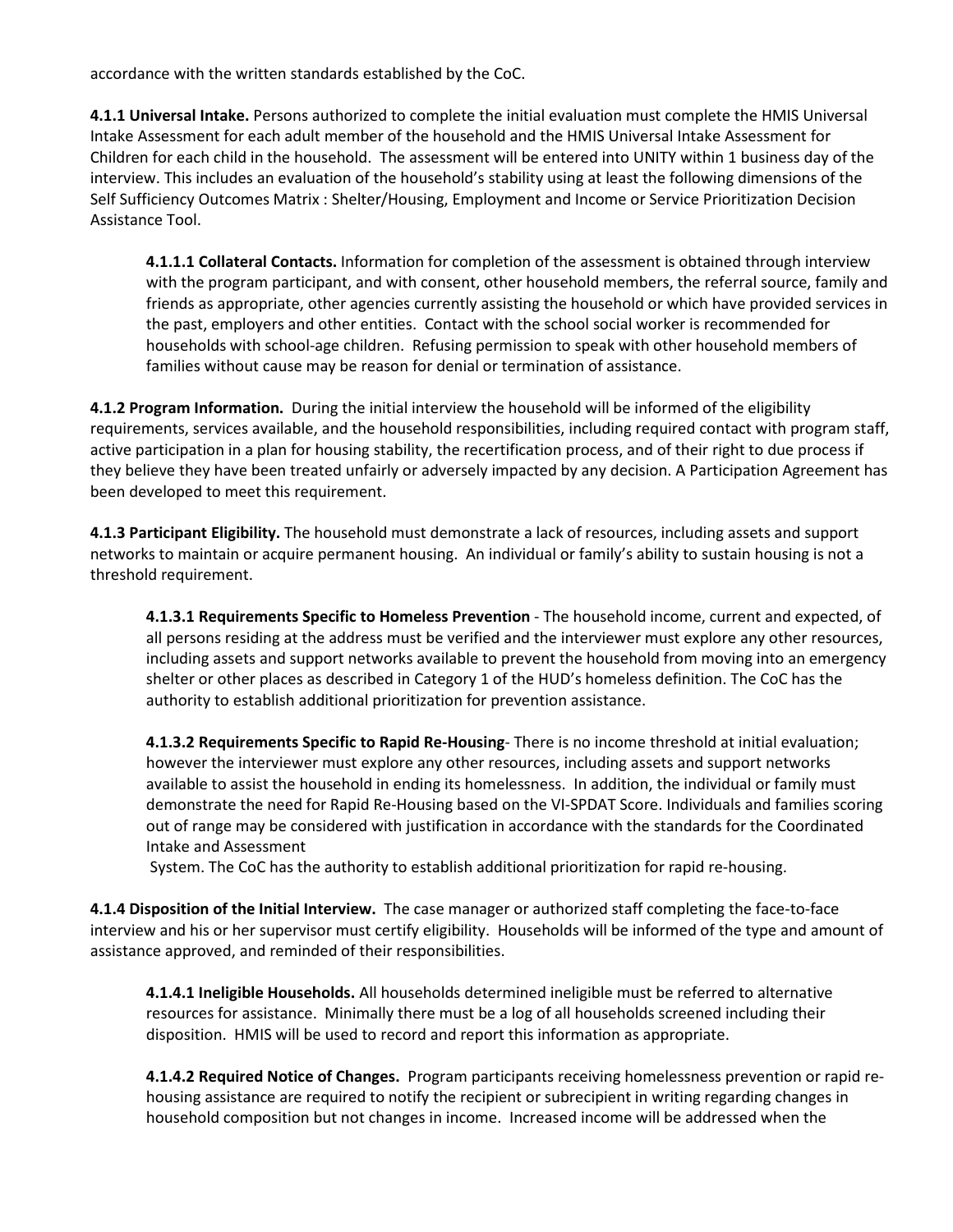household is being re-evaluated. Households may notify the recipient or subrecipient of a decrease in the household income, which will be processed effective on the date of notice as long as adequate and complete documentation is provided. Changes in household composition will be addressed upon notice and household eligibility must be verified.

**4.1.5 Coordinated Intake and Assessment System (CI&A).** The CI&A System developed for the Tampa/Hillsborough County CoC is designed to create a single process that will match people experiencing a housing crisis to the appropriate level of assistance without unnecessary delay. This includes addressing the immediate crisis of where someone or family will sleep that night and what assistance is needed to regain stability in permanent housing. Access points are identified to assist the individual or family make the connection with the most appropriate resource.

**4.1.5.1 Prevention/Diversion.** The CI&A System places an emphasis on prevention and diversion, to keep persons from entering the homeless system. A Prevention/Diversion Assessment is documented to demonstrate the availability or lack of alternative housing options, including those options that would still require some level of assistance. For those who lack an alternative housing option, assistance is provided in accessing emergency/interim housing.

**4.1.5.2 Common Assessment Tool.** The VI-SPDAT will be used to match those households unable to resolve their own homelessness with an appropriate intervention including transitional housing, rapid rehousing, market housing or permanent supportive housing.

**4.1.5.3 Homeless Prevention Assistance.** Households who are at risk including imminent risk who are able to remain in their housing may be considered for prevention assistance based on the prioritization established by the CoC and adopted by the recipient.

**4.1.5.4 Rapid Rehousing.** Households assisted through rapid rehousing must be prioritized using the VI-SPDAT. Recipients and subrecipients will receive referrals or can access referrals from a centralized wait list.

**4.1.5.5 Access to Permanent Supportive Housing.** Households requiring ongoing supportive services, beyond the array of services and limitations of the HESG program may be eligible for PSH. Access to PSH is based on the community standards that address prioritization for this level of assistance.

**4.2 Verification of Housing Status.** The recipient or subrecipient must evaluate and document the housing status for each household screened to verify eligibility with the requirements for prevention assistance and rapid rehousing. Evidence relied upon to establish and verify homeless status must be maintained in the case file.

**4.2.1 Homeless Prevention.** Refer to Attachment B, Documentation Requirements of Homeless Prevention. A household that meets the criteria of Homeless Definition Category 4, Fleeing or Attempting to Flee Domestic Violence not residing in one of the locations defined by Category 1 of the Homeless Definition may be considered for Homeless Prevention.

**4.2.2 Rapid Rehousing.** Refer to Attachment C, Documentation Requirements of Homeless Status.

**4.2.2.1 Certification of Homelessness - Living in a place not meant for human habitation.** The certifying agency must be recognized by the Tampa Hillsborough County CoC as an agency that has a program designed to serve persons living on the street or other places not meant for human habitation. (Examples may be street outreach workers, day shelters, soup kitchens, Health Care for the Homeless sites, etc.)

**4.2.2.2 Certification of Homelessness -Emergency Shelter and Transitional Housing.** The emergency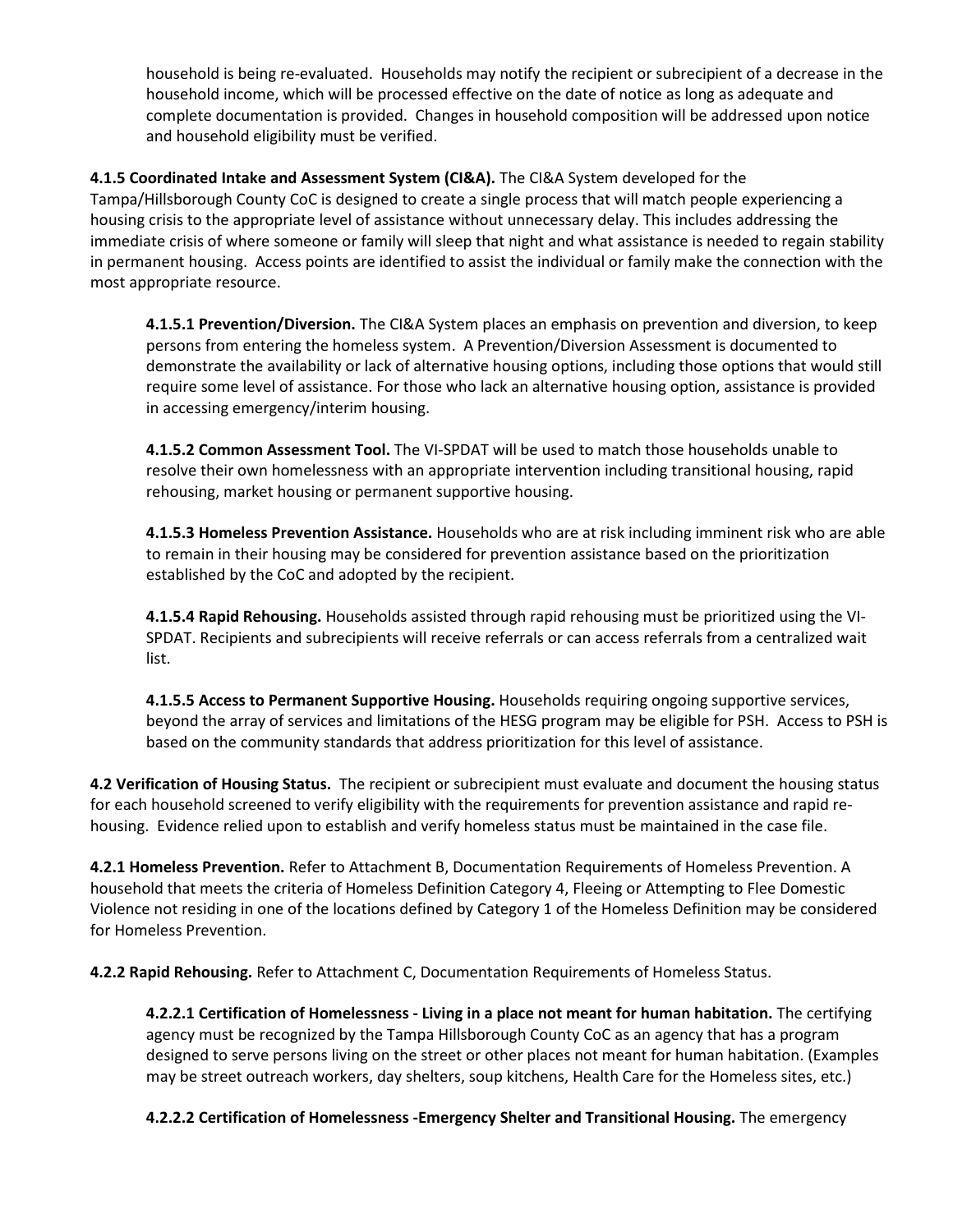shelter must appear on the CoC's Housing Inventory Chart submitted as part of the most recent CoC Homeless Assistance application to HUD or otherwise be recognized by the CoC as part of the CoC inventory (e.g. newly established Emergency Shelter).

**4.3 Verification of Income Eligibility.** During the initial interview and the re-evaluation process the case manager or authorized staff must document the annual income of all household members, and other supports available to the family. If 2 or more unrelated individuals are joint parties to a lease, a grantee must consider total household income to determine eligibility (i.e., either the whole household is eligible for assistance, or the whole household is not). Verification of the household income and assets must be maintained in the case file.

**4.3.1 Annual Income.** Income is money received by, or on behalf of, the family head or spouse (even if temporarily absent) or any other family member. Annual income includes the current gross income, the amount of income earned before any deductions, such as taxes, and health insurance premiums, other income received through other sources, and assets, such as the interest on a savings or checking account even if the household elects not to receive it. The interest for any asset is included in the income, and must be taken into account in determining if the household has access to resources to prevent or end their homelessness.

Only the income the household is currently receiving at the time of application for assistance or known income to be received during the period of assistance is considered. Income recently terminated should not be included. Refer to Attachment D, Income Inclusions & Exclusions for determining annual income.

**4.3.2 Calculating Income.** When calculating income based on hourly, weekly or monthly payment information, add the gross amount for each payment period documented and divide by the number of payment periods. This provides an average wage per payment period. The following calculations convert the average wage into annual income based on the pay period or the schedule of periodic payments:

- **a.** Hourly Wage multiplied by Hours Worked Per Week multiplied by 52 weeks
- **b.** Weekly Wage multiplied by 52 weeks
- **c.** Bi-Weekly (every other week) Wage multiplied by 26 bi-weekly periods
- **d.** Semi-Monthly Wage (twice a month) multiplied by 24 semi-monthly periods
- **e.** Monthly Wage multiplied by 12 months

**4.3.3 Assets.** Assets are cash or material items that can be converted to cash quickly. They include both real and/or personal property and investments that a household may possess, including assets that are owned by more than one person, but allow unrestricted access to the applicant. The maximum amount of liquid assets per household is \$1,000. All assets must be utilized before financial or rental assistance can be provided. This includes either spending the funds for housing or other necessary living expenses or demonstrating how the funds are to be utilized to support long-term housing stability. Any lump sum/one-time payments are treated as assets.

**4.3.3.1 Examples of Assets.** Assets include: 1. Amounts in checking and saving bank accounts. 2. Stocks, bonds, savings certificates, money market funds, and other investment accounts. 3. The cash value of trusts that may be withdrawn by the household. 4. IRA, Keogh and similar retirement savings accounts, even when early withdrawal will result in a penalty. 5. Lump sum receipts of cash received and accessible by household, such as inheritances, capital gains, lottery winnings, insurance settlements, and other claims.

**4.4 Re-Evaluation for Prevention Assistance and Rapid Re-Housing.** Reassessment of eligibility is required at least every 3 months to evaluate continued need for assistance. A face-to-face interview is required and includes verification of current income and demonstration that without the assistance the household would become homeless. In order to prevent any delay in assistance it is recommended this process be completed by the 15th of the third month of assistance.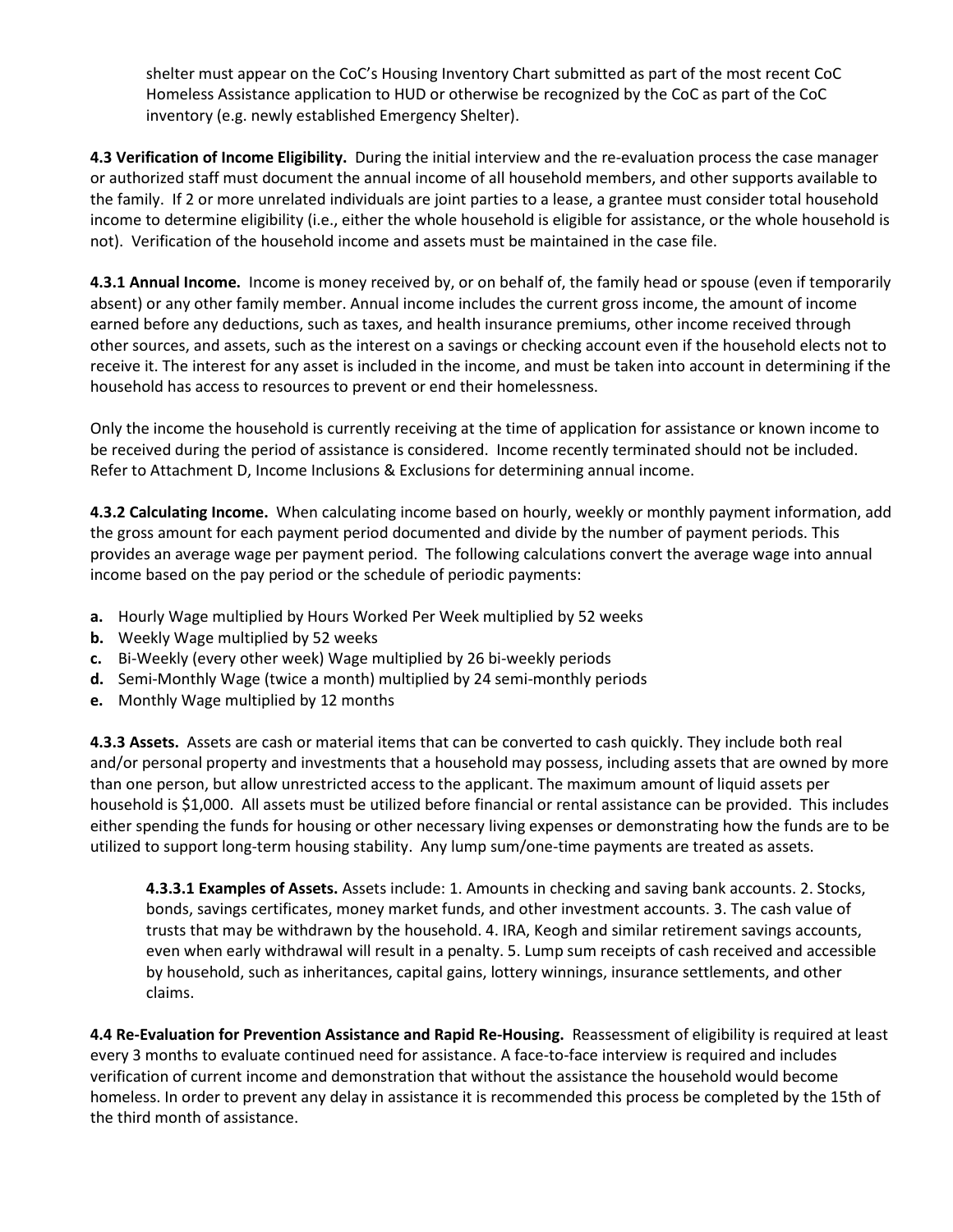**4.4.1 Verification of Income and Other Resources.** At re-evaluation, the case manager must recalculate and document household income the same as during the original assessment except that both prevention assistance and rapid re-housing must be below 30% AMI. The household must continue to demonstrate lack of sufficient resources and/or support networks to retain housing without HESG assistance. Income includes what the household is receiving at the time of recertification or expected during the period of assistance. Income recently terminated should not be included.

**4.4.2 Progress Update.** The case manager must evaluate a participant's progress from the initial case management consultation to determine (and document) ongoing barriers to stable housing. Re-evaluation will require a report of the household's progress toward the goals on the case plan, and an update in UNITY, including the following dimensions of the Arizona Self-Sufficiency Matrix: Shelter/Housing, Employment and Income.

**4.4.3 Re-Evaluation Disposition.** The case manager or authorized staff completing the re-evaluation and his or her supervisor must certify continued eligibility. Households will be informed of any changes in the type and amount of assistance approved, and reminded of their responsibilities. If the program participant is determined ineligible during the re-evaluation process, assistance must be stopped. There is no a grace period. At the time of disposition the household may be informed of alternative resources for assistance. The reason for exit from the program is recorded in HMIS.

**4.5 Documentation Requirements.** Documentation standards in order of preference are as follows: written third party, oral third party, and self-declaration. Whenever a lower standard of documentation is utilized, the case file will indicate all attempts to obtain the higher standard of documentation.

**4.5.1 Minimum Documentation Standards.** Acceptable types of documentation vary depending on the particular situation and circumstance being documented. In particular, while third party documentation should be obtained whenever possible, lack of third-party documentation must not prevent an individual or family from being immediately admitted to emergency shelter, receiving street outreach services, or being immediately admitted to shelter or receiving services provided by a victim service provider (24 CFR § 576.500(b)).

**4.5.1.1 Documentation of the Initial Interview.** The case file must contain documentation of the initial face-to- face interview, including the barriers and challenges for achieving housing stability, and a summary of all attempts to verify the lack of resources, support networks and housing options available to the household demonstrating "but for" the HESG assistance the household would become or remain homeless. This includes the original signed application and/or intake forms, along with a certification of eligibility signed by the staff completing the face-to-face evaluation and the program supervisor or other staff authorized. Refer to Attachment F, Housing Options/Resources Eligibility Documentation Standards.

**4.5.1.2 Documentation of Income.** Documents and information collected to verify income must be recent. Documentation dated within 30 days prior to the time of application or recertification is acceptable unless it is not an accurate reflection of expected income. Benefit statements within the past year that can reasonably be expected to remain unchanged and/or copies of bank statements reflecting the deposited amount are acceptable. Attachment E, Requirements for Documentation of Income Verification, addresses how to verify different forms of income.

**4.5.1.3 Documentation of Housing Status - Homeless Prevention.** Recipients and subrecipients are responsible for verifying and documenting the risk of homelessness which qualifies the individual or family for assistance. To be eligible for HESG funded prevention assistance, there must be documentation the household would become homeless but for the assistance. In other words, a household would require emergency shelter or otherwise become literally homeless.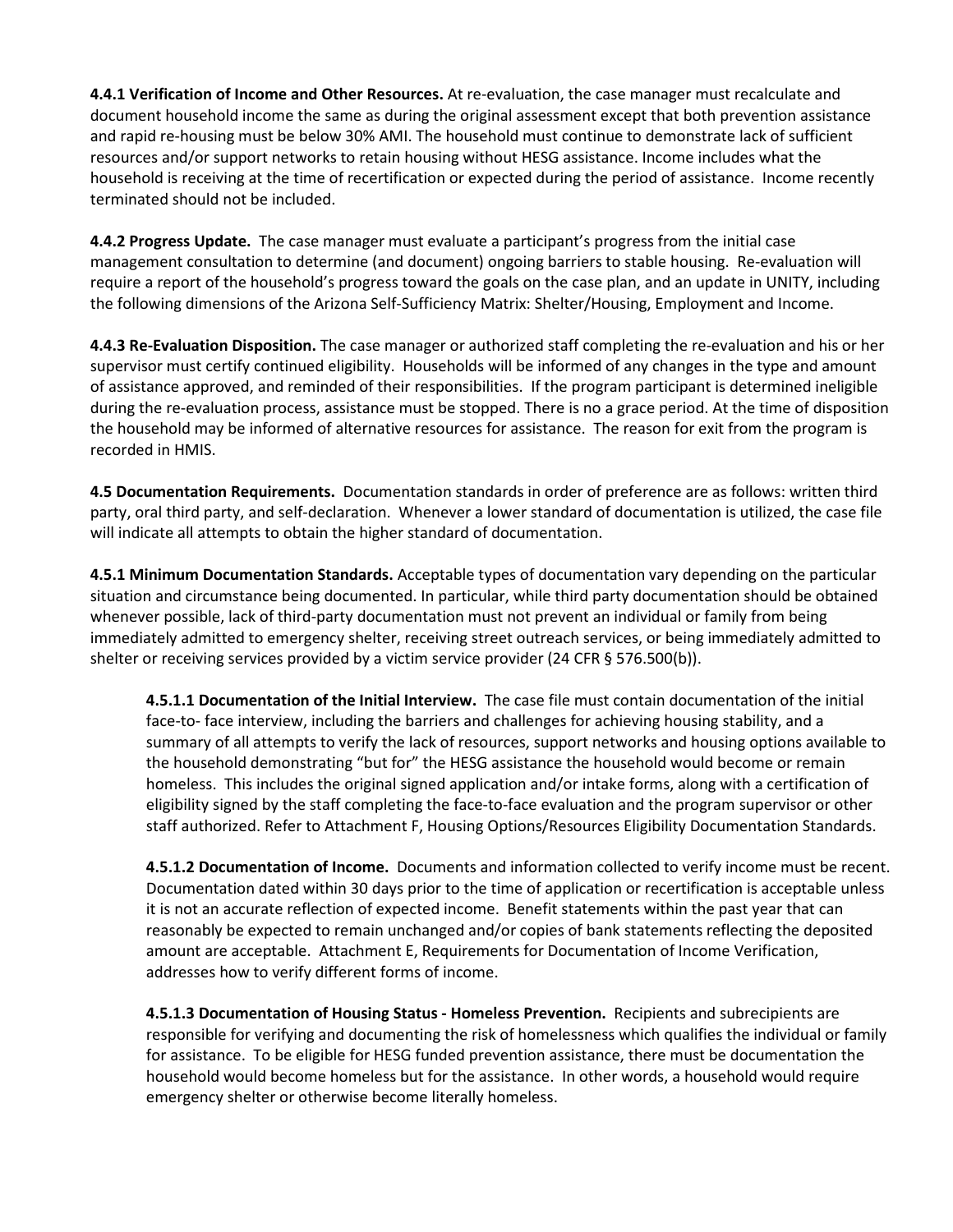Documentation for a household at-risk of losing their present housing must demonstrate the loss of housing is imminent, they have no appropriate subsequent housing options, and they have no other financial resources and support networks to assist with maintaining current housing or obtaining other housing. Barriers and challenges to maintaining housing must be documented to demonstrate targeting those households at greatest risk. Housing status for prevention assistance must be documented and included in the case file.

Attachment B provides the written documentation requirements for determining eligibility for at risk of homelessness.

**4.5.1.4 Documentation of Housing Status - Rapid Re-Housing.** Household must be literally homeless and lack the resources and supports to obtain immediate housing without assistance. Housing status for rapid re-housing must be documented and included in the case file. Attachment C provides the guidelines for documenting homelessness.

**4.5.1.5 Self Declaration** is allowable if written or verbal third party verification cannot be obtained. The case file must contain documentation of the reasons why third party written or oral verification could not be obtained timely. Such documentation should be reasonable and defensible generally indicating an urgency to provide assistance to either prevent homelessness or transition a homeless household from extremely harsh conditions. (Actions should be taken to ensure a higher standard of documentation by the time the household is being re-evaluated for eligibility.)

**4.5.2 Documentation of Informed Consent to Participate.** The case file will include documentation the household was informed of their responsibilities and the right to file an appeal if any decision made adversely affects their eligibility and/or the level of assistance provided. The Participation Agreement was developed to assist in documenting the household was informed about the program and the responsibilities of program participants.

**5.0 Housing Relocation and Stabilization Services** includes financial assistance and services and are limited to participants eligible for Homelessness Prevention or Rapid Re-Housing.

**5.1 Financial Assistance.** Eligible households may receive financial assistance to stabilize a current housing situation or to move into affordable housing. **ESG funded projects may "set maximum dollar amounts that the project participant may receive for each type of financial assistance under paragraph (a)" of 24 CFR 576.105. The project "may also set a maximum period for which a project participant may receive any of the type of assistance" under section 24 CFR 105" so long as it does not exceed limits set forth in 24 CFR 105. ESG projects must state these maximums in their project specific policies and procedures, including process to extend assistance if the maximum set is less than allowable by 24 CFR 576,.**

HESG funds may be used to pay housing owners, utility companies, and other third parties for the following costs:

**5.1.1 Rental Application Fees.** HESG funds may pay for the rental housing application fee if the expense is charged by the owner to all applicants.

**5.1.2 Security Deposits**. HESG funds may pay for a security deposit equal to no more than 2 month's rent. Security deposits covering the same period of time in which assistance is being provided through another housing subsidy program are eligible, as long as they cover separate cost types. Pet fees or pet deposits are not an eligible HESG expense. The recipient or subrecipient will not attempt to recover security deposits.

Housing providers (e.g. landlords) may not charge fees for service animals, beyond a standard fee or security deposit that applies to all tenants who do not have pets. Therefore, HESG funds may not be used for this type of expense. If the service animal causes damage to a unit or a common area, the landlord or service provider may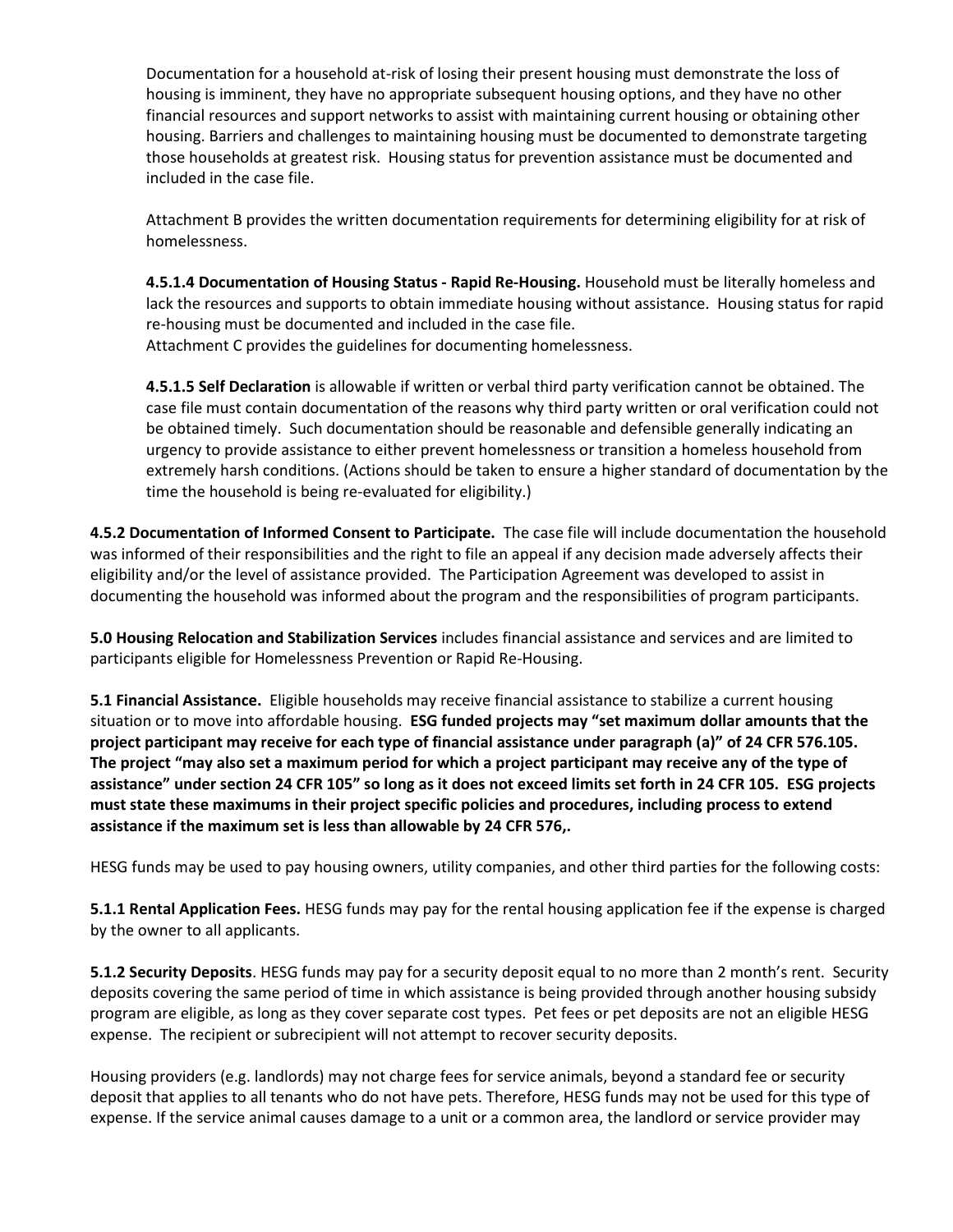charge the tenant a fee to cover the damages (for damage costs above the amount covered by the security deposit), as long as the landlord complies with their standard policies and fees, but HESG funds may not be used to pay for damage costs outside of the security deposit.

**5.1.3 Last Month's Rent**. If necessary to obtain housing for a program participant, the last month's rent may be paid to the owner at the time the owner is paid the security deposit and the first month's rent. This assistance must not exceed 1 month's rent and must be included in calculating the program participant's total rental assistance, which cannot exceed 24 months during any 3-year period.

**5.1.4 Utility Deposits**. HESG funds may pay for a standard deposit required by utility companies for gas, electric, water and sewage for all customers provided the lease requires the tenant to pay utilities, the program participant is on the lease and the program participant or a member of his/her household has an account in his/her name with the utility company. The recipient or subrecipient will not attempt to recover utility deposits. Utility deposits covering the same period of time in which assistance is being provided through another housing subsidy program are eligible, as long as they cover separate cost types.

**5.1.5 Utility Payments.** HESG funds may pay for up to 24 months of utility payments per program participant, per service, including any arrears within any 3-year period contingent on the household's eligibility and the reevaluation process required every 3 months. A partial payment of a utility bill counts as 1 month. Eligible utility services are gas, electric, water, and sewage. Telephone, internet, and cable services are not eligible. The CoC shall establish the percentage of utility costs each participant must pay while receiving homeless prevention and rapid re-housing.

**5.1.5.1 Calculating Arrears for Utility Payments.** Up to 6 months of utility payments in arrears may be paid for any period of time. If it cannot be determined how many months are represented by the past due amount, a minimum of \$100.00 will be considered the average monthly bill. Documentation will include all attempts to determine the number of actual months represented. A partial payment of a utility bill counts as 1 month.

**5.1.5.2 Required Documentation.** This assistance may only be provided if the program participant or a member of the same household has an account in his or her name with a utility company or proof of responsibility to make utility payments. In addition, the participant must have a lease with their name on it to prove residency, verify address of utility service, and document responsibility for utilities. Copies of the proof of responsibility should be obtained and maintained in the participant file.

**5.1.5.3 Late Fees.** HESG funds may only be used to pay for late fees associated with utility arrears, as long as the payment enables the program participant to remain housed or become re-housed. Case management should be proactive for households approved for utility payment assistance to ensure utility bills are submitted timely to avoid additional costs to the participant for late fees.

**5.1.5.4 Utilities Only.** Assistance for utilities only is eligible provided there are no other resources and/or law prohibiting the utility company from disconnecting service. If neither of these conditions exist, utilityonly assistance may be justified if the household will have to abandon the housing due to a lack of utilities and can avoid moving to a shelter or if an applicant's lease includes a provision requiring utilities be maintained by the tenant (utility shut-off could constitute a lease violation, thus placing the household at risk for eviction.) In both cases, there must be documentation in the case file the utility company will shutoff the utility if the amount due is not paid.

**5.1.5.5 Participant Share in the Cost –** The participant will share in the cost of housing expenses to include rent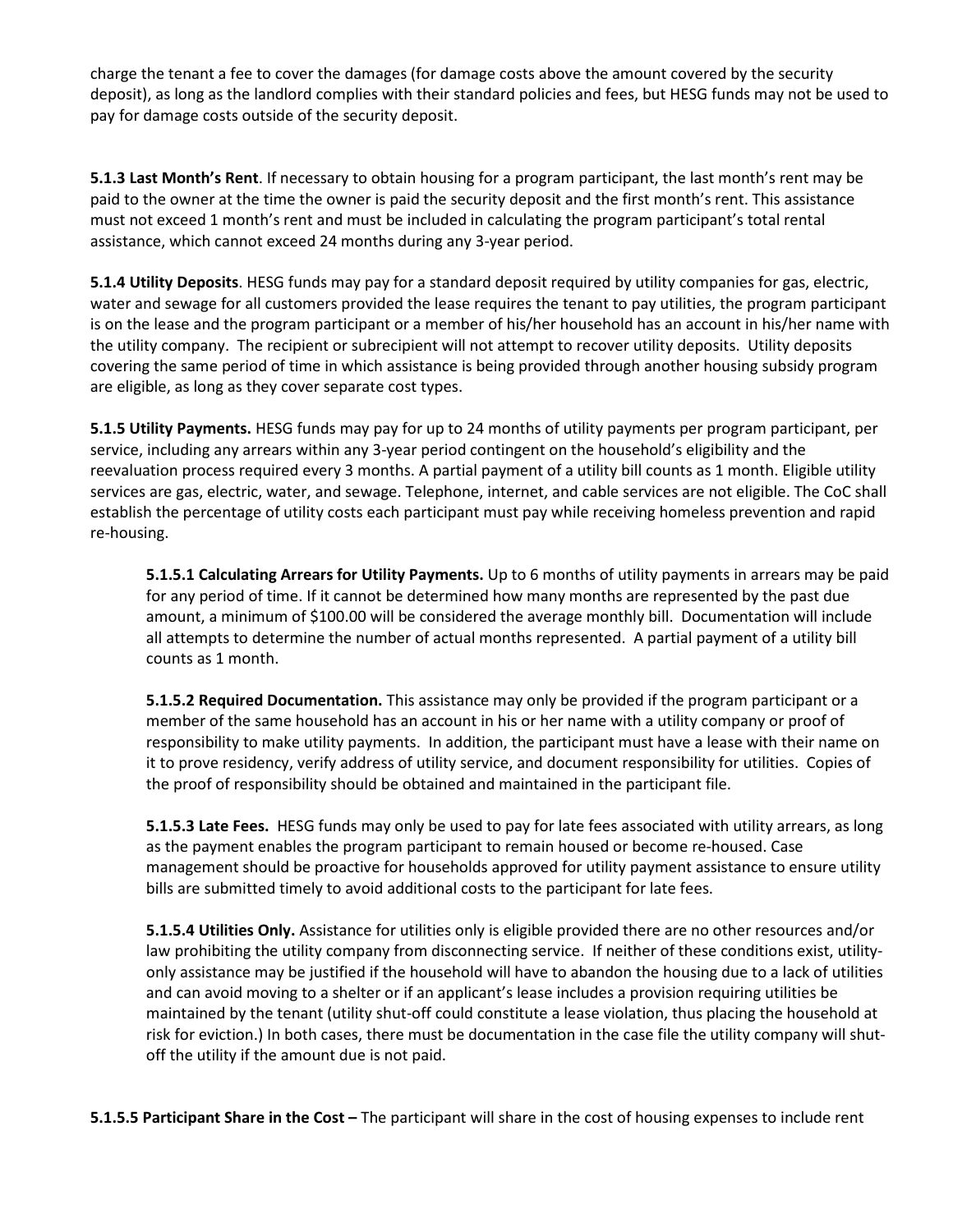and utilities. ESG projects, as allowed by 24 CFR 576.106(4) (b) and subject to the requirements of 24 CFR 576.106, "may set a maximum amount or percentage of rental assistance that a project participant may receive, a maximum number of months that a project participating may receive rental assistance." ESG projects must state these maximums in their project specific policies and procedures, including process to be utilized for determining participant's share in cost as well as process to extend assistance if the maximum set is less than allowable by 24 CFR 576. Participant share in cost may be based upon a percent of household income (such as 30% of income) or as percent of housing cost; it may be a sustained amount or based on a graduated scheduled.

**5.1.6 Moving Costs**. HESG funds may pay for moving costs, such as truck rental or hiring a moving company. This assistance may include payment of temporary storage fees for up to 3 months, provided the fees are accrued after the date the program participant begins receiving HESG services and before the program participant moves into permanent housing. Payment of temporary storage fees in arrears is not eligible.

**5.1.6.1 Relocation Out of State.** Funds may not be used to assist a household relocate to a different state or another area of the state.

**5.1.6.2 Evaluating Estimated Cost.** A process must be used to determine costs are reasonable, such as, requiring 3 bids or qualifying eligible vendors.

**5.1.7 Habitability Standards -** A Habitability Assessment must be completed prior to payment of HESG funds for any eligible cost. A recipient or subrecipient must determine a process to ensure the housing where the participant resides or plans to move into meets the Habitability Standards before processing payment of financial or rental assistance. Documentation the unit meets the Habitability Standards must be included in participant files. Costs may be reimbursed as financial assistance.

**5.2 Services Cost.** Supportive services are eligible and focused on housing stabilization, linking program participants to community resources and mainstream benefits and helping them develop a plan for preventing future housing instability. Services for program participants must be coordinated with other community resources. Each program participant may receive housing relocation and stabilization services for up to 24 months, contingent on the household's eligibility and the reevaluation process required every 3 months. HESG funds may be used to pay for the following costs:

**5.2.1 Housing Search and Placement**. Services or activities necessary to assist program participants in locating, obtaining, and retaining suitable permanent housing, include the following:

- **a.** Assessment of housing barriers, needs, and preferences;
- **b.** Development of an action plan for locating housing;
- **c.** Housing search;
- **d.** Outreach to and negotiation with owners;
- **e.** Assistance with submitting rental applications and understanding leases;
- **f.** Assessment of housing for compliance with HESG requirements for habitability, lead-based paint, and rent reasonableness;
- **g.** Assistance with obtaining utilities and making moving arrangements; and
- **h.** Tenant counseling

**5.2.2 Housing Stability Case Management**. Case management is a mandatory service regardless of the amount of assistance provided. Case managers or other qualified personnel are responsible for completion of the initial faceto-face interview and plan addressing how the household will achieve housing stability and retain stability after HESG assistance ends. This includes assisting a program participant in overcoming immediate barriers to obtaining and retaining housing, and connecting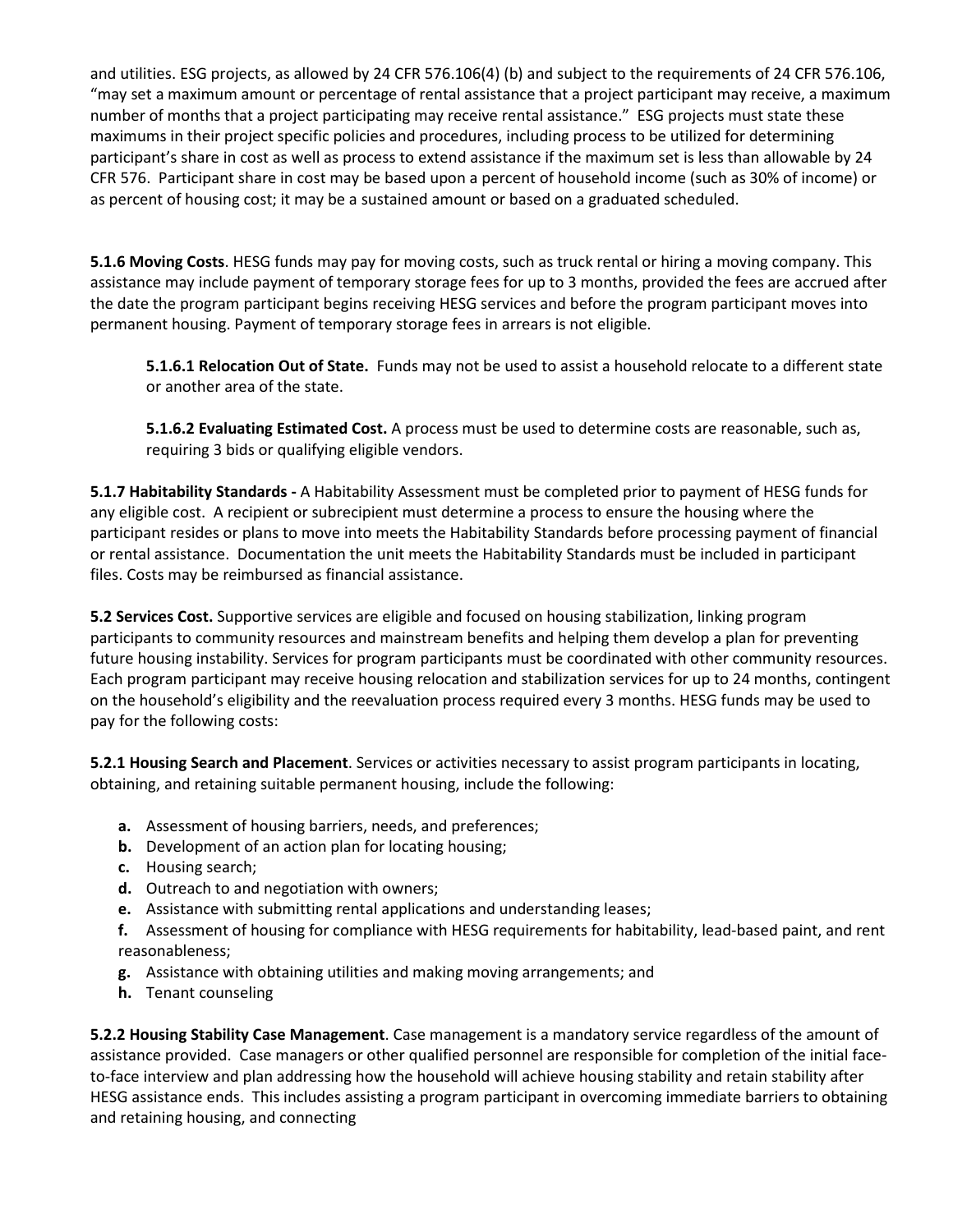program participants to mainstream and other resources.. While receiving HESG assistance the recipient or subrecipient is required to provide case management no less than once per month to assist the program participant in ensuring long-term housing stability.

#### **5.2.2.1 Requirements of Case Management:**

- **a.** Conducting the initial evaluation required under § 576.401(a), including verifying and documenting eligibility, for individuals and families applying for prevention assistance or rapid re-housing;
- **b.** Developing, securing, and coordinating services including assistance in obtaining permanent housing, medical health treatment, mental health treatment, counseling, supervision, health care, and other services essential for achieving independent living and obtaining Federal, State, and local benefits including Medicaid, Supplemental Nutrition Assistance Program, Women, Infants and Children (WIC), Federal-State Unemployment Insurance Program, Social Security Disability, Supplemental Security Income, and Child and Adult Care Food Program;
- **c.** Monitoring and evaluating program participant progress;
- **d.** Providing information and referrals to other providers;
- **e.** Developing an individualized housing and service plan, including planning a path to permanent housing stability; and
- **f.** Conducting re-evaluations required under § 576.401(b).

**5.2.2.2 Housing Stability Plan.** The housing stability plan shall take into account all relevant considerations, such as the program participant's current or expected income and expenses; other public or private assistance for which the program participant will be eligible and likely to receive; and the relative affordability of available housing in the area. The plan must indicate measurable goals and objectives derived from the evaluation of the household, the resources necessary to achieve the stated goals along with the name of the individual or agency responsible, and time frames for achievement. The plan must be signed and dated by the program participant and other members of the household as appropriate. The plan must be included in the case file and a copy must be given to the program participant. A periodic review of the plan is necessary for those participants receiving ongoing assistance to assess the progress and ensure services, goals, and objectives continue to be appropriate to address the household's needs. Documentation of the review must be recorded in the case file.

**5.2.2.3 Maximum Case Management.** Case management cannot exceed 30 days during the period participant is seeking permanent housing and 24 months during the period participant is living in permanent housing. If the program participant needs more than 30 days of housing stability case management while sleeping on the street, the cost must be charged to either essential services of Emergency Shelter or Street Outreach case management, as appropriate. These costs are subject to the cap on these components.

**5.2.3 Mediation**. HESG funds may pay for mediation between the program participant and the owner or person(s) with whom the program participant is living, provided the mediation is necessary to prevent the program participant from losing permanent housing in which the program participant currently resides.

**5.2.4 Legal Services.** HESG funds may pay for legal services, as set forth in § 576.102(a)(1)(vi), provided the eligible subject matters also include landlord/tenant matters, and the services must be necessary to resolve a legal problem prohibiting the program participant from obtaining permanent housing or will likely result in the program participant losing the permanent housing in which the program participant currently resides. This may include landlord/tenant matters; child support; guardianship, paternity, emancipation, and legal separation; orders of protection and other civil remedies for victims of DV; appeal of veterans and public benefit claim denials; and the resolution of outstanding criminal warrants.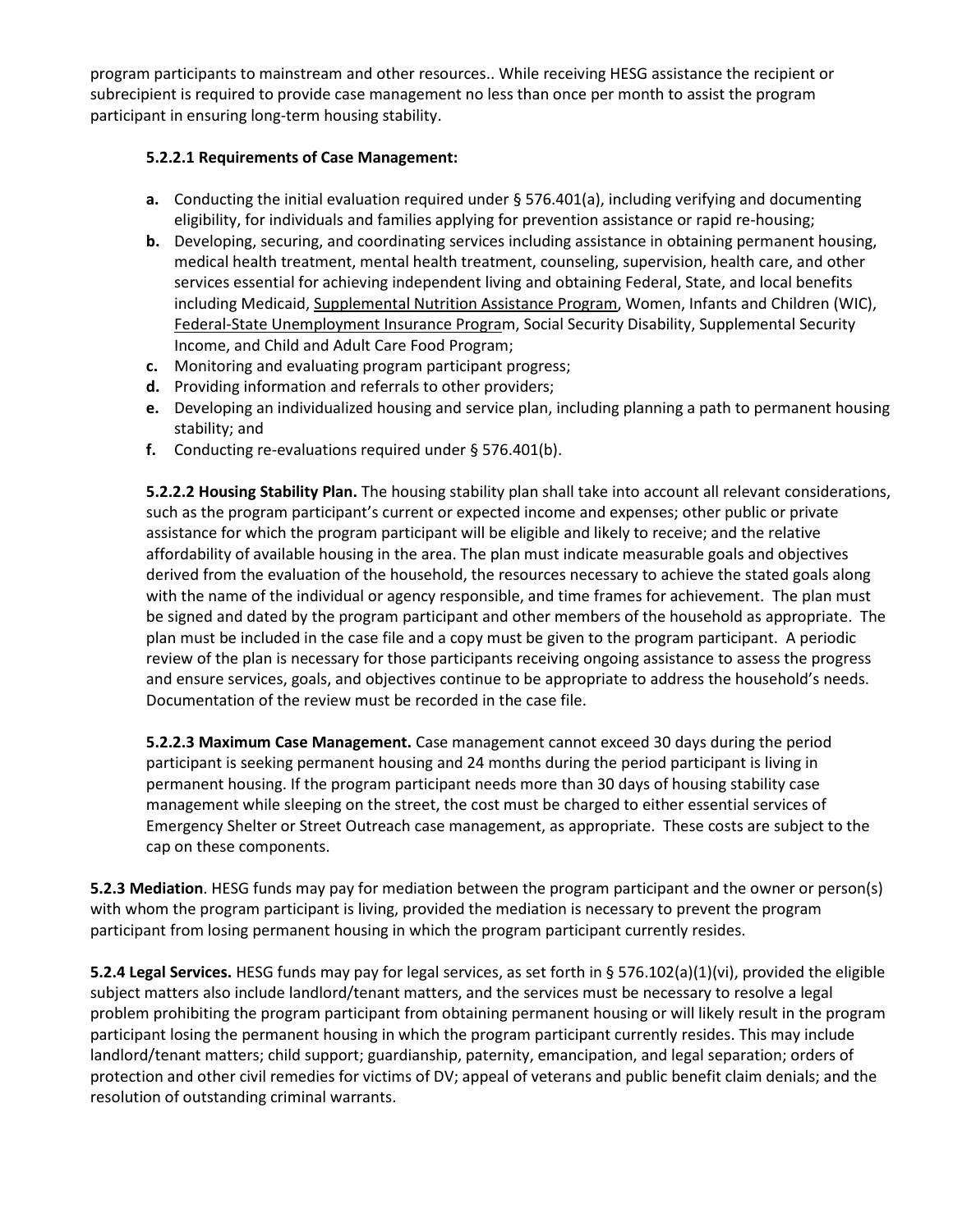**5.2.4.1 Legal Fees Incurred by Landlords.** HESG funds may be used to reimburse landlords for the legal costs and filing fees they incurred through eviction proceedings against an HESG program participant so long as the costs are necessary to resolve a legal problem that prohibits the participant from obtaining permanent housing or will likely result in the program participant losing the permanent housing in which he/she currently resides. (See § 576.105(b)(4)) and § 576.102(a)(1)(vi)(E)). For the Homelessness Prevention and Rapid Re-Housing programs the legal fees described are part of housing relocation and stabilization services and must be separate from rental arrears.

**5.2.5 Credit Repair.** HESG funds may pay for credit counseling and other services necessary to assist program participants with critical skills related to household budgeting, managing money, accessing a free personal credit report, and resolving personal credit problems. This assistance does not include the payment or modification of a debt.

**6.0 Rental Assistance.** This activity is limited to those participants who are eligible for homelessness prevention or rapid re-housing assistance. The purpose is to allow individuals and families to remain in their existing rental units and help those households who must relocate to more suitable housing or households who are literally homeless move into and retain a selected rental unit. The maximum amount of assistance may not exceed 24 months including rental assistance, rental arrears, and last's month's rent if required along with the security deposit, and may be less based on standards established by the CoC.

**6.1 Type of Rental Assistance.** HESG Funds may provide up to 24 months of assistance including any arrears contingent on the household's eligibility and the re-evaluation process required every 3 months.

**6.1.1 Short-term Rental Assistance.** Up to 3 months of rental assistance is considered short-term.

**6.1.2 Medium-term Rental Assistance.** More than 3 months of rental assistance and up to 24 months in any 3 year period is considered medium-term.

**6.1.3 Rental Assistance Arrears.** A one-time payment for up to 6 months of rent arrears, including late fees on arrears, may be paid if the payment enables the program participant to return to the housing unit for which the arrears are being paid or move to another unit. Payments for rental arrears must be included in determining the total period of the program participant's rental assistance, which may not exceed 24 months. Rental assistance for past due fees for a lot on which a trailer is located are eligible.

**6.1.3.1 Calculating Rental Arrears.** Arrears may be paid regardless of when they were incurred, provided the existence of the arrears prevents the eligible participant from obtaining housing. In cases where an eviction cannot be prevented, rental arrears may be paid if the existence of the arrears prevents the eligible participant from obtaining housing and it satisfies the grievance with the evicting landlord. Legal fees incurred by the landlord are eligible under financial assistance and should not be included with the arrears.

**6.1.3.2 Arrears with Other Subsidy.** Rental arrears can be paid on behalf of a person receiving a subsidy from another public program (e.g., Section 8, VASH, HOPWA) because it represents a different time period and cost type than the rental subsidy (i.e., the arrears represents a back payment of the tenant portion, and the current rental assistance is a forward payment).

**6.2 Processing Rental Assistance.** Prior to making payments to any landlord, the case manager must confirm the ownership of the property, the actual amount owed, that the rent is reasonable and does not exceed Fair Market Rent (FMR), and that the unit meets the habitability standards including no current code violations. A tenant lease and an assistance agreement between the recipient or subrecipient and the property owner or manager are also required before payment can be processed.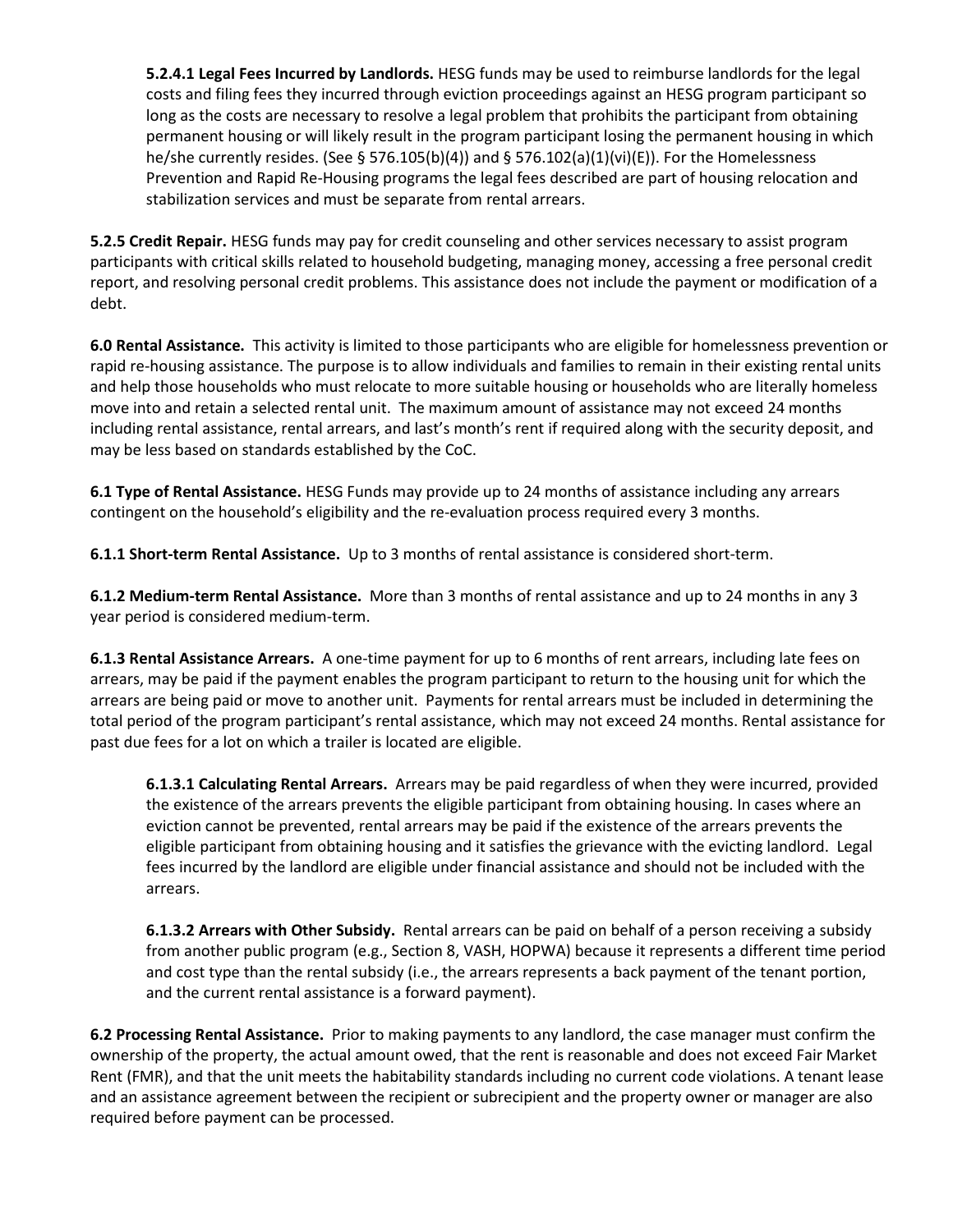**6.2.1 Ownership of the Property.** Payment must be made to the owner of the property as recorded on the Hillsborough County Property Appraiser's website (http://www.hcpafl.org/) unless there is a property management agreement signed by the owner. The owner or authorized property manager shall be the same as recorded on the lease.

**6.2.1.1 Confirmation of Amount Owed.** The owner or property manager must provide proof of the amount owed or that the amount of rent to be charged is consistent with the amount charged for other unassisted units.

**6.2.1.2 Conflict of Interest-Property Ownership.** Properties owned by the recipient, subrecipient or the parent, subsidiary or affiliated organization of the recipient, subrecipient may not receive HESG payments. However, a waiver may be requested of HUD for good cause

**6.2.2 Rent Reasonableness.** Whether a household is seeking prevention assistance or rapid re-housing the process for determining acceptable rent amounts is the same. The gross rent must be reasonable in relation to the rents being charged for comparable units in the private (unassisted) market **and** cannot exceed HUD's published Fair Market Rent (FMR) for the area.

**6.2.2.1 Determining Gross Rent.** This is the sum of the rent paid to the owner plus, if the tenant pays separately for utilities, the monthly allowance for utilities established by Tampa Housing Authority or other public housing authority representing the area served, and any other required fees charged to all tenants not including late or pet fees. For these purposes, utilities include electricity, gas, water and sewer, and trash removal services but not cable or satellite television service, or internet service. If the owner pays for all utilities, then gross rent equals the rent paid to the owner.

**6.2.2.2 Determining Fair Market Rent.** FMRs for each fiscal year can be found by visiting HUD's website at www.huduser.org/portal/datasets/fmr.html and clicking on the current "Individual Area Final FY20 FMR Documentation" link. This site allows recipients/subrecipients to search for FMRs by selecting their state and county from the provided list. If the unit's gross rent is at or below FMR, the recipient or subrecipient must determine if the rent is reasonable.

**6.2.2.3 Assessing Rent Reasonableness.** Recipients and subrecipients should determine rent reasonableness by considering the location, quality, size, type, and age of the unit, and any amenities, maintenance, and utilities to be provided by the owner. The basis for the determination must be supported by the evidence documented in the case file. Recipients and subrecipients shall select a method for determining rent reasonableness and apply it consistently. Methods for determining rent reasonableness include:

- **a.** Reviewing advertisements for comparable rental units.
- **b.** Using a market study of rents charged for units of different sizes in different locations (Before completing a market study a subrecipient must consult with the recipient of the contracted HESG funds.)
- **c.** Written verification signed by the property owner or management company, on letterhead, affirming that the rent for a unit assisted with HESG funds is comparable to current rents charged for similar unassisted units managed by the same owner.
- **d.** Use of an approved resource such as GoSection8.com, a rental listing service for Section 8 housing program tenants, landlords and public housing agencies in the United State http://www.gosection8.com/public-housing-authorities/.

**6.2.2.4 Final Determination of Rent Reasonableness.** If the gross rent is at or below both the FMR **and** the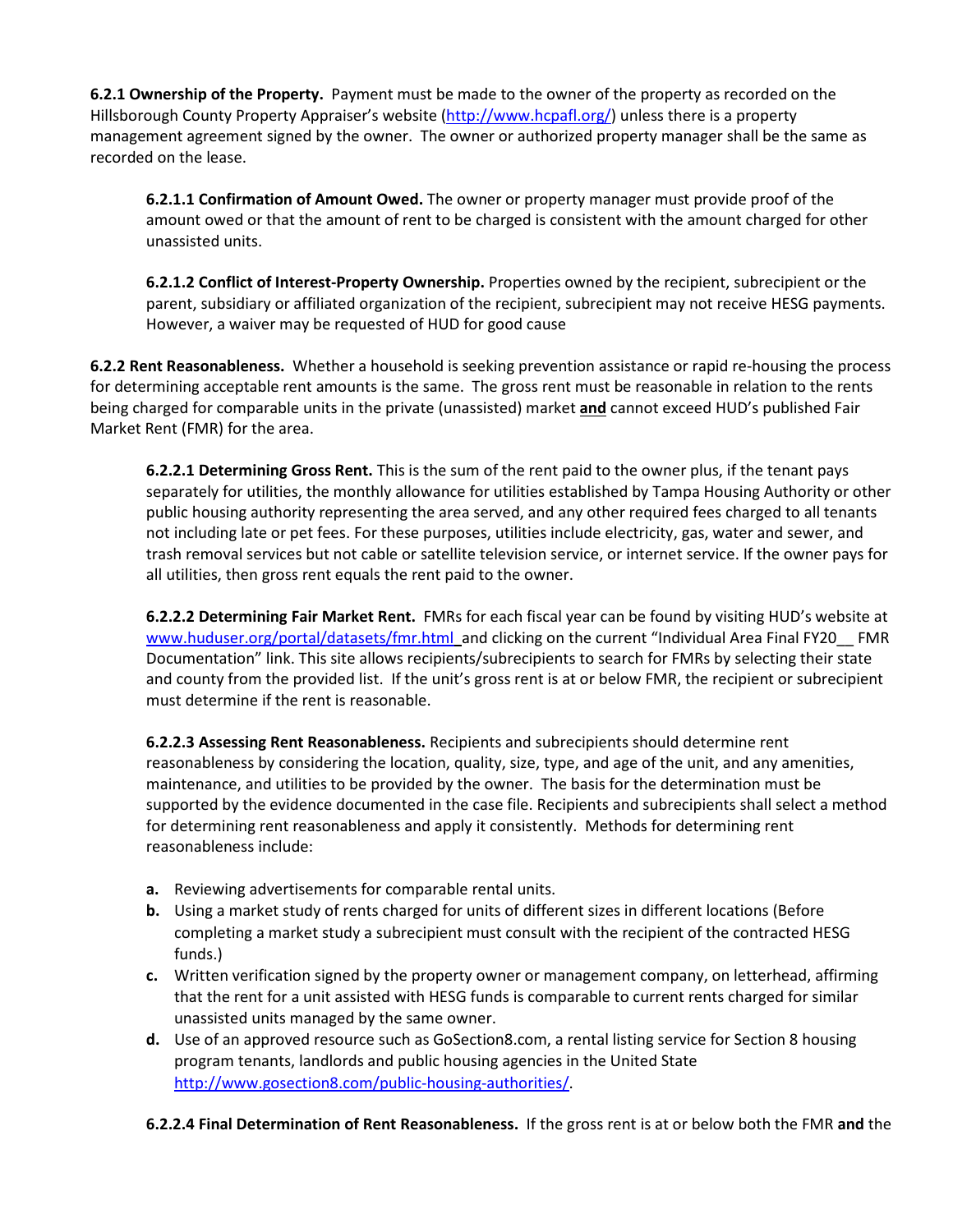rent reasonableness standard for a unit of comparable size, type, location, amenities, etc., HESG funds may be used to pay the rent amount for the unit. If the gross rent for the unit exceeds either the rent reasonableness standard or FMR, HESG funds may not be used for rental assistance for any portion of the rent, even if the household is willing and/or able to pay the difference.

**6.2.2.5 Occupancy Standards Guidelines.** There are no federal occupancy standards. The appropriate housing and unit size must take into account the overall household configuration and general need most suitable for the household, as well as their projected income after HESG assistance ends. The following guideline should be used to avoid overcrowding conditions: maximum of 2 individuals per bedroom, and 2 individuals per living/sleeping room:

| Unit Size Maximum | # in Household |
|-------------------|----------------|
| 0 Bedroom         | 1 person       |
| 1 Bedroom         | 4 persons      |
| 2 Bedroom         | 6 persons      |
| 3 Bedroom         | 8 persons      |
| 4 Bedroom         | 10 persons     |

**6.2.2.6 Rent Reasonableness - Other Considerations.** Rent reasonableness and FMR requirements do not apply when a program participant receives only financial assistance or services under Housing Stabilization and Relocation Services. HESG funds may be used: (1) to pay for financial assistance and services to help the eligible program participant stay in the unit, or (2) to pay for financial assistance and services to locate and move to a different unit that meets the rent reasonableness standard and is at or below FMR and pay rental assistance in that unit if all other requirements are met.

**6.2.3 Habitability Standards.** A Habitability Assessment must be completed prior to **any** payment using HESG funds to help a participant remain in or move into housing. This includes when HESG funds are used only for housing relocation and stabilization services.

**6.2.3.1 Key Aspects of Habitability Assessment.** Performance and acceptability criteria include the following key aspects of housing quality:

- **a.** Sanitary facilities;
- **b.** Food preparation and refuse disposal;
- **c.** Space and security;
- **d.** Thermal environment;
- **e.** Illumination and electricity;
- **f.** Structure and materials;
- **g.** Interior air quality;
- **h.** Water supply;
- **i.** Lead-based paint;
- **j.** Access;
- **k.** Site and neighborhood;
- **l.** Sanitary condition; and
- **m.** Smoke detectors.

**6.2.3.2 Lead-Based Paint Requirements.** The Lead-Based Paint Poisoning Prevention Act (42 U.S.C. 4801 et seq.), as amended by the Residential Lead-Based Paint Hazard Reduction Act of 1992 (42 U.S.C. 4851 et seq.) and implementing regulations at 24 CFR part 35, subparts A, B, M, and R shall apply to housing occupied by families receiving any type of assistance through HESG funds. This requires a lead-based paint visual inspection of any housing constructed before 1978 where children under the age of 6 reside or will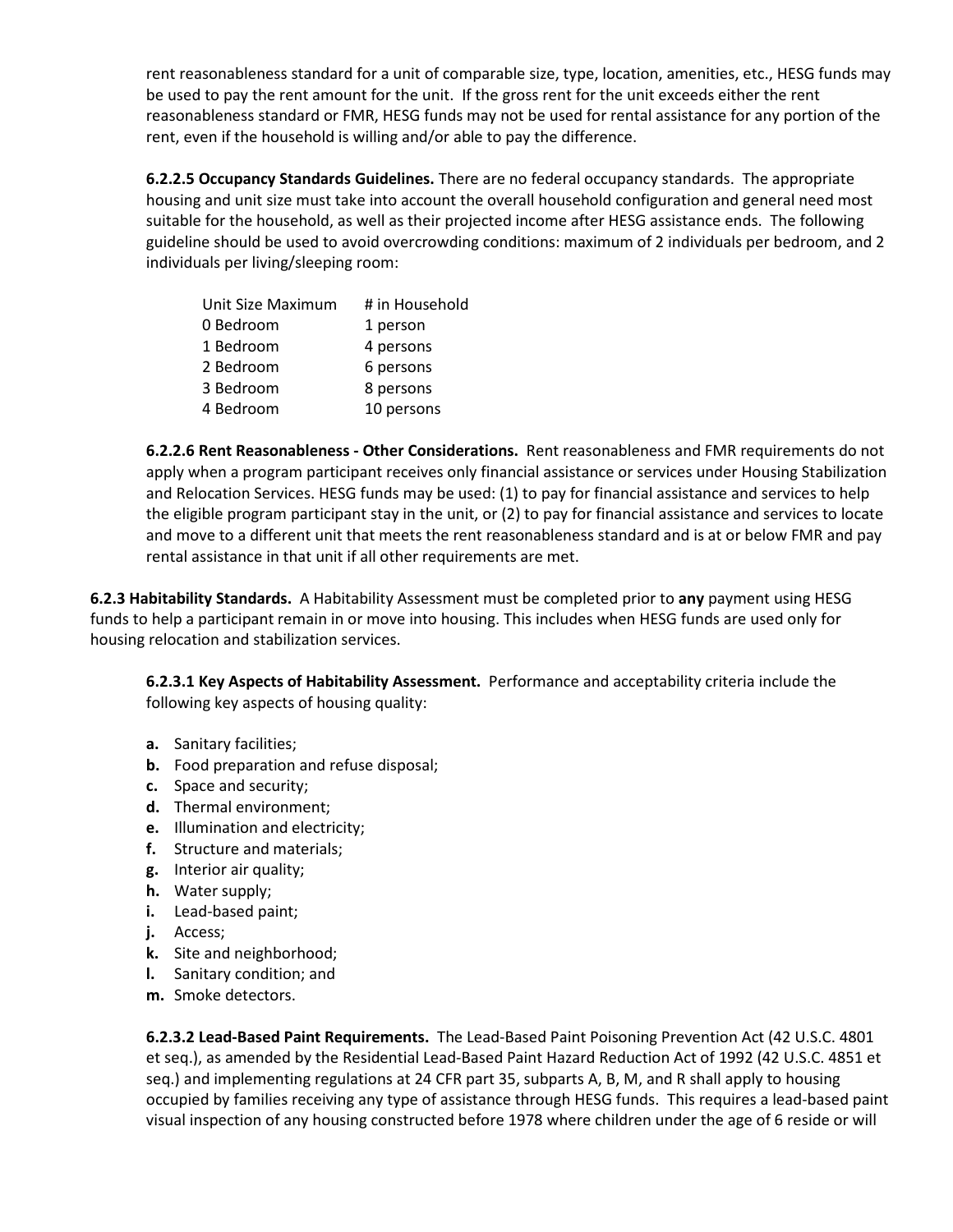reside. The cost of conducting a Lead-Based Paint visual assessment is an eligible financial assistance expense. If peeling/deteriorated paint is detected during the visual assessment, costs associated with testing and repair/cleanup is not eligible; however, once the deteriorated paint has been repaired, the cost of a Clearance Exam is an eligible expense under the financial assistance category.

**6.2.4 Lease Requirements.** A legally binding lease between program participant and owner/property manager is required unless financial assistance is limited solely to payment of rental arrears. Oral leases are enforceable in Florida and acceptable when HESG assistance is solely for rental arrears. For rapid re-housing there must be some form of agreement to enter into a lease and a copy of the signed lease must be received by the case manager and maintained in the case file.

**6.2.4.1 Lot Rent.** Rental assistance may be used to pay for a lot on which manufactured homes/trailer is located provided there is a lease agreement in place.

**6.2.4.2 Conflict of Interest.** Assistance cannot be provided to an individual renting from a friend or relative if a legal lease is not in place. In cases where an individual is renting a unit from a friend or relative and a legal lease is in place, it must be demonstrated the arrangement is not in violation of the conflict of interest provisions (e.g., the rent charged and the terms of the lease must be the same for the participant as they are for other tenants renting comparable units).

**6.2.4.3 Sublease.** A sublease is considered a legal lease. However, before determining eligibility, the relationship between the participant and the landlord must be determined not to be in violation of the conflict of interest provisions

**6.2.4.4 Rent-to-Own.** Households in a rent-to-own or lease-in-place situation may be assisted as long as the individual would be homeless "but for" the assistance, the full amount of the financial assistance is going towards rent or utilities, and none of the HESG funds are being used for taxes or fees associated with homeownership.

**6.2.5 Agreement to Participate.** The recipient or subrecipient may make rental assistance payments only to an owner or property manager with whom the recipient or subrecipient has entered into a rental assistance agreement.

**6.2.5.1 Terms of the Rental Assistance Agreement.** The rental assistance agreement must set forth the terms under which rental assistance will be provided. The rental assistance agreement must provide that, during the term of the agreement, the owner or property manager must give the recipient or subrecipient a copy of any notice to the program participant to vacate the housing unit, or any complaint used under state or local law to commence an eviction action against the program participant. The rental assistance agreement must contain the same payment due date, grace period, and late payment penalty requirements as the program participant's lease.

**6.2.5.2 Termination of the Rental Assistance Agreement.** The rental assistance agreement with the owner or property manager must terminate and no further rental assistance payments under that agreement may be made if: 1. The program participant moves out of the housing unit for which the program participant has a lease; 2. The lease terminates and is not renewed; or 3. The program participant becomes ineligible to receive HESG rental assistance.

**6.2.6 Participant Share of Cost. The participant will share in the cost of housing expenses to include rent and utilities. ESG projects, as allowed by 24 CFR 576.106(4) (b) and subject to the requirements of 24 CFR 576.106, "may set a maximum amount or percentage of rental assistance that a project participant may receive, a maximum number of months that a project participating may receive rental assistance." ESG projects must**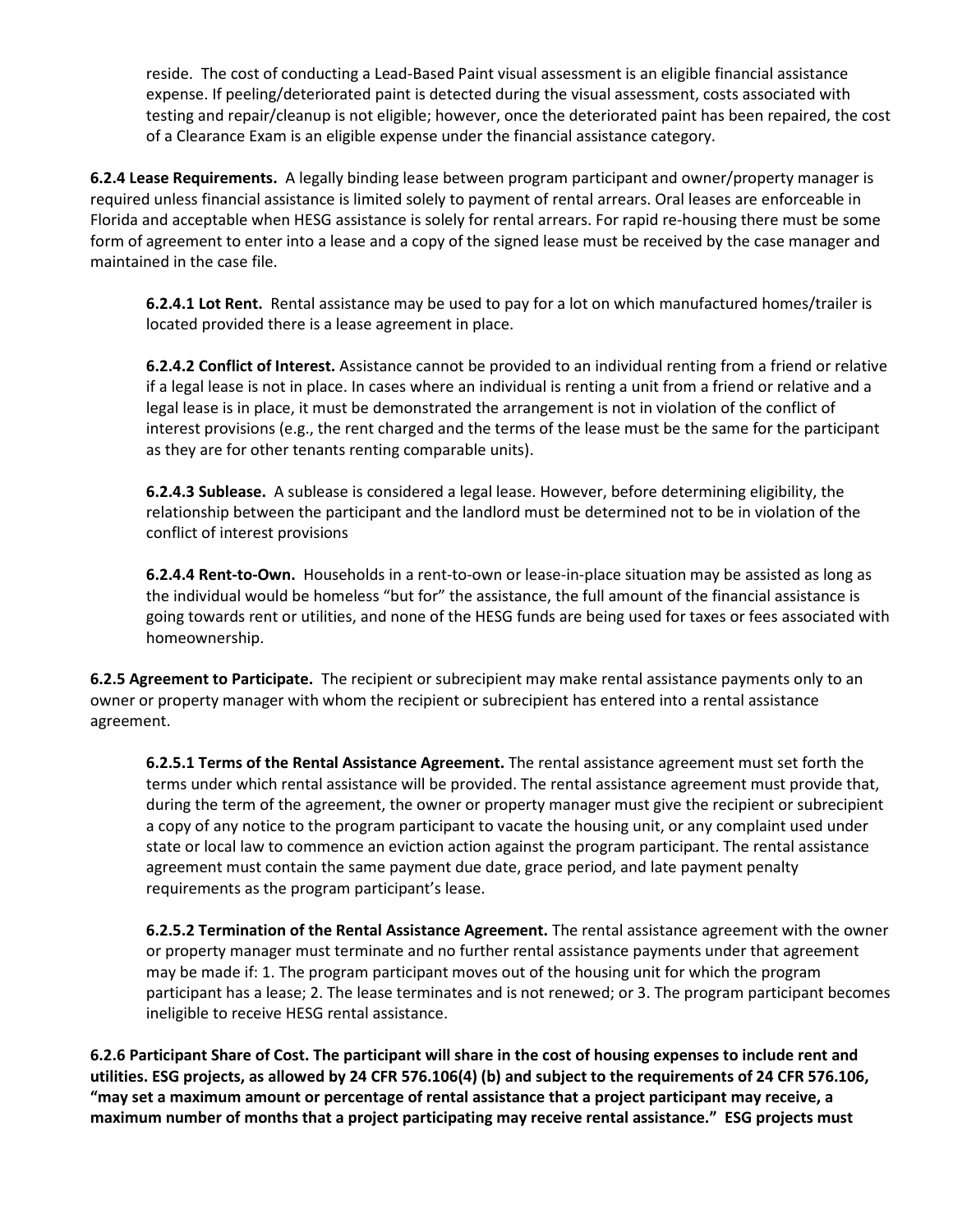**state these maximums in their project specific policies and procedures, including process to be utilized for determining participant's share in cost as well as process to extend assistance if the maximum set is less than allowable by 24 CFR 576. Participant share in cost may be based upon a percent of household income (such as 30% of income) or as percent of housing cost; it may be a sustained amount or based on a graduated scheduled.** 

**6.2.6.1 Request for Waiver.** A case manager may request a waiver if the participant is unable to pay their portion in the first or subsequent months. Documentation in the case file and the request for waiver must justify the request as a part of the long-term stability plan for the household..

**6.2.7 Late Payment Fees.** Late fees are only allowed with one-time arrears assistance. HESG specifically prohibits late payment fees incurred by recipient or subrecipient. The recipient or subrecipient is solely responsible for paying late payment penalties that it incurs with non-HESG funds.

**6.3 Rental Assistance with Other Subsidies.** Except for one-time payment of arrears on tenant's portion of rent payment, rental assistance cannot be provided to participant who is receiving tenant-based assistance or living in a housing unit receiving project-based rental assistance or operating assistance through other public sources during same time period. Rental assistance may not be provided to a program participant who has been provided with replacement housing payments under the URA during the period of time covered by the URA payments. Tax credit projects could be eligible—the rental "subsidy" received from a tax credit property is not considered the same "cost type" as direct rental assistance. However, if a recipient or subrecipient has any financial interest, even 1% or less in the project, it invokes the conflict of interest provisions and requires a waiver from HUD before it could be utilized.

#### **6.4 Ineligible and Prohibited Activities**

**6.4.1 Mortgage Costs** - Financial assistance may not be used to pay for any mortgage costs or costs needed by homeowners to assist with any fees, taxes, or other costs of refinancing a mortgage to make it affordable. Legal costs associated with refinancing a mortgage are also excluded. Households may receive financial assistance in securing permanent rental housing if they are relocating due to foreclosure and meet all other eligibility requirements for the program.

**6.4.2 Cooperative Housing Developments** and/or mutual housing projects are generally recognized by state law as forms of homeownership. Since HESG funds may not be used for payments associated with homeownership, payments for charges included as part of homeownership in a cooperative development are not eligible. However, the household may be assisted with utilities if the participant meets all of the eligibility criteria, or they could be assisted to move to other housing if they are going to become homeless.

**7.0 Termination of Assistance.** If a program participant violates program requirements, the recipient or subrecipient may terminate after examining all extenuating circumstances to ensure a program participant's assistance is terminated only in the most severe cases.

**7.1 Requirement of Due Process.** Termination requires a formal due process that at a minimum, must consist of (1) Written notice to the program participant containing a clear statement of the reasons for termination; (2) A review of the decision, in which the program participant is given the opportunity to present written or oral objections before a person other than the person (or a subordinate of that person) who made or approved the termination decision; and (3) Prompt written notice of the final decision to the program participant.

**7.2 Documentation Requirements of Terminations.** A record shall be maintained of all program participants terminated for violating program requirements. (This does not include participants who are terminated because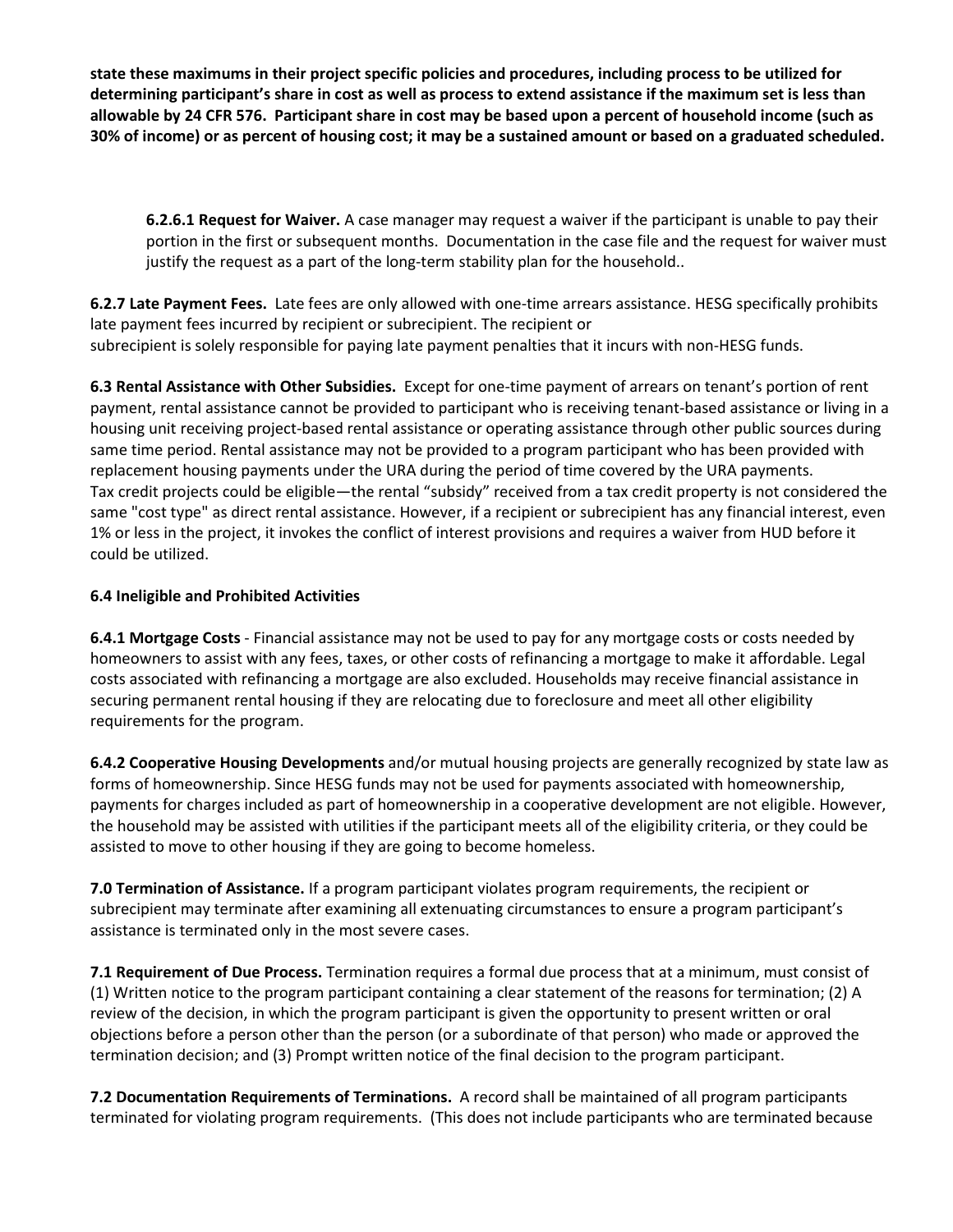they no longer meet the eligibility criteria for the program.)

**7.3 Ability to Provide Further Assistance.** Termination does not bar the recipient or subrecipient from providing further assistance at a later date to the same family or individual.

#### **8.0 Additional Requirements**

**8.1 Coordination with Other Targeted Homeless Services.** The CoC will establish standards to coordinate and integrate, to the maximum extent practicable, HESG-funded activities with other programs targeted to homeless people in the area covered by the CoC. These programs include:

- **a.** Shelter Plus Care Program (24 CFR part 582);
- **b.** Supportive Housing Program (24 CFR part 583);
- **c.** Section 8 Moderate Rehabilitation Program for Single Room Occupancy Program for Homeless Individuals (24 CFR part 882);
- **d.** HUD—Veterans Affairs Supportive Housing (HUD–VASH) (division K, title II, Consolidated Appropriations Act, 2008, Pub. L. 110–161 (2007), 73 FR25026 (May 6, 2008));
- **e.** Education for Homeless Children and Youth Grants for State and Local Activities (title VII–B of the McKinney-Vento Homeless Assistance Act (42 U.S.C. 11431 et seq.));
- **f.** Grants for the Benefit of Homeless Individuals (section 506 of the Public Health Services Act (42 U.S.C. 290aa– 5));
- **g.** Healthcare for the Homeless (42 CFR part 51c);
- **h.** Programs for Runaway and Homeless Youth (Runaway and Homeless Youth Act (42 U.S.C. 5701 et seq.));
- **i.** Projects for Assistance in Transition from Homelessness (part C of title V of the Public Health Service Act (42 U.S.C. 290cc–21 et seq.));
- **j.** Services in Supportive Housing Grants (section 520A of the Public Health Service Act);
- **k.** Emergency Food and Shelter Program (title III of the McKinney-Vento Homeless Assistance Act (42 U.S.C. 11331 et seq.));
- **l.** Transitional Housing Assistance Grants for Victims of Sexual Assault, Domestic Violence, Dating Violence, and Stalking Program (section 40299 of the Violent Crime Control and Law Enforcement Act (42 U.S.C. 13975));
- **m.** Homeless Veterans Reintegration Program (section 5(a)(1)) of the Homeless Veterans Comprehensive Assistance Act (38 U.S.C. 2021);
- **n.** Domiciliary Care for Homeless Veterans Program (38 U.S.C. 2043);
- **o.** VA Homeless Providers Grant and Per Diem Program (38 CFR part 61);
- **p.** Health Care for Homeless Veterans Program (38 U.S.C. 2031);
- **q.** Homeless Veterans Dental Program (38 U.S.C. 2062);
- **r.** Supportive Services for Veteran Families Program (38 CFR part 62); and
- **s.** Veteran Justice Outreach Initiative (38 U.S.C. 2031)

**8.2 HESG Funds Used Outside the Recipient's Jurisdiction.** HESG funds are restricted for the use and benefit its own residents. Accordingly, any use of funds outside the jurisdiction must benefit the recipient's residents. This includes, but is not limited to, funding a shelter or service provider located outside the recipient's jurisdiction but accessed by residents of the recipient's jurisdiction, or funding an activity serving the entire CoC, or funding a resident of the recipient's jurisdiction who is eligible for rapid re-housing assistance but wants to live in an area outside the recipient's boundaries. The recipient's action plan must describe any intention to fund an activity outside the recipient's boundaries (including the percentage of funds designated for the activity) and explain how the activity addresses the recipient's priority needs and objectives.

**8.2.1 City of Tampa** will allow use of HESG funds outside of the City limit provided that the family became homeless or at risk of homelessness within the City limit.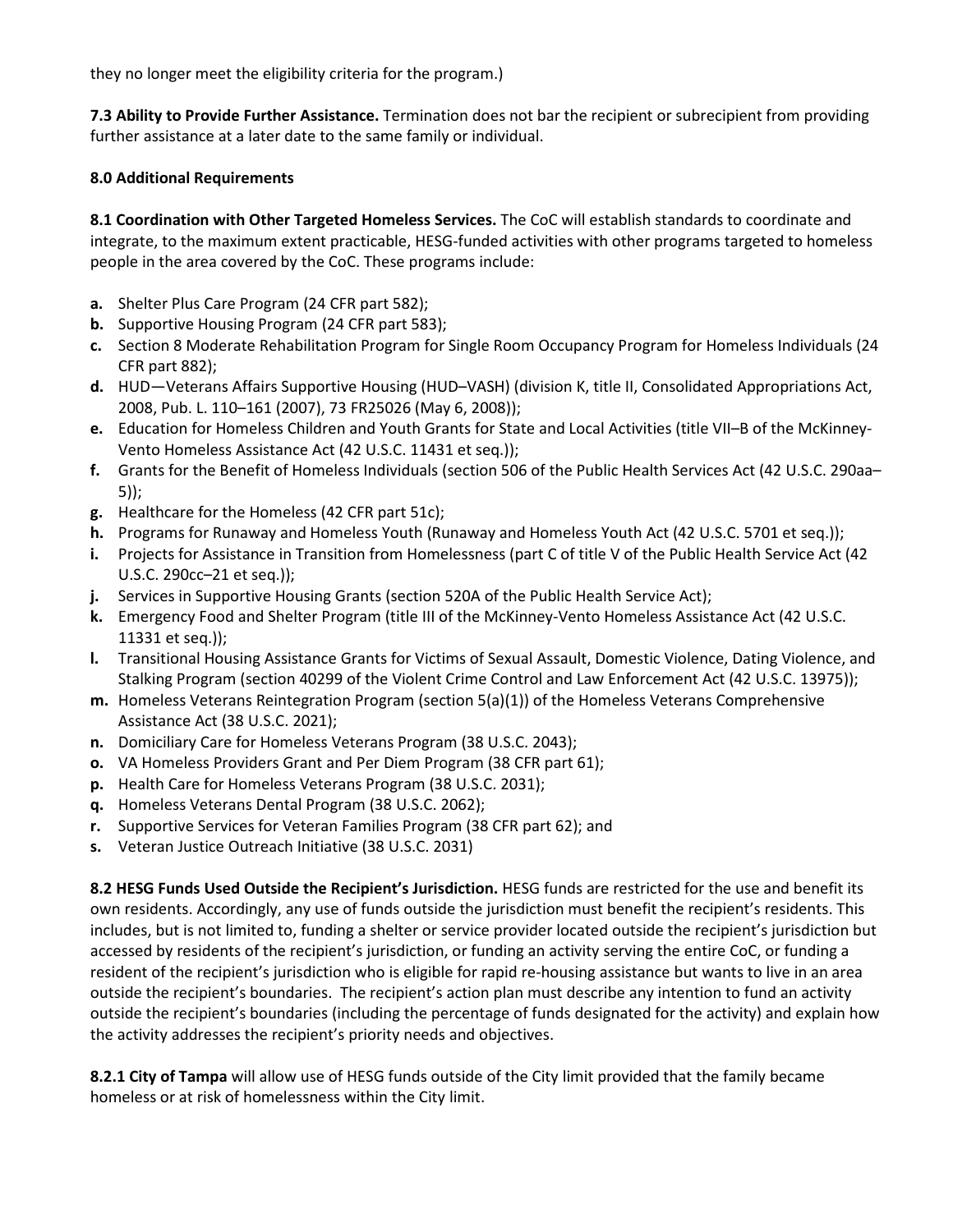**8.2.2 Hillsborough County** will allow use of HESG funds within Tampa City limits provided that the family became homeless or at risk of homelessness in the Unincorporated Area of Hillsborough county, Plant City or Temple Terrace.

**8.2.3 Jurisdiction in Emergency Shelters.** Emergency shelter programs providing services to both City and County homeless individuals, do we have to split up the costs between the residency status. The fact that this resource is provided within the geographic limits of another HESG recipient would not disqualify it from being a match for County HESG funds, assuming the County can use HESG funds outside of its jurisdiction.

**8.3 Payment to Third Party.** All payments will be paid directly to third parties, such as landlords or utility companies. No funds will be paid directly to a program participant.

**8.4 Program Fees.** Participants will not be charged program fees.

**8.5 Temporary Absence.** Once determined eligible, if a participant is temporarily away from their housing to receive inpatient care (e.g., detoxification, mental health stabilization, health care treatment), the rental assistance may continue for up to 90 days if the plan is for the person to return home to the same location and it would be more costly to allow the person to be evicted for non-payment of rent.

**8.6 Eligibility of Youth.** There are no age restrictions on who can be assisted; however, HESG funds may not be used to serve youth who are wards of the state. HESG funds can be used to prevent homelessness for youth aging out of foster care, as long as they meet the HESG requirements and the program participant's name is on the lease. Continued room and board costs in the youth's foster home would not be eligible, but moving the youth to a unit of his/her own would enable him/her to be eligible as long as he/she meets all of the eligibility criteria.

**8.7 Performance Measures.** Standards for the implementation of the HESG shall be completed as part of the consultation with the CoC. As part of this consultation with the Recipient, the CoC shall establish performance standards for implementation of the HESG and evaluation of its effectiveness to include, but is not limited to, compliance with program requirements, successful outcomes, duration of assistance, stabilization in permanent housing and recidivism.

**8.8 Consultation with the CoC.** The Recipient will consult with the CoC to determine how funds will be allocated, develop performance standards, evaluate outcomes of HESG-assisted projects, analyze patterns of use, and develop funding, policies and procedures for the administration of the HMIS.

**8.8.1 Quarterly Reviews.** Recipient, sub-recipient and/or other designated representative will report project status at the CoC Meetings, which are noticed on the Homeless Coalition's Website and open to the public. Data reported will be used to evaluate performance and make decisions adjustments in the program as appropriate.

**8.8.2 Annual Review.** An annual evaluation will be completed using HMIS data and input from recipients, subrecipients, participants, and other community organizations. Data reported will be used to evaluate performance and make decisions about future allocations.

**9.0 Confidentiality.** All records containing personally identifying information (as defined in HUD's standards for participation, data collection, and reporting in a local HMIS) of any individual or family who applies for and/or receives HESG assistance will be kept secure and confidential. Unauthorized persons will not have access to files at any time. Recipients and subrecipients will develop written protocols for the safeguarding of the records and ensuring limited access.

**9.1 Need to Know.** Information obtained must be necessary in order to conduct assigned job duties and responsibilities. including, but not limited to, the following determining eligibility, providing training, providing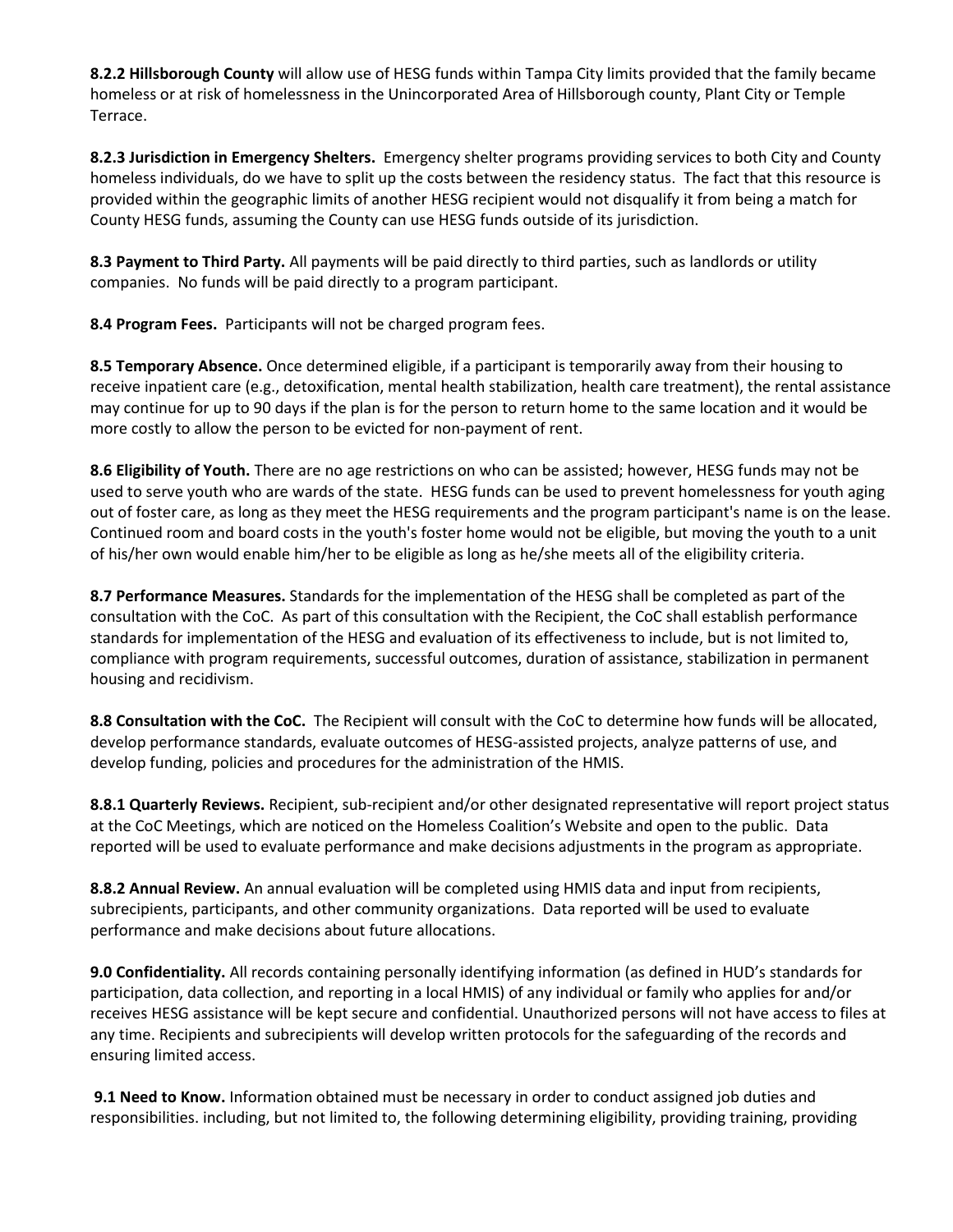treatment for or contributing to the diagnosis of any medical or physiological illness, injury ,or condition, assessing financial ability, paying any financial obligation, initiating or furthering any investigatory, regulatory, or enforcement purpose, providing any service

**9.2 Address of Shelter or Housing.** The address or location of any domestic violence, dating violence, sexual assault, or stalking shelter project assisted under the HESG will not be made public, except with written authorization of the person responsible for the operation of the shelter. The address or location of any housing of a program participant will not be made public, except as provided under a preexisting privacy policy of the recipient or subrecipient and consistent with state and local laws regarding privacy and obligations of confidentiality.

**9.3 Training.** All staff and volunteers will be trained on procedures for maintaining client confidentiality. Only general program information will be released without written consent (i .e. number of children with disabilities, compiled data about a family, enrollment numbers etc.). General information DOES NOT pertain to a specific family. This includes use of verbal and written communication, email and faxing.

**9.4 Right of Access for Program Monitoring.** HUD, the HUD Office of the Inspector General, and the Comptroller General of the United States, or any of their authorized representatives, must have the right of access to all books, documents, papers, or other records of the recipient and its subrecipients that are pertinent to the HESG grant, in order to make audits, examinations, excerpts, and transcripts. These rights of access are not limited to the required retention period but last as long as the records are retained.

**9.5 Public rights.** The recipient must provide citizens, public agencies, and other interested parties with reasonable access (consistent with state and local laws regarding privacy and obligations of confidentiality and the confidentiality requirements in this part) to records regarding any uses of HESG funds the recipient received during the preceding 5 years.

#### **10.0 Record Keeping Requirements**

**10.1 Housing Status.** All program components are required to verify homeless status at intake. The type of documentation required will vary based on program component and homeless status. Refer to Attachments B and C for documentation requirements for At Risk of Homelessness (Homeless Prevention) and Homelessness (Rapid Rehousing).

**10.2 Income.** Recipient and subrecipients must maintain documentation of income eligibility for program participants including documentation that the program participant has insufficient financial resources and support networks; *e.g.,* family, friends, faith-based or other social networks, immediately available to attain housing stability. For documentation requirements, refer to Attachment E.

**10.3 Priority Order of Documentation.** The highest standard of documentation is evidence in writing from a third party, followed by verification provided by the third party over the telephone or in-person directly to the organization's staff intake worker observations second, and certification from the person seeking assistance third.

**10.3.1 Use of HMIS.** Records contained in an HMIS or comparable database used by victim service or legal service providers are acceptable evidence of third-party documentation and intake worker observations as the HMIS used by the Tampa Hillsborough Homeless Initiative meets the required standards.

**10.3.2 Self-certification**. A recipient or subrecipient may ask a program participant to certify homeless status, income, lack of income or other eligibility criteria when it is not possible to obtain other documentation and/or the time required to obtain other documentation would adversely impact the households length of time living on the streets or other places not ordinarily used as sleeping accommodation.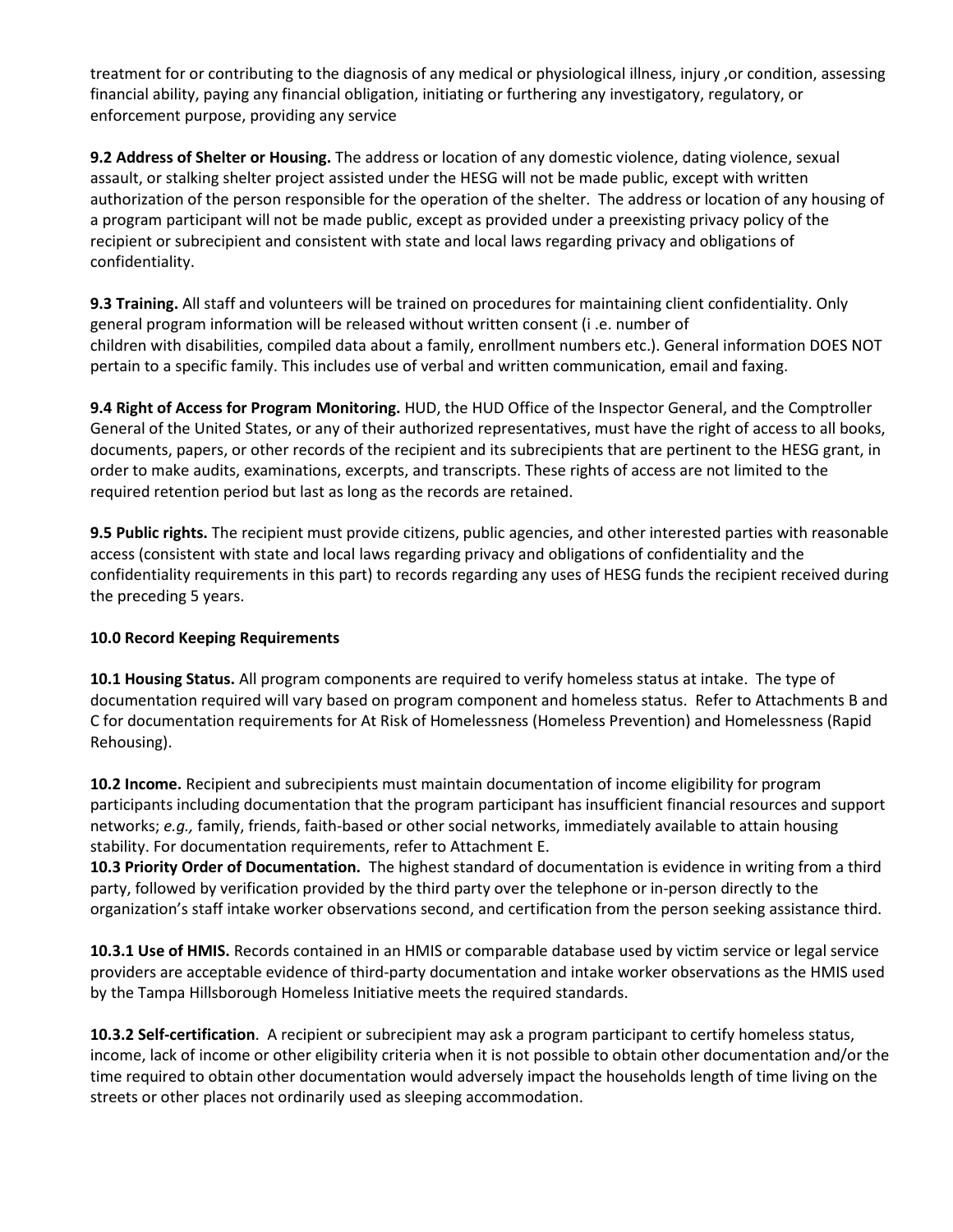**10.3.2.1 Access to Shelter and Street Outreach.** A lack of third-party documentation must not prevent an individual or family from being immediately admitted to emergency shelter, receiving street outreach services, or being immediately admitted to shelter or receiving services provided by a victim service provider.

**10.3.2.2 Case File.** Documentation of due diligence to obtain verification must be documented in the case file along with a completed certification by the head of the household. It is not necessary for other members of the household to complete a certification.

**10.4 Period of record retention.** All records pertaining to each fiscal year of HESG funds must be retained for the greater of 5 years or the period specified below. Copies made by microfilming, photocopying, or similar methods may be substituted for the original records.

**10.4.1 Eligibility.** Documentation of each program participant's qualification as a family or individual at risk of homelessness or as a homeless family or individual and other program participant records must be retained for 5 years after the expenditure of all funds from the grant under which the program participant was served;

**10.4.2 Renovation.** Where HESG funds are used for the renovation of an emergency shelter involves costs charged to the HESG grant that exceed 75 percent of the value of the building before renovation, records must be retained until 10 years after the date that HESG funds are first obligated for the renovation; and

**10.4.3 Conversion.** Where HESG funds are used to convert a building into an emergency shelter and the costs charged to the HESG grant for the conversion exceed 75 percent of the value of the building after conversion, records must be retained until 10 years after the date that HESG funds are first obligated for the conversion.

**11.0 Match.** Match is based on the total grant amount and does not have to be provided on a component-bycomponent basis.

**11.1 Sources of HESG Eligible Match.** .As described in section 576.201 of the HESG Interim Rule, and the requirements for documenting matching contributions as described in section 576.500(o) federal (other than HESG), state, local, or private funds may be used to satisfy the requirement that the recipient provide matching contributions to HESG, so long as the following conditions are met:

- a. The matching funds are contributed to the HESG program and expended for the recipient or subrecipient's allowable HESG costs.
- b. If the matching funds are from another federal program, there is no specific statutory prohibition on using those funds as match;
- c. The matching funds are used in accordance with all requirements that apply to HESG grant funds,except for the expenditure limits in 24 CFR 576.100. This includes requirements such as documentation requirements, eligibility requirements, and eligible costs.
- d. The matching funds are expended (that is, the allowable cost is incurred) after the date HUD signs the grant agreement for the HESG funds being matched. (For in-kind match, it is the date the service (or other in-kind match source) is actually provided to the program or project.)
- e. The matching funds are expended by the expenditure deadline that applies to the HESG funds being matched;
- f. The matching funds have not been and will not be used to match any other Federal program's funds nor any other HESG grant;
- g. The recipient does not use HESG funds to meet the other program's matching requirements; and
- h. The recipient keeps records of the source and use of the matching funds, including the particular fiscal year

**11.2 Sources Not Allowable as Match.** HESG match must be contributed to the HESG program and expended for the recipient or subrecipient's. Funds covering program participant's expenses are not eligible, including, but not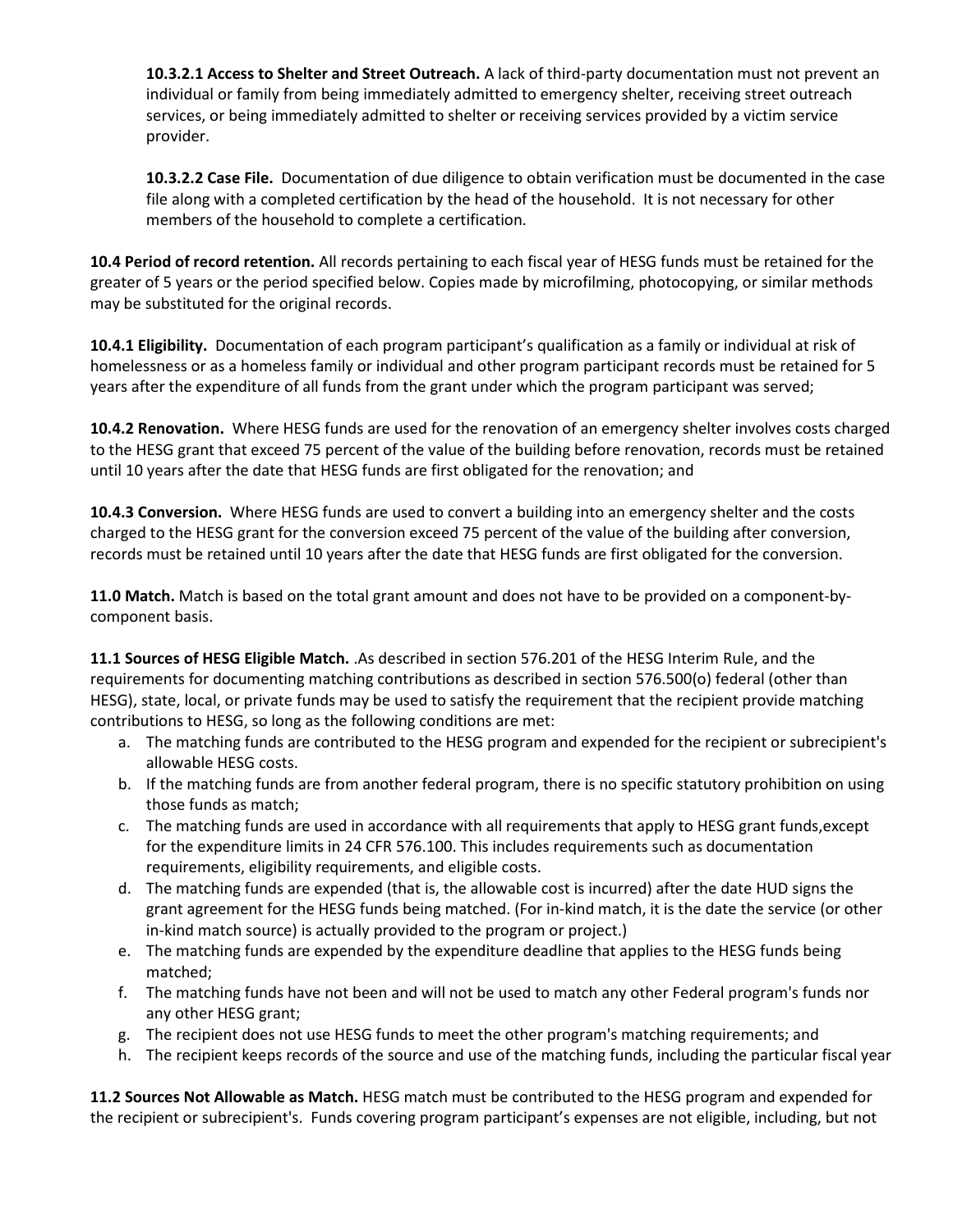limited to, SNAP benefits (food stamps), Housing Choice Vouchers, and the tenant's portion of rent, because this amount is the tenant's obligation.

**11.2.1 HOME-TBRA** funds generally cannot be used as match, because the requirements for rental assistance are significantly different between the two programs. HUD may approve use of HOME TBRA in rare instances.

**11.2.2 SHP (CoC) funds** generally cannot be used as match, because very few activity costs are allowable under both SHP and HESG. However, in some cases, HMIS or street outreach costs that are allowable under HESG may be allowable if with the conditions in 11.1 a-h are met.

**11.2.2.1 HMIS** costs are only eligible to be used as match under HESG if they are eligible under section 576.107 and allocable to the HESG program, whether charged as direct costs or indirect costs. If funds are being used to pay for SHP projects' data entry, those data entry costs are not allocable to the HESG program and the funds used cannot be counted as match.

**11.3 Other Federal Funds.** Community Services Block Grant (CSBG) funds may be used to meet the match requirements provided the activity is eligible under both programs, and as long as HUD's Appropriations Act language includes a provision authorizing recipients under HUD's McKinney-Vento Homeless Assistance Act programs to use other federal funds as match. (This provision was included for FY 2011, FY 2012, FY 2013, FY 2014, and FY 2015, so CSBG funds from those fiscal year allocations may be used to match HESG funds. However, if Congress does not include this provision in future Appropriations Act language, then using any federal funds as match for HESG funds will not be allowable.)

**11.4 Non-cash Contributions** are eligible provided the recipient or subrecipient would have had to pay for them with grant funds, the costs would have been allowable and the program participant meets HESG eligibility criteria. As a part of this, the recipient or subrecipient must be sure that the costs comply with all of the requirements in the HESG Interim Rule -- including documentation, HMIS, fair housing and other federal requirements, to name just a few.

**11.5 Non HESG Assisted Program Match.** Households receiving assistance that is an eligible cost under the HESG Rule but is funded through other resources may be considered match. A key aspect of the match requirement is that the match funds must be "contributed to" the recipient's or subrecipient's HESG program. This means that the recipient must document that the provision of non-HESG assistance to these program participants is part of the recipient's HESG program design and is going to be considered match for HESG, the recipient's Action Plan and reported on in the CAPER. In addition, any funds used to match HESG must be used for program participants that meet all of the HESG eligibility criteria. In addition, the program must meet all HESG requirements (including assessing and documenting client eligibility; in the case of emergency shelter, ensuring that the shelter meets minimum safety, sanitation, and privacy standards; and complying with all record-keeping and reporting requirements (including HMIS).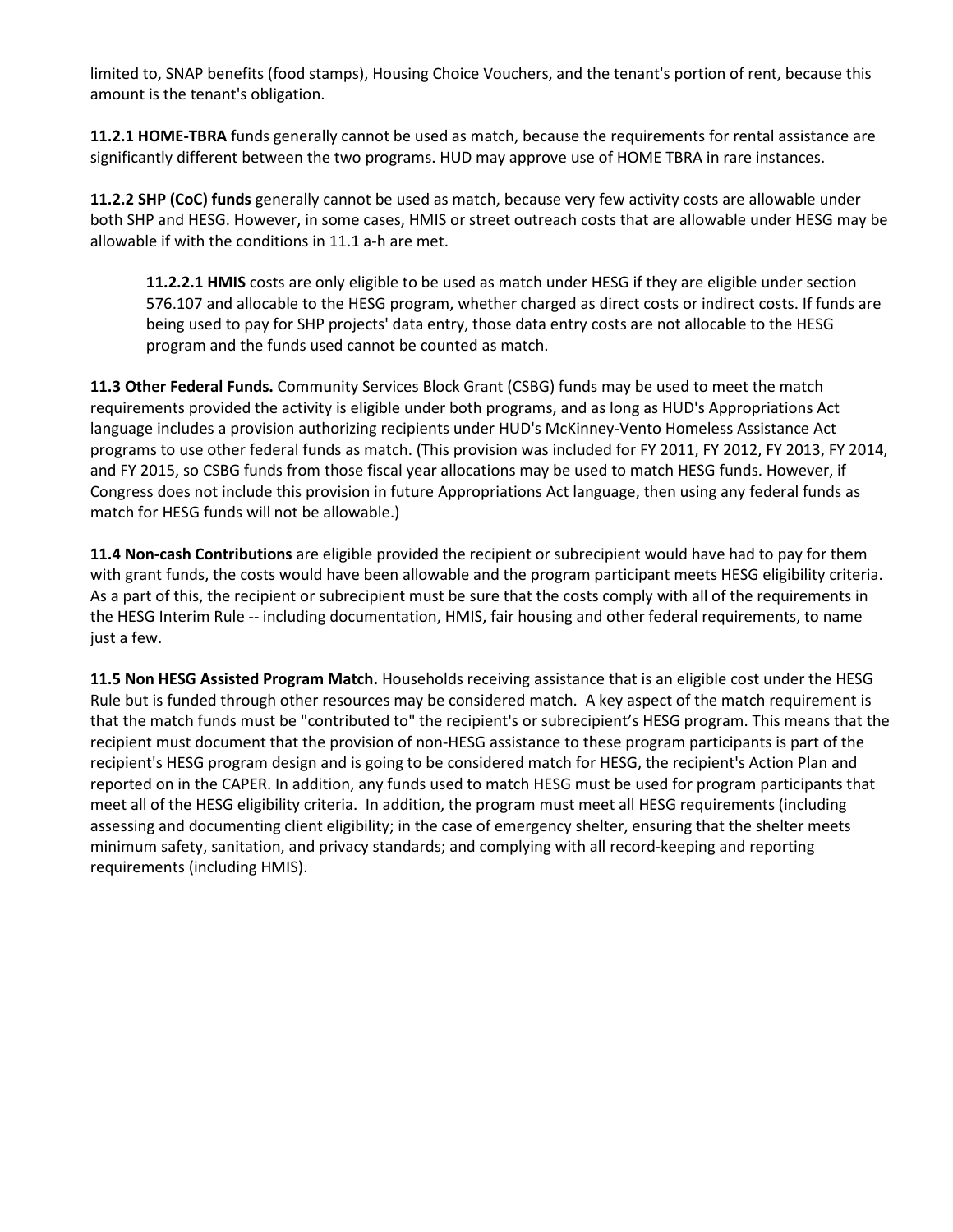



|                                                  |               |                                        | An individual or family who:                                                                                                                                                                                                                                                        |  |
|--------------------------------------------------|---------------|----------------------------------------|-------------------------------------------------------------------------------------------------------------------------------------------------------------------------------------------------------------------------------------------------------------------------------------|--|
|                                                  |               |                                        | (i) Has an annual income below 30% of median family<br>income for the area; AND                                                                                                                                                                                                     |  |
|                                                  |               |                                        | (ii) Does not have sufficient resources or support<br>networks immediately available to prevent them from<br>moving to an emergency shelter or another place<br>defined in Category 1 of the "homeless" definition;<br><b>AND</b>                                                   |  |
|                                                  |               |                                        | (iii) Meets one of the following conditions:                                                                                                                                                                                                                                        |  |
|                                                  |               |                                        | (A) Has moved because of economic reasons 2 or<br>more times during the 60 days immediately<br>preceding the application for assistance; OR                                                                                                                                         |  |
|                                                  |               |                                        | (B) Is living in the home of another because of<br>economic hardship; OR                                                                                                                                                                                                            |  |
|                                                  | Category<br>1 | Individuals and<br>Families            | (C) Has been notified that their right to occupy their<br>current housing or living situation will be<br>terminated within 21 days after the date of<br>application for assistance; OR                                                                                              |  |
| AT RISK OF HOMELESSNESS<br>CRITERIA FOR DEFINING |               |                                        | (D) Lives in a hotel or motel and the cost is not paid<br>for by charitable organizations or by Federal, State,<br>or local government programs for low-income<br>individuals; OR                                                                                                   |  |
|                                                  |               |                                        | (E) Lives in an SRO or efficiency apartment unit in<br>which there reside more than 2 persons or lives in a<br>larger housing unit in which there reside more than<br>one and a half persons per room; OR                                                                           |  |
|                                                  |               |                                        | (F) Is exiting a publicly funded institution or system of<br>care; OR                                                                                                                                                                                                               |  |
|                                                  |               |                                        | (G) Otherwise lives in housing that has characteristics<br>associated with instability and an increased risk of<br>homelessness, as identified in the recipient's<br>approved Con Plan                                                                                              |  |
|                                                  | Category<br>2 | Unaccompanied<br>Children and<br>Youth | A child or youth who does not qualify as homeless under<br>the homeless definition, but qualifies as homeless under<br>another Federal statute                                                                                                                                      |  |
|                                                  | Category<br>3 | Families with<br>Children and<br>Youth | An unaccompanied youth who does not qualify as<br>homeless under the homeless definition, but qualifies as<br>homeless under section 725(2) of the McKinney-Vento<br>Homeless Assistance Act, and the parent(s) or guardian(s)<br>or that child or youth if living with him or her. |  |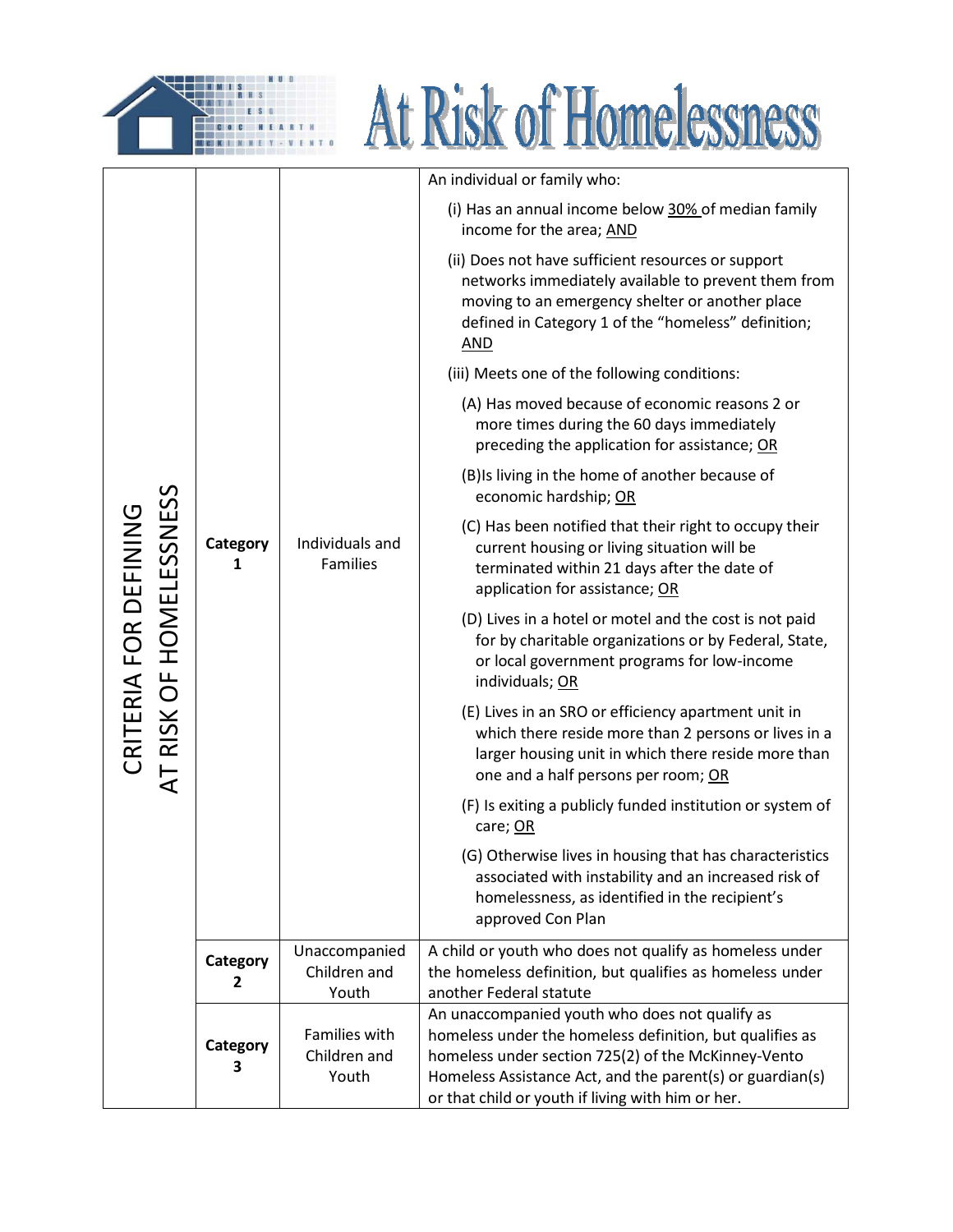Emergency Solutions Grant Program Tampa/Hillsborough County CoC Policies and Procedures Attachment A-1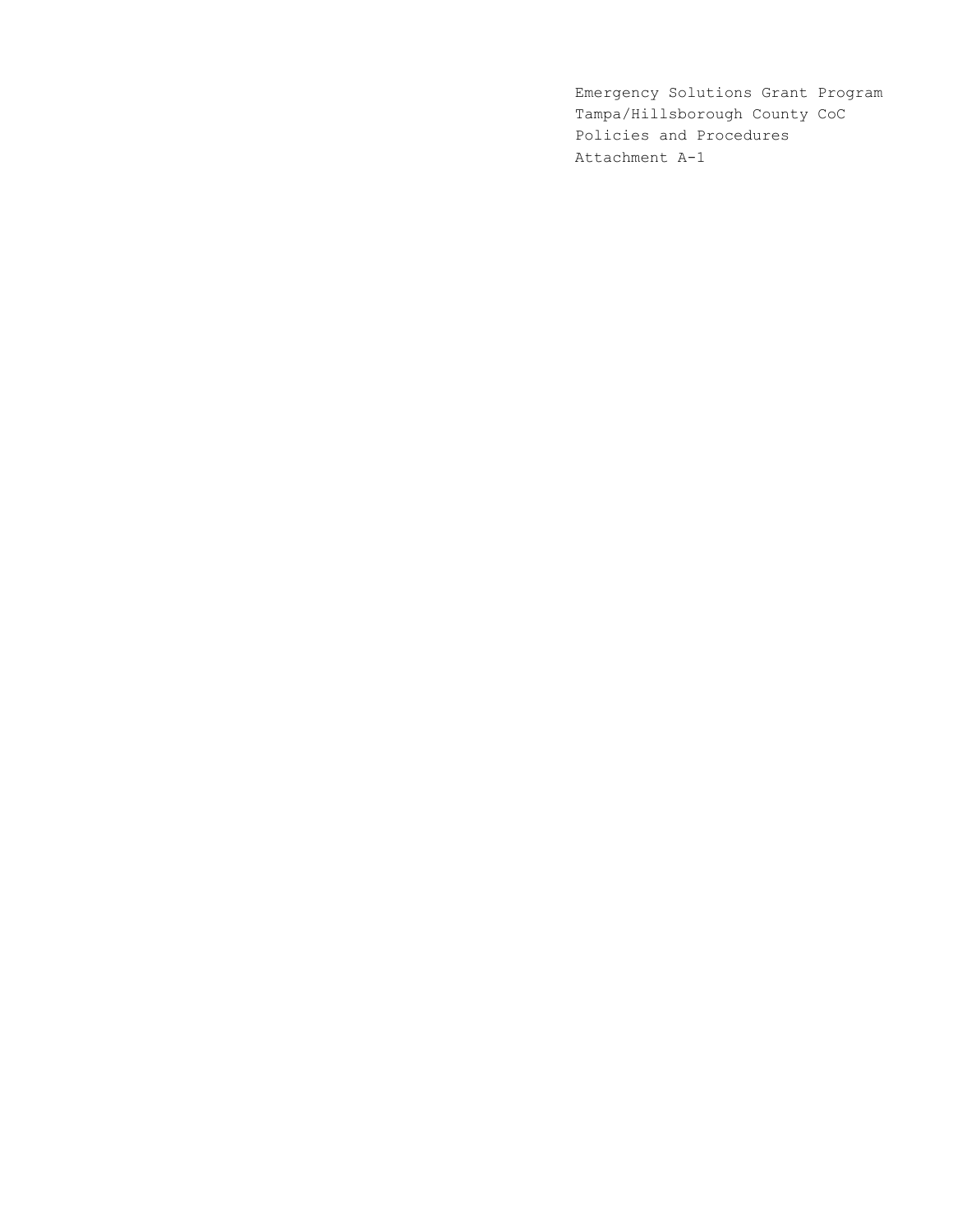

# **Homeless Definition**

|                                  | Category<br>1              | Literally<br>Homeless                       | (1) Individual or family who lacks a fixed, regular, and adequate<br>nighttime residence, meaning:<br>Has a primary nighttime residence that is a public or<br>(i)<br>private place not meant for human habitation;<br>(ii) Is living in a publicly or privately operated shelter<br>designated to provide temporary living arrangements<br>(including congregate shelters, transitional housing, and<br>hotels and motels paid for by charitable organizations or<br>by federal, state and local government programs); or<br>(iii) Is exiting an institution where (s)he has resided for 90 days<br>or less and who resided in an emergency shelter or place<br>not meant for human habitation immediately before<br>entering that institution |
|----------------------------------|----------------------------|---------------------------------------------|-------------------------------------------------------------------------------------------------------------------------------------------------------------------------------------------------------------------------------------------------------------------------------------------------------------------------------------------------------------------------------------------------------------------------------------------------------------------------------------------------------------------------------------------------------------------------------------------------------------------------------------------------------------------------------------------------------------------------------------------------|
| EFINING HOMELESS<br>CRITERIA FOR | Category<br>$\overline{2}$ | Imminent Risk of<br>Homelessness            | (2) Individual or family who will imminently lose their primary<br>nighttime residence, provided that:<br>Residence will be lost within 14 days of the date of<br>(i)<br>application for homeless assistance;<br>(ii) No subsequent residence has been identified; and<br>(iii) The individual or family lacks the resources or support<br>networks needed to obtain other permanent housing                                                                                                                                                                                                                                                                                                                                                    |
|                                  | Category<br>3              | Homeless under<br>other Federal<br>statutes | (3) Unaccompanied youth under 25 years of age, or families with<br>children and youth, who do not otherwise qualify as homeless<br>under this definition, but who:<br>Are defined as homeless under the other listed federal<br>(i)<br>statutes;<br>Have not had a lease, ownership interest, or occupancy<br>(ii)<br>agreement in permanent housing during the 60 days prior<br>to the homeless assistance application;<br>(iii) Have experienced persistent instability as measured by two<br>moves or more during in the preceding 60 days; and<br>(iv) Can be expected to continue in such status for an extended<br>period of time due to special needs or barriers                                                                        |
|                                  | Category<br>4              | Fleeing/<br>Attempting to<br>Flee DV        | (4) Any individual or family who:<br>Is fleeing, or is attempting to flee, domestic violence;<br>(i)<br>Has no other residence; and<br>(ii)<br>(iii) Lacks the resources or support networks to obtain other<br>permanent housing                                                                                                                                                                                                                                                                                                                                                                                                                                                                                                               |

Emergency Solutions Grant Program Tampa/Hillsborough County CoC Policies and Procedures Attachment A-2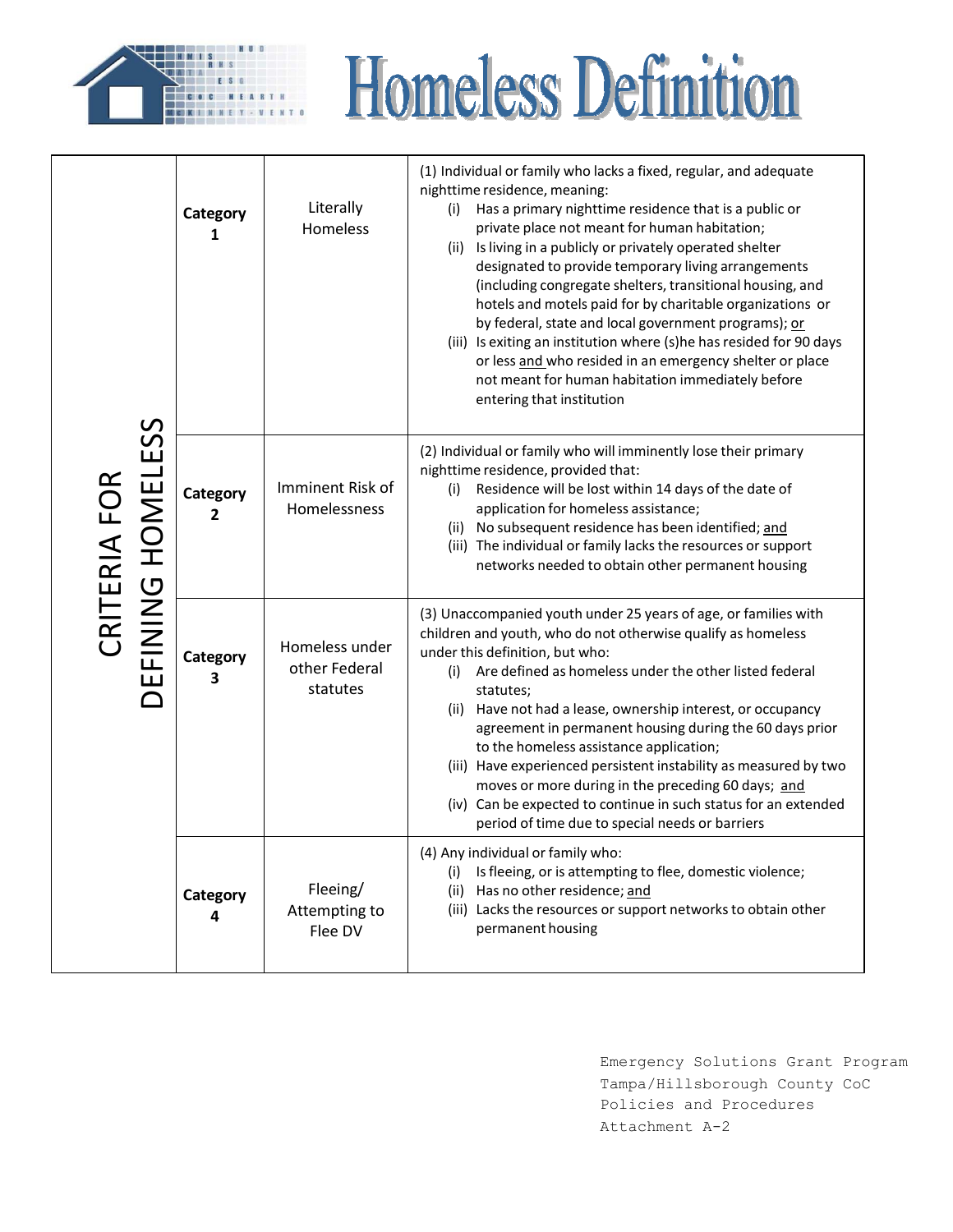### **Attachment B Emergency Solutions Grant Program Tampa / Hillsborough County Continuum of Care At Risk of Homelessness-Documentation Requirements (Homeless Prevention)**

| <b>Category 1: Individuals &amp; Families At Risk</b>                                         |                                                                                                                                                          |                                                                                                                                                                  |  |
|-----------------------------------------------------------------------------------------------|----------------------------------------------------------------------------------------------------------------------------------------------------------|------------------------------------------------------------------------------------------------------------------------------------------------------------------|--|
| <b>Documentation Requirements of Housing Status</b>                                           |                                                                                                                                                          |                                                                                                                                                                  |  |
| <b>Risk Factor</b>                                                                            | <b>Criteria</b>                                                                                                                                          | <b>Source and Type</b>                                                                                                                                           |  |
| Risk 1: Persistent housing<br>instability                                                     | Housing history must demonstrate 2<br>or more moves within 60 days<br>immediately preceding the<br>application for homelessness<br>prevention assistance | •HMIS records<br>•Referral from housing/service provider<br>•Letter from tenant/owner<br>Intake observation is not appropriate                                   |  |
|                                                                                               | Economic reasons may include<br>termination from employment,<br>unexpected medical costs, inability to<br>maintain housing including utilities,<br>etc.  | • Notice of termination<br>. Health care bills indicating arrears<br>. Utility bills indicating arrears<br>Intake observation is not appropriate                 |  |
| Risk 2: Living in the home<br>of another because of<br>economic hardship                      | Housing must be in the home of<br>another (i.e.,<br>doubled up)                                                                                          | •Letter from tenant/homeowner<br>Intake observation may be appropriate                                                                                           |  |
|                                                                                               | Economic hardship may include<br>termination from employment,<br>unexpected medical costs, inability to<br>maintain housing including utilities,<br>etc. | • Notice of termination<br>. Health care bills indicating arrears<br>. Utility bills indicating arrears<br>Intake observation is not appropriate                 |  |
| Risk 3: Housing loss<br>within 21 days                                                        | Notification to leave within 21 days<br>must be written<br>Only third party -source/written is<br>appropriate                                            | •If tenant/homeowner: eviction notice,<br>court order to leave within 21 days<br>. If living with another (doubled up): eviction<br>letter from tenant/homeowner |  |
| Risk 4: Living in a rented<br>hotel or motel                                                  | Housing must be in hotel/motel<br>Costs have not be covered by<br>charitable organization or<br>government program                                       | •Letter from hotel/motel manager<br>•Cancelled checks<br>·Intake observation                                                                                     |  |
| Risk 5: Living in a severely<br>over-crowded unit as<br>defined by US Census<br><b>Bureau</b> | <b>Census Bureau Definition:</b><br>•SRO or efficiency apt: more than 2<br>persons<br>•Larger housing: more than 1 1/2<br>persons per room               | •Must document # of rooms in unit AND<br>• # of individuals living in unit<br>(Lease, Unit details from Tax Assessor's<br>Office, Intake observation)            |  |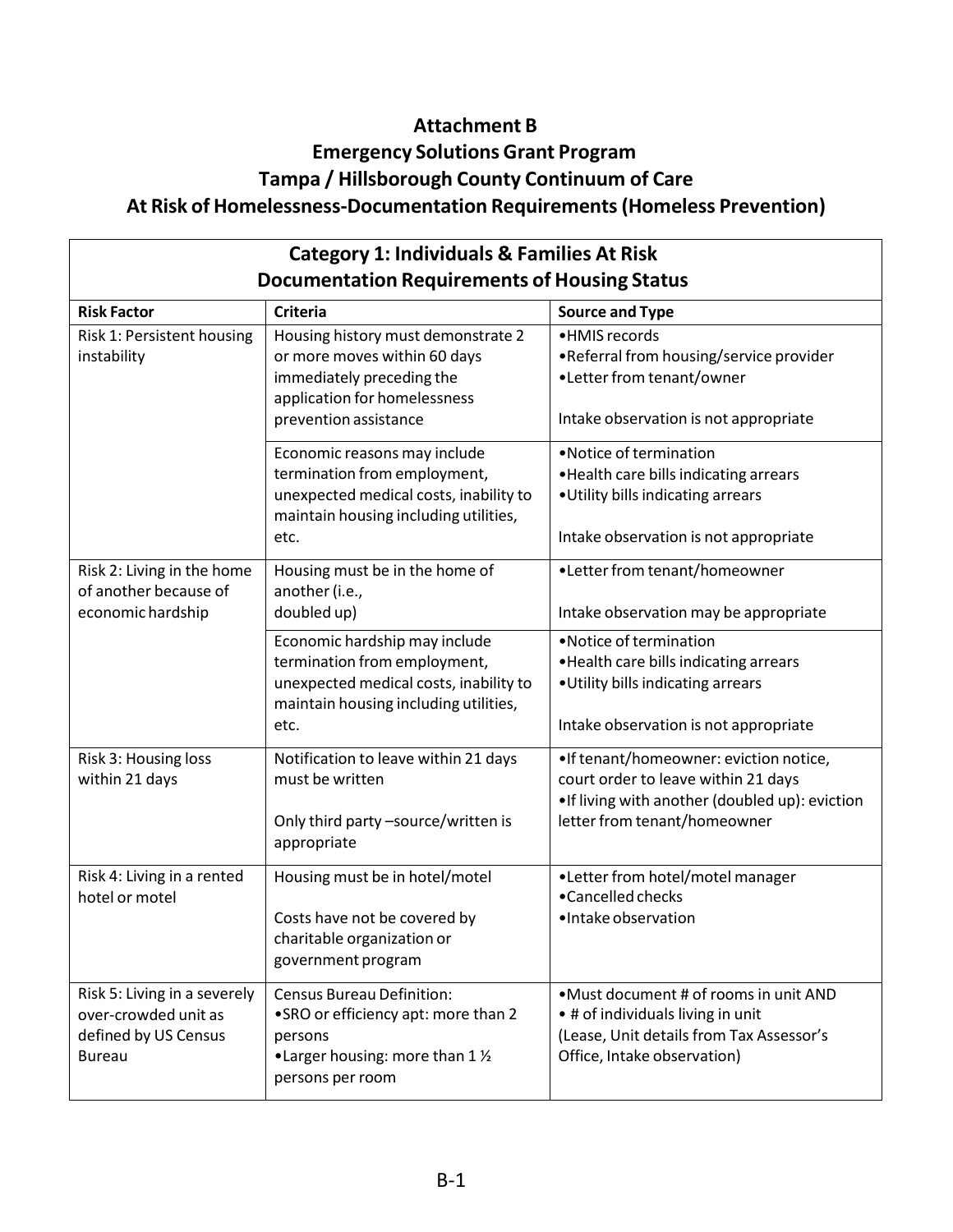| <b>Category 1: Individuals &amp; Families At Risk</b>                                                                                                      |                                                                                                                                            |                                                                                                                                                                                                                                                          |  |
|------------------------------------------------------------------------------------------------------------------------------------------------------------|--------------------------------------------------------------------------------------------------------------------------------------------|----------------------------------------------------------------------------------------------------------------------------------------------------------------------------------------------------------------------------------------------------------|--|
|                                                                                                                                                            | <b>Documentation Requirements of Housing Status</b>                                                                                        |                                                                                                                                                                                                                                                          |  |
| <b>Risk Factor</b>                                                                                                                                         | <b>Criteria</b>                                                                                                                            | <b>Source and Type</b>                                                                                                                                                                                                                                   |  |
| Risk 6: Exiting publicly<br>funded institution or<br>system of care                                                                                        | Documenting discharge from health<br>care facility, mental heath facility,<br>foster care or other youth facility or<br>correction program | ·Discharge paperwork<br>• Referral letter                                                                                                                                                                                                                |  |
| Risk 7: Living in housing<br>associated with<br>instability & an increased<br>risk of homelessness as<br>described in approved<br><b>Consolidated Plan</b> | Appropriate documentation depends<br>on characteristics identified in<br>Recipient's Approved Consolidated<br>Plan                         | Policies and procedures must establish<br>documentation requirements in line with<br>HUD's required order                                                                                                                                                |  |
|                                                                                                                                                            | <b>Category 2: Unaccompanied Youth</b>                                                                                                     |                                                                                                                                                                                                                                                          |  |
|                                                                                                                                                            | <b>Documentation Requirements of Housing Status</b>                                                                                        |                                                                                                                                                                                                                                                          |  |
| <b>Category Definition</b>                                                                                                                                 | <b>Criteria</b>                                                                                                                            | <b>Source and Type</b>                                                                                                                                                                                                                                   |  |
| Defined under another<br><b>Federal Statute</b>                                                                                                            | Verification of Homeless Status must<br>be provided by agency administering<br>applicable Federal program                                  | •Third Party<br>• Written ONLY<br>•Certification of homeless status (letter or<br>standardized form)                                                                                                                                                     |  |
|                                                                                                                                                            | <b>Category 3: Children Eligible Under McKinney Vento</b>                                                                                  |                                                                                                                                                                                                                                                          |  |
| <b>Documentation Requirements of Housing Status</b>                                                                                                        |                                                                                                                                            |                                                                                                                                                                                                                                                          |  |
| Defined under § 725(2)<br>of McKinney-Vento                                                                                                                | Third Party-Written ONLY                                                                                                                   | -Certification of homeless status -May be<br>letter or referral (** recommend<br>standardized Homeless Certification form) -<br>Provided by agency administering Federal<br>program-Must confirm that family/guardian<br>is residing with children/youth |  |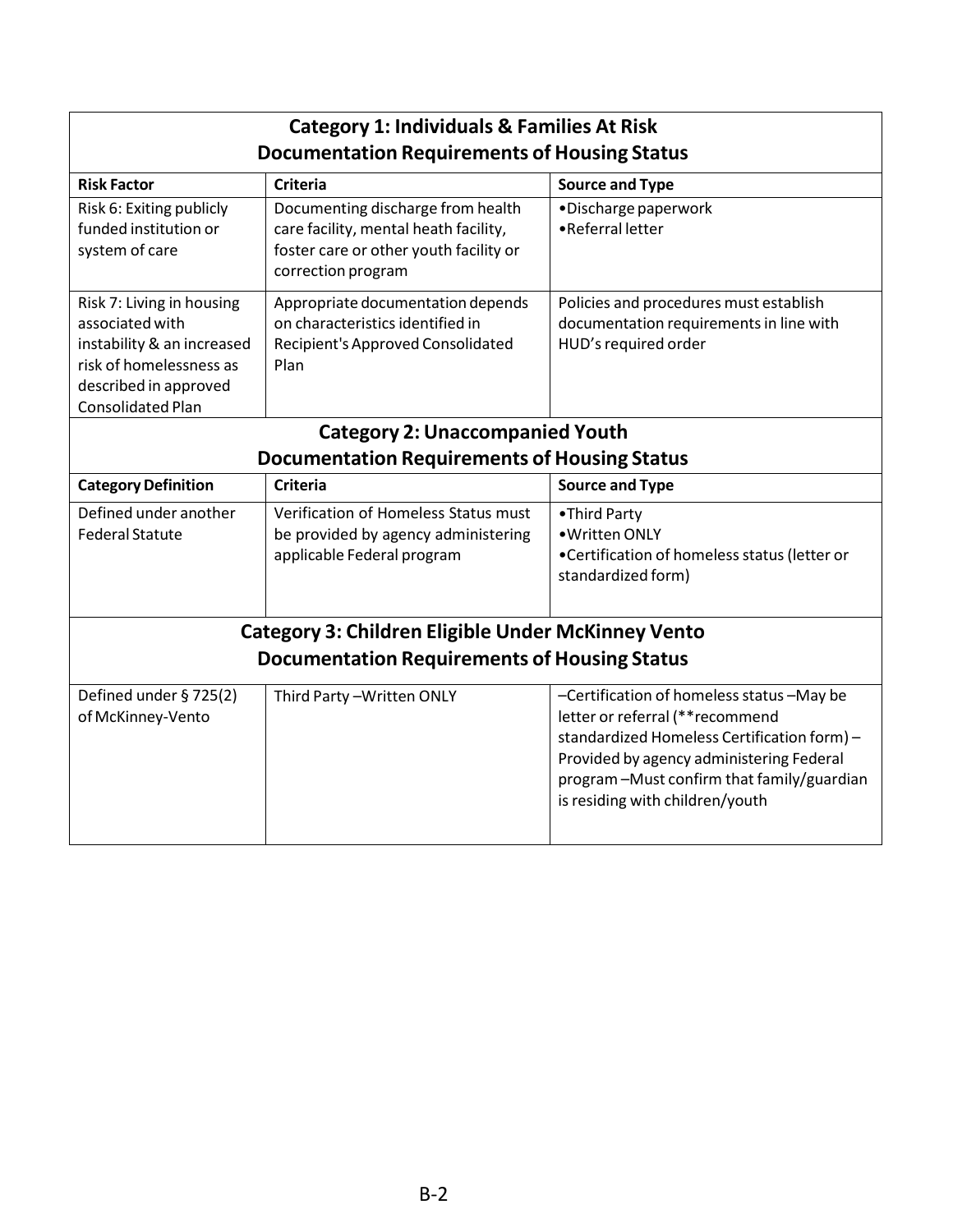#### **Tampa/Hillsborough County CoC HESG Program - Rapid Re-Housing AssistanceRequirements for Documentation of Homeless Status**

| <b>Living Situation</b>                                                                                                               | <b>Acceptable Types of Documentation</b><br>(in order of preference)       | <b>Documentation Requirements and Process*</b>                                                                                                                                                                                                                                                                                                                                                                                                                                                                                      |
|---------------------------------------------------------------------------------------------------------------------------------------|----------------------------------------------------------------------------|-------------------------------------------------------------------------------------------------------------------------------------------------------------------------------------------------------------------------------------------------------------------------------------------------------------------------------------------------------------------------------------------------------------------------------------------------------------------------------------------------------------------------------------|
| Staying at an emergency shelter<br>This only includes Emergency                                                                       | HMIS Record of Shelter Stay                                                | Obtain HMIS record showing shelter stay concurrent with HESG program<br>entry date.<br>Include HMIS record in HESG participant file<br>❖                                                                                                                                                                                                                                                                                                                                                                                            |
| Shelter programs identified in the                                                                                                    | OR (if HMIS record cannot be obtained)                                     |                                                                                                                                                                                                                                                                                                                                                                                                                                                                                                                                     |
| Continuum of Care's (CoC) most<br>recent Housing Inventory Chart<br>submitted to HUD or otherwise<br>recognized by the CoC as part of | Written authorized homeless<br>certification form                          | Obtain signed and dated original Homeless Certification from shelter<br>provider.<br>❖ Include Homeless Certification in HESG participant file                                                                                                                                                                                                                                                                                                                                                                                      |
| the CoC inventory (e.g. newly                                                                                                         |                                                                            | OR (if HMIS record and HESG Homeless Certification cannot be obtained)                                                                                                                                                                                                                                                                                                                                                                                                                                                              |
| established Emergency Shelters)                                                                                                       | Letter provided by the emergency<br>shelter<br>Written authorized homeless | Obtain letter from emergency shelter provider.<br>❖<br>❖<br>Letter Must:<br>Be on shelter provider letterhead<br>Identify shelter program<br>Include statement verifying current shelter occupancy of HESG<br>participant, including most recent entry and exit (if applicable) dates.<br>Be signed and dated by shelter provider<br>❖<br>Include emergency shelter provider letter in participant file<br>❖                                                                                                                        |
| Places not meant for human<br>habitation, such as cars, parks,<br>abandoned buildings, and                                            | certification form                                                         | Obtain signed and dated original Homeless Certification from homeless street<br>❖<br>outreach provider.<br>Include Homeless Certification in HESG participant file.                                                                                                                                                                                                                                                                                                                                                                 |
| streets/sidewalks.                                                                                                                    | OR (if HESG Homeless Certification cannot be obtained)                     |                                                                                                                                                                                                                                                                                                                                                                                                                                                                                                                                     |
|                                                                                                                                       | Letter from homeless street outreach<br>provider                           | ❖ Obtain letter from homeless street outreach provider (The letter may be<br>from the HESG-funded rapid re-housing provider if the provider also provides<br>street outreach to persons on the streets as part of engagement and<br>admission activities.)<br>Letter Must:<br>❖<br>Be on outreach provider letterhead<br>Identify outreach program<br>Include statement verifying current homeless status of HESG recipient<br>Be signed and dated by outreach provider<br>Include outreach provider letter in the participant file |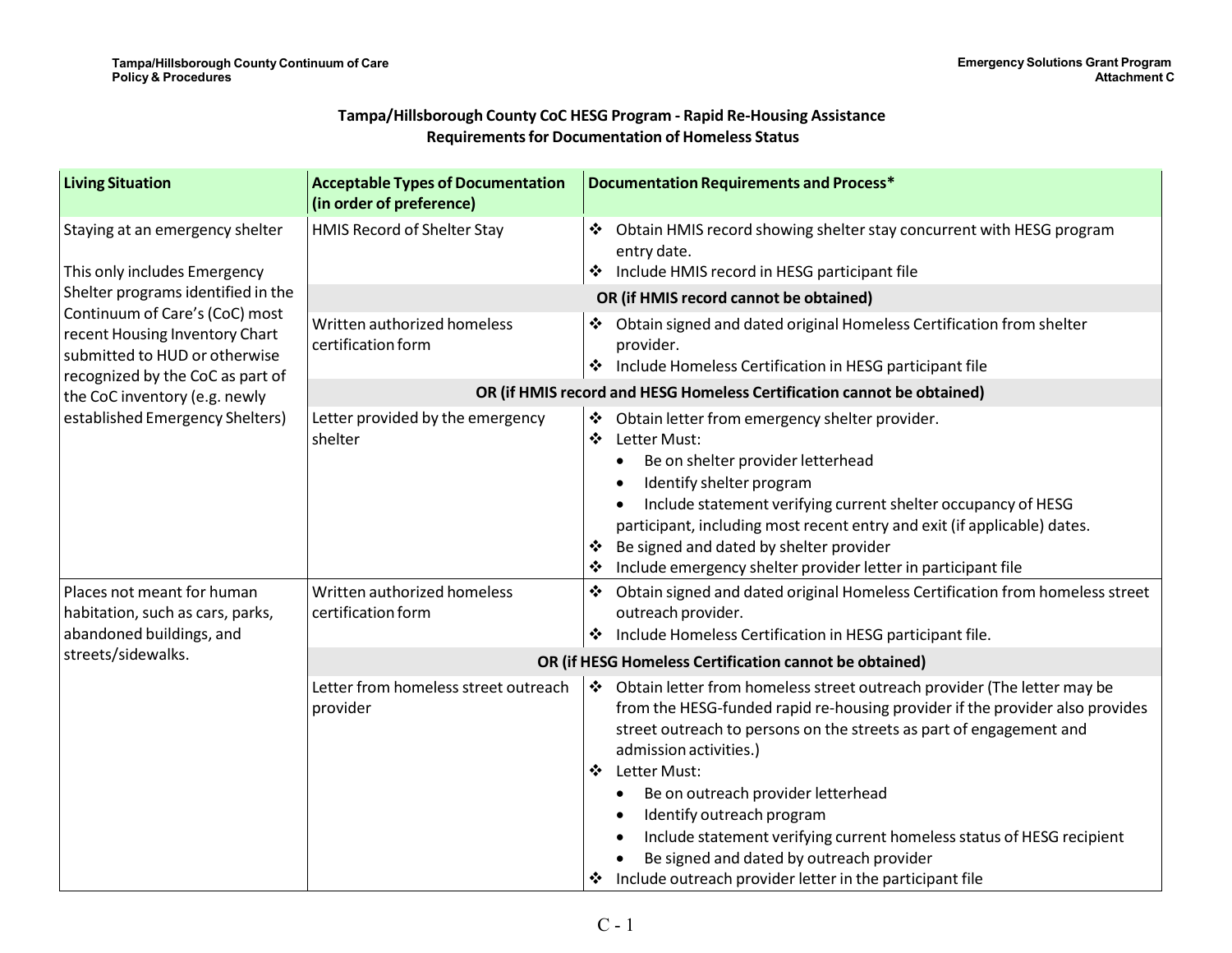| <b>Living Situation</b>                                                                                                                                                                                                                                            | <b>Acceptable Types of Documentation</b><br>(in order of preference)                            | Documentation Requirements and Process*                                                                                                                                                                                                                                                                                                                                                                                                                                 |  |
|--------------------------------------------------------------------------------------------------------------------------------------------------------------------------------------------------------------------------------------------------------------------|-------------------------------------------------------------------------------------------------|-------------------------------------------------------------------------------------------------------------------------------------------------------------------------------------------------------------------------------------------------------------------------------------------------------------------------------------------------------------------------------------------------------------------------------------------------------------------------|--|
|                                                                                                                                                                                                                                                                    |                                                                                                 | OR (if HESG Homeless Certification and provider letter cannot be obtained)                                                                                                                                                                                                                                                                                                                                                                                              |  |
|                                                                                                                                                                                                                                                                    | Self-declaration of homelessness.<br>(Refer to template provided by the<br>Homeless Coalition.) | Obtain signed and dated original self-declaration from applicant.<br>豪<br>HESG worker must document attempt to obtain written third party<br>❖<br>verification and sign self-declaration form.<br>Include self-declaration in participant file.<br>❖                                                                                                                                                                                                                    |  |
| Staying in a hospital or other<br>institution for up to 90 days and<br>was sleeping in an emergency<br>shelter or other place not meant<br>for human habitation (cars, parks,<br>streets, etc.) immediately prior to<br>entry into the hospital or<br>institution; | Letter from hospital or other<br>institution                                                    | Obtain letter from hospital or other institution.<br>❖<br>Letter Must:<br>❖<br>Be on hospital or other institution letterhead<br>Include statement verifying current hospital/institution stay of HESG<br>participant<br>Include hospital/institution admission and discharge dates verifying that<br>stay has been for 180 days or less<br>Be signed and dated by hospital/institution representative<br>Include hospital/institution letter in participant file.<br>❖ |  |
|                                                                                                                                                                                                                                                                    |                                                                                                 | AND (to verify homeless status prior to hospital or other institution admission)                                                                                                                                                                                                                                                                                                                                                                                        |  |
|                                                                                                                                                                                                                                                                    | HMIS record of shelter stay (if<br>previously sleeping in emergency<br>shelter).                | Obtain HMIS record showing shelter stay concurrent with HESG program<br>❖<br>entry date.<br>HMIS record must indicate shelter stay immediately prior to (i.e. the day<br>❖<br>before or same day as) hospital/institution admission date.<br>Include HMIS record in HESG participant file.<br>❖                                                                                                                                                                         |  |
|                                                                                                                                                                                                                                                                    |                                                                                                 | OR (if HMIS record cannot be obtained)                                                                                                                                                                                                                                                                                                                                                                                                                                  |  |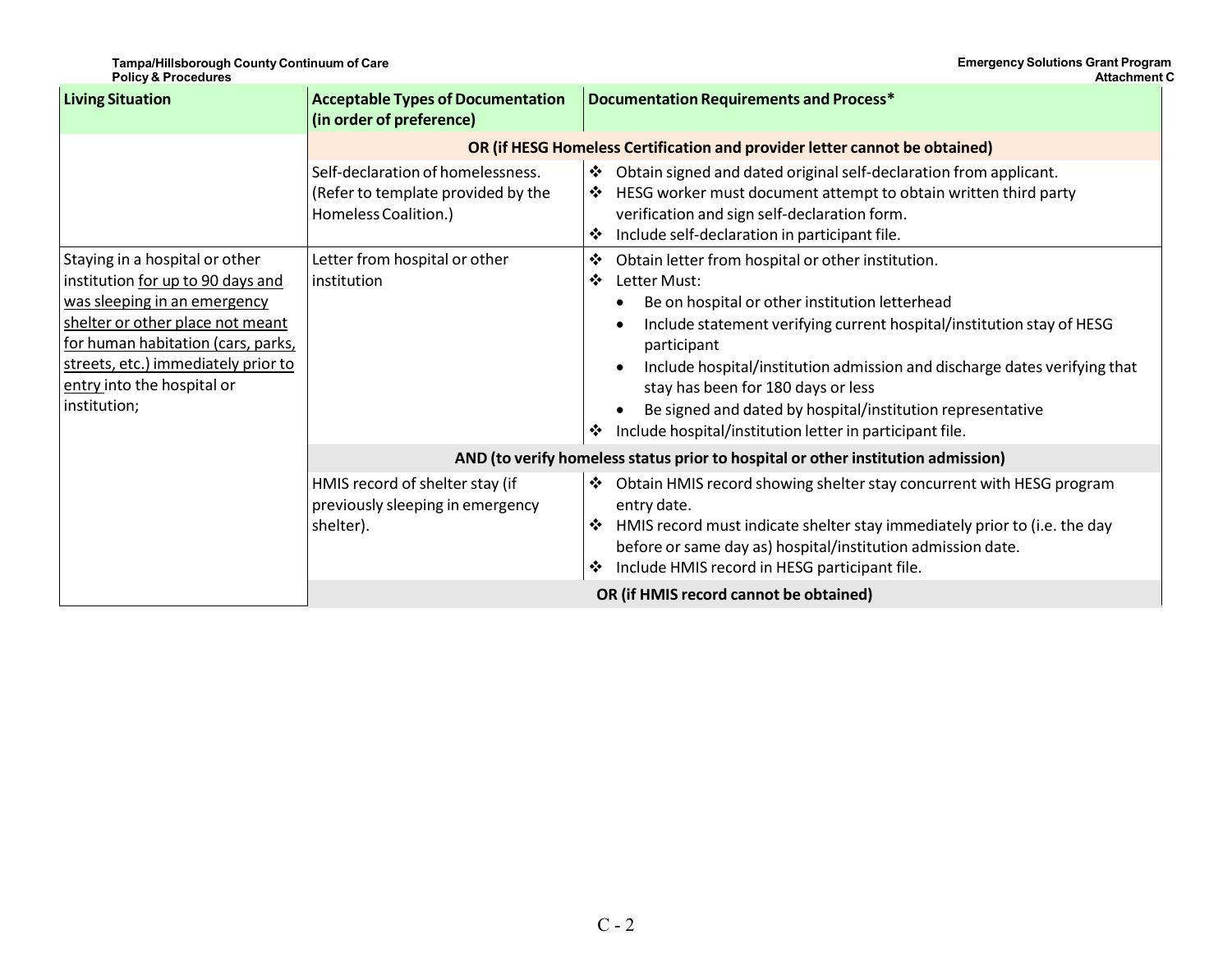| <b>Living Situation</b>                                 | <b>Acceptable Types of Documentation</b><br>(in order of preference)                                                                                                      | <b>Documentation Requirements and Process*</b>                                                                                                                                                                                                                                                                                                                                                                                                                            |
|---------------------------------------------------------|---------------------------------------------------------------------------------------------------------------------------------------------------------------------------|---------------------------------------------------------------------------------------------------------------------------------------------------------------------------------------------------------------------------------------------------------------------------------------------------------------------------------------------------------------------------------------------------------------------------------------------------------------------------|
|                                                         | Written authorized homeless<br>certification form if previously<br>sleeping in emergency shelter or<br>place not meant for human<br>habitation).                          | ❖<br>Obtain signed and dated original Homeless Certification from shelter provider<br>or homeless street outreach provider.<br>Certification must verify homelessness (residing in shelter or place not meant<br>❖<br>for human habitation) immediately prior to (i.e. the day before or same day<br>as) hospital/institution admission date.<br>Include Homeless Certification in HESG participant file.                                                                 |
|                                                         | Or if HMIS record and HESG Homeless Certification cannot be obtained                                                                                                      |                                                                                                                                                                                                                                                                                                                                                                                                                                                                           |
|                                                         | Emergency shelter provider or<br>homeless street outreach provider<br>letter (if previously sleeping in<br>emergency shelter or place not meant<br>for human habitation). | Obtain emergency shelter provider letter.<br>❖<br>$\ddot{\bullet}$<br>Letter Must:<br>Be on shelter provider letterhead<br>Identify shelter program<br>Include statement verifying shelter stay immediately prior to (i.e. the day<br>before or same day as) hospital/institution admission date.<br>Be signed and dated by shelter provider<br>* Include documentation in HESG participant file.                                                                         |
|                                                         |                                                                                                                                                                           | OR (if HMIS record, HESG Homeless Certification, or provider letter cannot be obtained)                                                                                                                                                                                                                                                                                                                                                                                   |
|                                                         | Self-declaration of homelessness.<br>(Refer to template provided by<br>Homeless Coalition.)                                                                               | Obtain signed and dated original self-declaration from applicant.<br>❖<br>Self-declaration must verify homelessness (residing in shelter or place not<br>❖<br>meant for human habitation) immediately prior to (i.e. the day before or<br>same day as) hospital/institution admission date.<br>HESG worker must document attempt to obtain written third party<br>verification and sign HESG Self-Declaration form.<br>Include self-declaration in participant file.<br>❖ |
| <b>Transitional Housing</b><br>Note: This only includes | Written homeless certification. (Refer<br>to template provided by Homeless<br>Coalition.)                                                                                 | $\frac{1}{2}$<br>Obtain signed and dated original Homeless Certification from transitional<br>housing provider.<br>Include Homeless Certification in HESG participant file.<br>❖                                                                                                                                                                                                                                                                                          |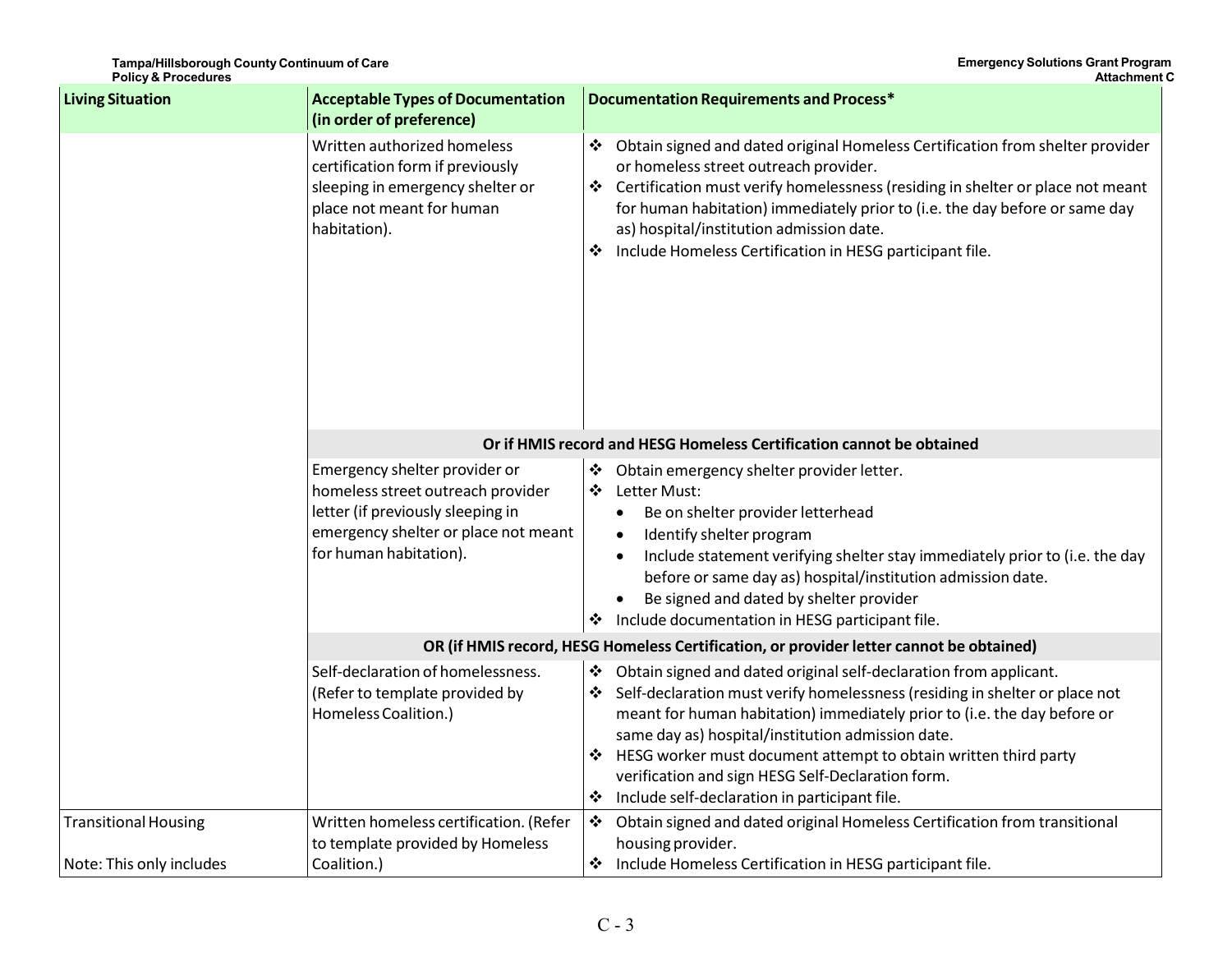| <b>Living Situation</b>                                                                                                                                                                                                                                                                                                                                                                                                                  | <b>Acceptable Types of Documentation</b><br>(in order of preference)                       | Documentation Requirements and Process*                                                                                                                                                                                                                                                                                                                                                                                                                                                                                                                                                                                                                                                                                  |
|------------------------------------------------------------------------------------------------------------------------------------------------------------------------------------------------------------------------------------------------------------------------------------------------------------------------------------------------------------------------------------------------------------------------------------------|--------------------------------------------------------------------------------------------|--------------------------------------------------------------------------------------------------------------------------------------------------------------------------------------------------------------------------------------------------------------------------------------------------------------------------------------------------------------------------------------------------------------------------------------------------------------------------------------------------------------------------------------------------------------------------------------------------------------------------------------------------------------------------------------------------------------------------|
| <b>Transitional Housing programs</b><br>serving homeless persons (per<br>HUD's definition) and listed in the<br>Continuum of Care's (CoC) most<br>recent Housing Inventory Chart<br>submitted to HUD or otherwise<br>recognized by the CoC as part of<br>the CoC inventory (e.g. newly<br>established Transitional Housing<br>programs).<br>Persons do not need to be<br>"graduating or timing out" but<br>must be leaving the facility. | OR (if HESG Homeless Certification cannot be obtained                                      |                                                                                                                                                                                                                                                                                                                                                                                                                                                                                                                                                                                                                                                                                                                          |
|                                                                                                                                                                                                                                                                                                                                                                                                                                          | Transitional housing provider letter.                                                      | Obtain letter from transitional housing provider.<br>❖<br>❖<br>Letter Must:<br>Be on transitional housing provider letterhead.<br>Identify transitional housing program.<br>Include statement verifying current transitional housing occupancy and<br>of HESG participant.<br>Include statement verifying that HESG applicant is graduating from or<br>timing out of transitional housing program.<br>Include statement verifying HESG applicant was residing in emergency<br>shelter or place not meant for human habitation immediately prior to<br>transitional housing admission.<br>Be signed and dated by transitional housing provider.<br>Include transitional housing provider letter in participant file.<br>❖ |
| <b>Domestic Violence</b><br>(Eligible if assistance is needed to<br>leave domestic violence situation)<br>*                                                                                                                                                                                                                                                                                                                              | Self-declaration of homelessness.<br>(Refer to template provided by<br>Homeless Coalition) | Obtain signed and dated original self-declaration from applicant. (If the<br>❖<br>participant is unable to prepare the verification, assistance can be provided in<br>preparing a written statement about the participant's previous living situation<br>as long as the participant signs and dates the statement.)<br>HESG worker must document attempt to obtain written third party<br>❖<br>verification and sign self-declaration form.<br>Copy of police report if available.<br>❖<br>Include self-declaration in participant file<br>❖<br>In all cases there must also be documentation the individual lacks resources, lacks a subsequent residence and lacks a support network.                                  |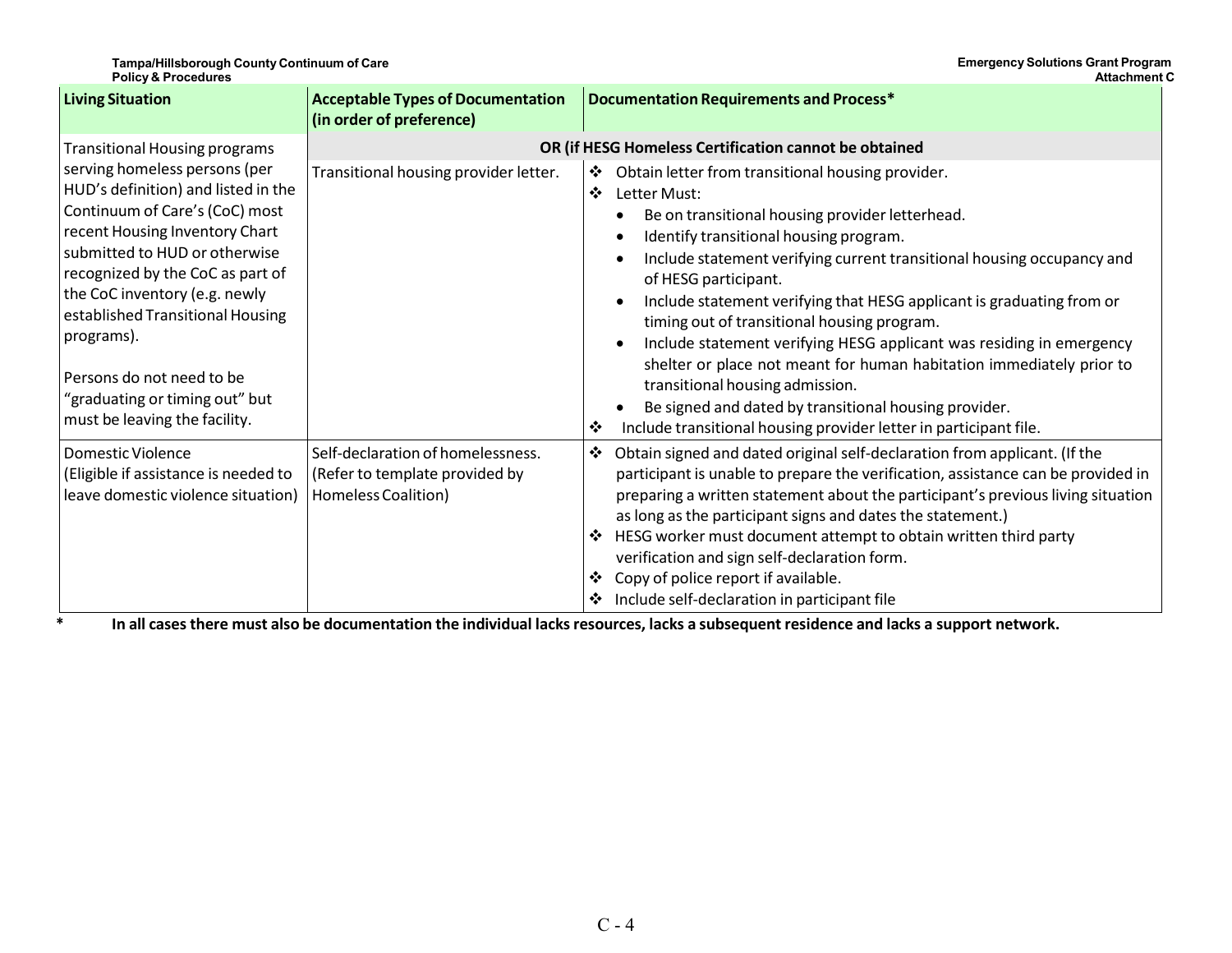## **Income Inclusions & Exclusions**

#### **Income Inclusions**

This table presents the HESG income inclusions. The following types of income must be counted when calculating gross income:

| <b>General Category</b>                                    | <b>Description</b>                                                                                                                                                                                                        |
|------------------------------------------------------------|---------------------------------------------------------------------------------------------------------------------------------------------------------------------------------------------------------------------------|
| 1. Earned Income                                           | The full amount of gross income earned before taxes and<br>deductions.                                                                                                                                                    |
| 2. Business Income                                         | The net income earned from the operation of a business,<br>i.e., total revenue minus business operating expenses. This<br>also includes any withdrawals of cash from the business or<br>profession for your personal use. |
| Interest & Dividend Income<br>$3_{-}$                      | Monthly interest and dividend income credited to an<br>applicant's bank account and available for use.                                                                                                                    |
| 4. Pension/Retirement Income                               | The monthly payment amount received from Social Security,<br>annuities, retirement funds, pensions, disability and other<br>similar types of periodic payments.                                                           |
| 5. Unemployment & Disability<br>Income                     | Any monthly payments in lieu of earnings, such as<br>unemployment, disability compensation, SSI, SSDI, and<br>worker's compensation.                                                                                      |
| <b>TANF/Public Assistance</b><br>6.                        | Monthly income from government agencies excluding<br>amounts designated for shelter, and utilities, WIC, food<br>stamps, and childcare.                                                                                   |
| 7. Alimony, Child Support and<br><b>Foster Care Income</b> | Alimony, child support and foster care payments received<br>from organizations or from persons not residing in the<br>dwelling.                                                                                           |
| 8. Armed Forces Income                                     | All basic pay, special day and allowances of a member of<br>the Armed Forces excluding special pay for exposure to<br>hostile fire.                                                                                       |

#### **Income Exclusions**

This table presents the HESG income exclusions. The following types of income are not counted when calculating gross income:

| <b>General Category</b>                              | <b>Description</b>                                                                                                                                                                                                                                                                                |
|------------------------------------------------------|---------------------------------------------------------------------------------------------------------------------------------------------------------------------------------------------------------------------------------------------------------------------------------------------------|
| Income of Children                                   | Income from employment of children (including foster children)<br>under the age of 18 years.                                                                                                                                                                                                      |
| Inheritance and<br>$\mathcal{P}$<br>Insurance Income | Lump-sum additions to family assets, such as inheritances,<br>insurance payments (including payments under health and<br>accident insurance and worker's compensation), capital gains and<br>settlement for personal or property losses (except as provided in<br>number 5 of Income Inclusions). |
| 3. Medical Expense<br>Reimbursements                 | Amounts received by the family that are specifically for, or in<br>reimbursement of, the cost of medical expenses for any family<br>member.                                                                                                                                                       |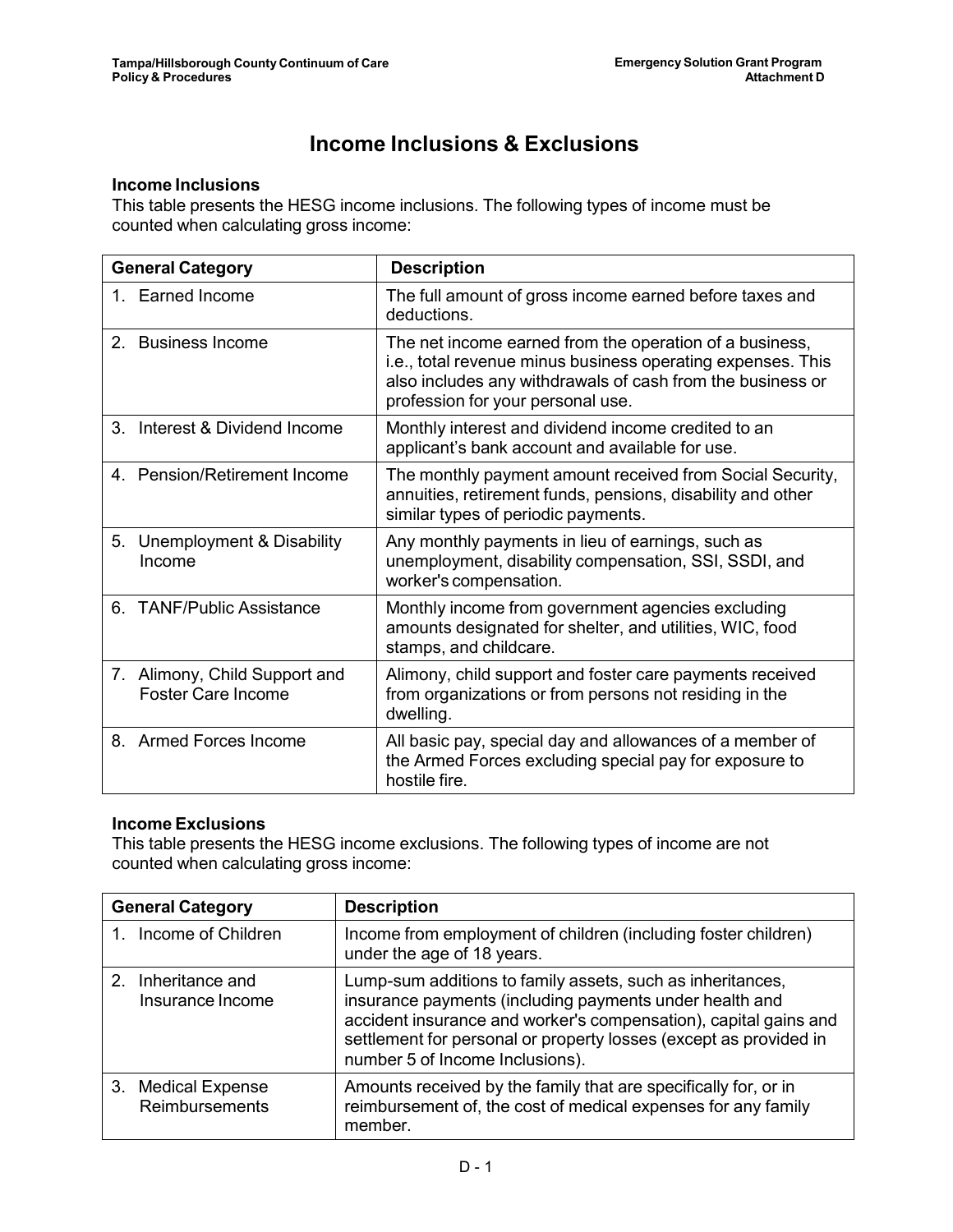| <b>General Category</b>                      | <b>Description</b>                                                                                                                                                                                                                                                                                                                                                                                                                                                                                                                                                                                                                                                                                                                                                                                                                                                                                                                                                                                                                                                                                                                                                                                                                                                                                                                                                                                                                                                                                                           |  |
|----------------------------------------------|------------------------------------------------------------------------------------------------------------------------------------------------------------------------------------------------------------------------------------------------------------------------------------------------------------------------------------------------------------------------------------------------------------------------------------------------------------------------------------------------------------------------------------------------------------------------------------------------------------------------------------------------------------------------------------------------------------------------------------------------------------------------------------------------------------------------------------------------------------------------------------------------------------------------------------------------------------------------------------------------------------------------------------------------------------------------------------------------------------------------------------------------------------------------------------------------------------------------------------------------------------------------------------------------------------------------------------------------------------------------------------------------------------------------------------------------------------------------------------------------------------------------------|--|
| 4. Income of Live-in Aides                   | Income of a live-in aide (as defined in 24 CFR 5.403).                                                                                                                                                                                                                                                                                                                                                                                                                                                                                                                                                                                                                                                                                                                                                                                                                                                                                                                                                                                                                                                                                                                                                                                                                                                                                                                                                                                                                                                                       |  |
| 5. Disabled Persons                          | Certain increases in income of a disabled member of qualified<br>families residing in HOME assisted housing or receiving HOME<br>tenant-based rental assistance (24 CFR 5.671(a)).                                                                                                                                                                                                                                                                                                                                                                                                                                                                                                                                                                                                                                                                                                                                                                                                                                                                                                                                                                                                                                                                                                                                                                                                                                                                                                                                           |  |
| 6. Student Financial Aid                     | The full amount of student financial assistance paid directly to the<br>student or to the educational institution.                                                                                                                                                                                                                                                                                                                                                                                                                                                                                                                                                                                                                                                                                                                                                                                                                                                                                                                                                                                                                                                                                                                                                                                                                                                                                                                                                                                                           |  |
| 7. Armed Forces Hostile<br>Fire Pay          | The special pay to a family member serving in the Armed Forces<br>who is exposed to hostile fire.                                                                                                                                                                                                                                                                                                                                                                                                                                                                                                                                                                                                                                                                                                                                                                                                                                                                                                                                                                                                                                                                                                                                                                                                                                                                                                                                                                                                                            |  |
| 8. Self-Sufficiency<br>Program Income        | Amounts received under training programs funded by HUD.<br>a.<br>Amounts received by a person with a disability that are<br>b.<br>disregarded for a limited time for purposes of Supplemental<br>Security Income eligibility and benefits because they are set<br>side for use under a Plan to Attain Self-Sufficiency (PASS).<br>Amounts received by a participant in other publicly assisted<br>C.<br>programs that are specifically for, or in reimbursement of, out-<br>of-pocket expenses incurred (special equipment, clothing,<br>transportation, childcare, etc.) and which are made solely to<br>allow participation in a specific program.<br>Amounts received under a resident service stipend. A<br>d.<br>resident service stipend is a modest amount (not to exceed<br>\$200 per month) received by a resident for performing a<br>service for the PHA or owner, on a part-time basis, that<br>enhances the quality of life in the development.<br>Incremental earnings and benefits resulting to any family<br>е.<br>member from participation in qualifying state or local<br>employment training programs (including training not affiliated<br>with a local government) and training of a family member as<br>resident management staff. Amounts excluded by this<br>provision must be received under employment training<br>programs with clearly defined goals and objectives, and are<br>excluded only for the period during which the family member<br>participates in the employment training program. |  |
| 9. Gifts                                     | Temporary, nonrecurring, or sporadic income (including gifts).                                                                                                                                                                                                                                                                                                                                                                                                                                                                                                                                                                                                                                                                                                                                                                                                                                                                                                                                                                                                                                                                                                                                                                                                                                                                                                                                                                                                                                                               |  |
| 10. Reparations                              | Reparation payments paid by a foreign government pursuant to<br>claims filed under the laws of that government by persons who<br>were persecuted during the Nazi era.                                                                                                                                                                                                                                                                                                                                                                                                                                                                                                                                                                                                                                                                                                                                                                                                                                                                                                                                                                                                                                                                                                                                                                                                                                                                                                                                                        |  |
| 11. Income from Full-time<br><b>Students</b> | Earnings in excess of \$480 for each full-time student 18 years old<br>or older (excluding the head of household or spouse).                                                                                                                                                                                                                                                                                                                                                                                                                                                                                                                                                                                                                                                                                                                                                                                                                                                                                                                                                                                                                                                                                                                                                                                                                                                                                                                                                                                                 |  |
| 12. Adoption Assistance<br>Payments          | Adoption assistance payments in excess of \$480 per adopted<br>child.                                                                                                                                                                                                                                                                                                                                                                                                                                                                                                                                                                                                                                                                                                                                                                                                                                                                                                                                                                                                                                                                                                                                                                                                                                                                                                                                                                                                                                                        |  |
| 13. Social Security & SSI<br>Income          | Deferred periodic amounts from SSI and Social Security benefits<br>that are received in a lump sum amount or in prospective monthly<br>amounts.                                                                                                                                                                                                                                                                                                                                                                                                                                                                                                                                                                                                                                                                                                                                                                                                                                                                                                                                                                                                                                                                                                                                                                                                                                                                                                                                                                              |  |
| 14. Property Tax Refunds                     | Amounts received by the family in the form of refunds or rebates<br>under state or local law for property taxes paid on the dwelling<br>unit.                                                                                                                                                                                                                                                                                                                                                                                                                                                                                                                                                                                                                                                                                                                                                                                                                                                                                                                                                                                                                                                                                                                                                                                                                                                                                                                                                                                |  |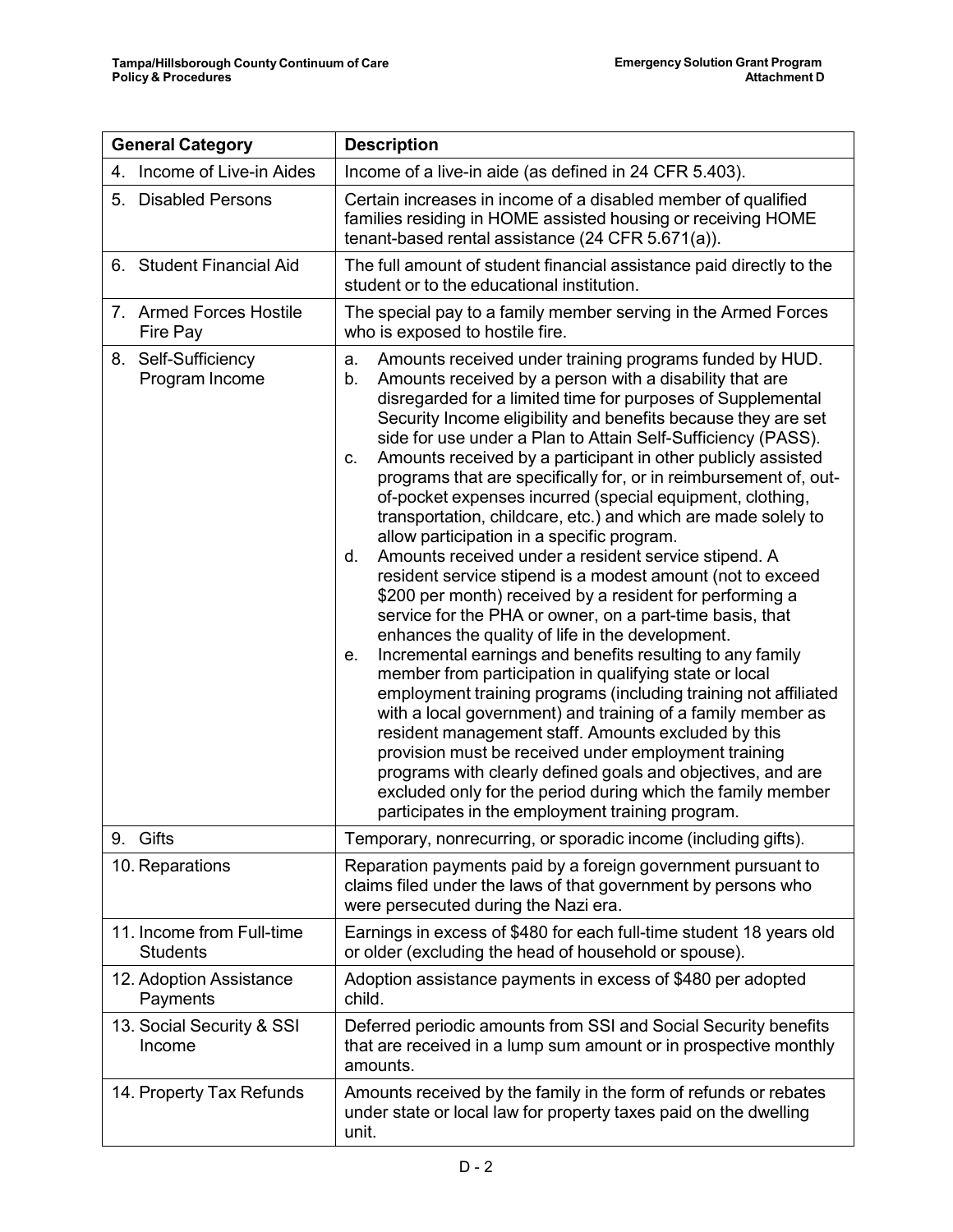| <b>General Category</b>                | <b>Description</b>                                                                                                                                                                                                                                                                                                                                                                                                                                                                                                                                                                                                                                                                                                                                                                                                                                                                                                                                                                                                                                                                                                                                                                                                                                                                                                                                                                                                                                                                                                                                                                                                                                                                                                                                                                                                                                                                                                                                                                                                                                                                                                                                                                                                                                                                                                                                                                                                                                                                                                                                                                |  |
|----------------------------------------|-----------------------------------------------------------------------------------------------------------------------------------------------------------------------------------------------------------------------------------------------------------------------------------------------------------------------------------------------------------------------------------------------------------------------------------------------------------------------------------------------------------------------------------------------------------------------------------------------------------------------------------------------------------------------------------------------------------------------------------------------------------------------------------------------------------------------------------------------------------------------------------------------------------------------------------------------------------------------------------------------------------------------------------------------------------------------------------------------------------------------------------------------------------------------------------------------------------------------------------------------------------------------------------------------------------------------------------------------------------------------------------------------------------------------------------------------------------------------------------------------------------------------------------------------------------------------------------------------------------------------------------------------------------------------------------------------------------------------------------------------------------------------------------------------------------------------------------------------------------------------------------------------------------------------------------------------------------------------------------------------------------------------------------------------------------------------------------------------------------------------------------------------------------------------------------------------------------------------------------------------------------------------------------------------------------------------------------------------------------------------------------------------------------------------------------------------------------------------------------------------------------------------------------------------------------------------------------|--|
| 15. Home Care Assistance               | Amounts paid by a state agency to a family with a member who<br>has a developmental disability and is living at home to offset the<br>cost of services and equipment needed to keep this<br>developmentally disabled family member at home.                                                                                                                                                                                                                                                                                                                                                                                                                                                                                                                                                                                                                                                                                                                                                                                                                                                                                                                                                                                                                                                                                                                                                                                                                                                                                                                                                                                                                                                                                                                                                                                                                                                                                                                                                                                                                                                                                                                                                                                                                                                                                                                                                                                                                                                                                                                                       |  |
| 15. Other Federal<br><b>Exclusions</b> | Amounts specifically excluded by any other federal statute from<br>consideration as income for purposes of determining eligibility or<br>benefits under a category of assistance programs that includes<br>assistance under any program to which the exclusions of 24 CFR<br>5.609(c) apply, including:<br>❖ The value of the allotment made under the Food Stamp Act of<br>1977;<br>Payments received under the Domestic Volunteer Service Act<br>❖<br>of 1973 (employment through VISTA, Retired Senior<br>Volunteer Program, Foster Grandparents Program, youthful<br>offender incarceration alternatives, senior companions);<br>❖ Payments received under the Alaskan Native Claims<br>Settlement Act;<br>❖ Income derived from the disposition of funds to the Grand<br>River Band of Ottawa Indians;<br>Income derived from certain submarginal land of the United<br>❖<br>States that is held in trust for certain Indian tribes;<br>❖ Payments or allowances made under the Department of<br>Health and Human Services' Low-Income Home Energy<br>Assistance Program;<br>❖ Payments received under the Maine Indian Claims Settlement<br>Act of 1980 (25 U.S.C. 1721);<br>The first \$2,000 of per capita shares received from judgment<br>❖<br>funds awarded by the Indian Claims Commission or the U.S.<br>Claims Court and the interests of individual Indians in trust or<br>restricted lands, including the first \$2,000 per year of income<br>received by individual Indians from funds derived from<br>interests held in such trust or restricted lands;<br>❖ Amounts of scholarships funded under Title IV of the Higher<br>Education Act of 1965, including awards under the Federal<br>workstudy program or under the Bureau of Indian Affairs<br>student assistance programs;<br>Payments received from programs funded under Title V of the<br>❖<br>Older Americans Act of 1985 (Green Thumb, Senior Aides,<br>Older American Community Service Employment Program);<br>❖ Payments received on or after January 1, 1989, from the<br>Agent Orange Settlement Fund or any other fund established<br>pursuant to the settlement in the In Re Agent Orange product<br>liability litigation, M.D.L. No. 381 (E.D.N.Y.);<br>❖ Earned income tax credit refund payments received on or<br>after January 1, 1991, including advanced earned income<br>credit payments;<br>The value of any child care provided or arranged (or any<br>❖<br>amount received as payment for such care or reimbursement<br>for costs incurred for such care) under the Child Care and |  |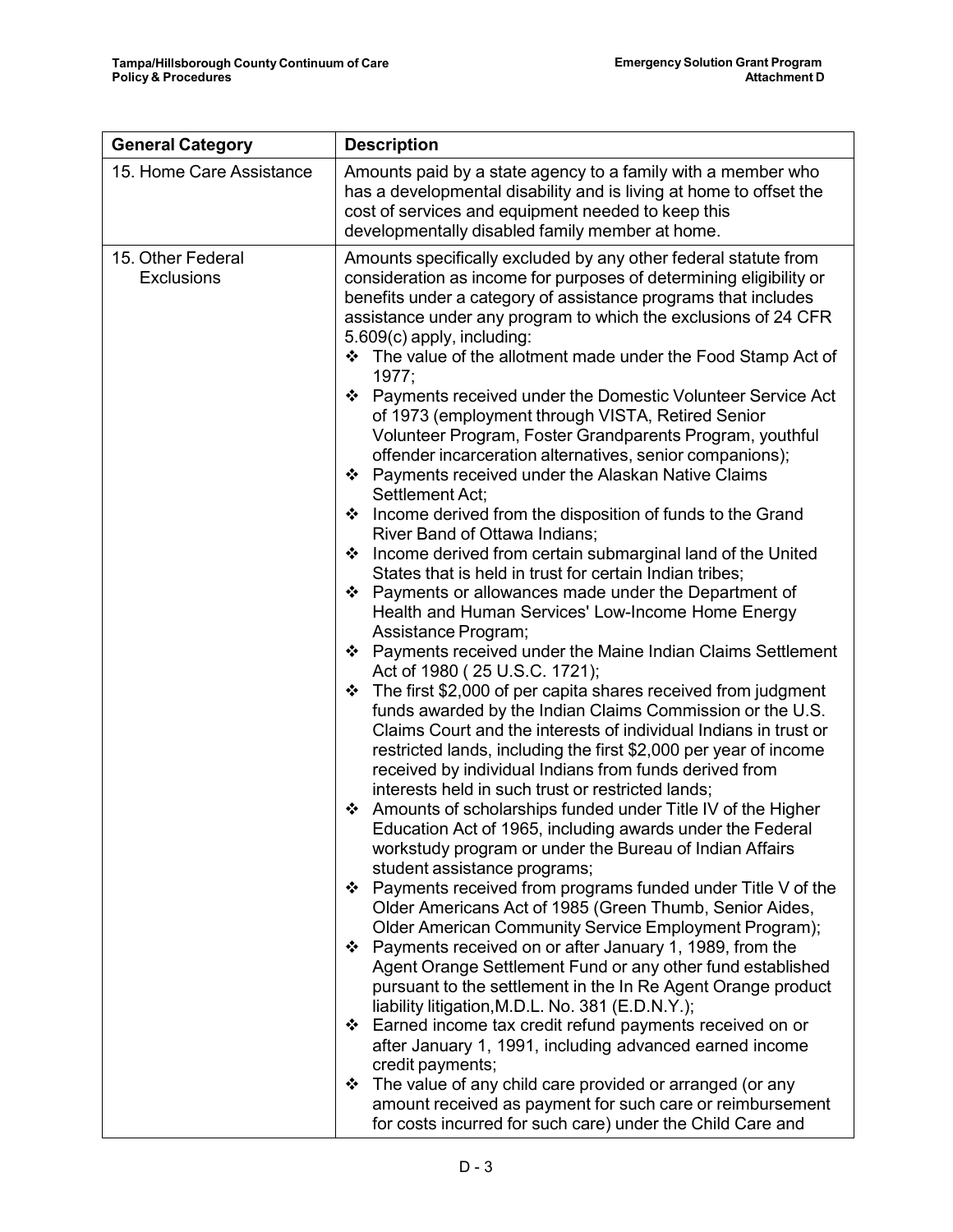| <b>General Category</b> | <b>Description</b>                                                                                                                                                                                                                                                                                                                                                                                                                                                                                                                                                                                                          |  |
|-------------------------|-----------------------------------------------------------------------------------------------------------------------------------------------------------------------------------------------------------------------------------------------------------------------------------------------------------------------------------------------------------------------------------------------------------------------------------------------------------------------------------------------------------------------------------------------------------------------------------------------------------------------------|--|
|                         | Development Block Grant Act of 1990;<br>❖ Payments received under programs funded in whole or in part<br>under the Job Training Partnership Act (employment and<br>training programs for Native Americans and migrant and<br>seasonal farm workers, Job Corps, state job training programs<br>and career intern programs, AmeriCorps);<br>❖ Payments by the Indian Claims Commission to the<br>Confederated Tribes and Bands of Yakima Indian Nation or<br>the Apache Tribe of Mescalero Reservation;<br>❖ Allowances, earnings, and payments to AmeriCorps<br>participants under the National and Community Service Act of |  |
|                         | 1990;<br>❖ Any allowance paid under the provisions of 38 U.S.C. 1805 to<br>a child suffering from spina bifida who is the child of a<br>Vietnam veteran;<br>❖ Any amount of crime victim compensation (under the Victims                                                                                                                                                                                                                                                                                                                                                                                                    |  |
|                         | of Crime Act) received through crime victim assistance (or<br>payment or reimbursement of the cost of such assistance) as<br>determined under the Victims of Crime Act because of the<br>commission of a crime against the applicant under the Victims<br>of Crime Act; and<br>Allowances, earnings, and payments to individuals<br>❖<br>participating in programs under the Workforce Investment Act<br>of 1998.                                                                                                                                                                                                           |  |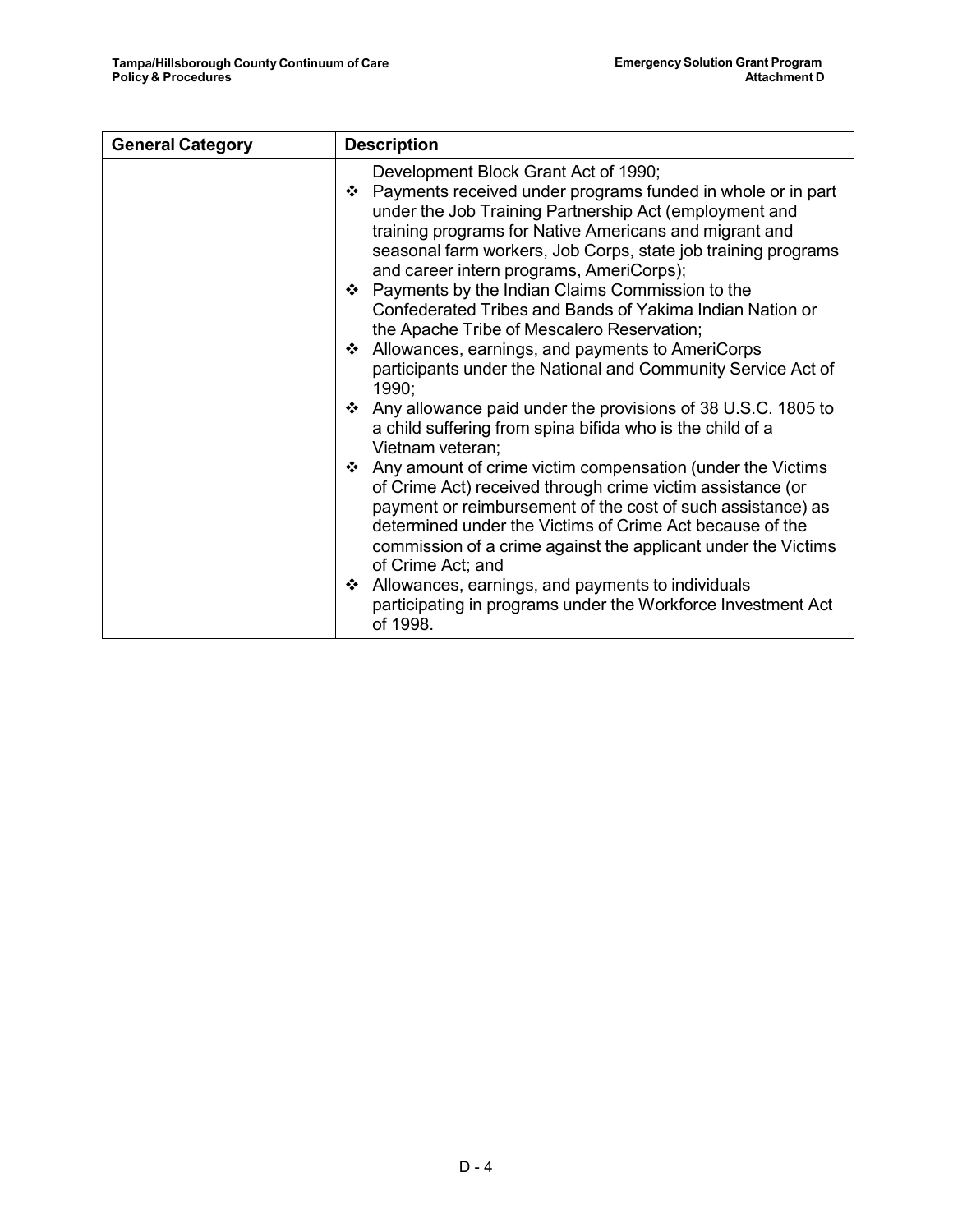#### **Tampa/Hillsborough County CoC HESG ProgramRequirements for Documentation of Income Verification**

The chart below outlines standards and describes documentation requirements for the various types of income. In some instances, only applicant selfdeclaration may be possible. This method should be used only as a *last resort* when all other verification methods are not possible or reasonable. When usingapplicant self declaration, there must be documentation indicating why a higher verification standard was not used.

| <b>Type of Income</b>                      | <b>Acceptable Types of Documentation (in order</b><br>of preference)                                              | <b>Documentation Requirements and Process</b>                                                                                                                                                                                                                               |  |
|--------------------------------------------|-------------------------------------------------------------------------------------------------------------------|-----------------------------------------------------------------------------------------------------------------------------------------------------------------------------------------------------------------------------------------------------------------------------|--|
| <b>Wages and Salary</b>                    | Copy of most recent paystub(s)                                                                                    | ❖<br>Obtain copy(ies) of most recent pay stub(s) from applicant.<br>Include copy(ies) in participant file.<br>❖                                                                                                                                                             |  |
|                                            | <b>Or</b>                                                                                                         |                                                                                                                                                                                                                                                                             |  |
|                                            | Written verification of income. (Refer to<br>Income Verification template provided by<br>Homeless Coalition.)     | Mail, fax or email written verification of income request directly to the<br>❖<br>employer(s).<br>Obtain signed and dated verification of income from employer(s).<br>❖<br>Include verification of income in participant file.<br>❖                                         |  |
|                                            | OR (if written third party documentation cannot be obtained)                                                      |                                                                                                                                                                                                                                                                             |  |
| Coalition.)                                | Oral verification of income. (Refer to Income<br>Verification template provided by Homeless                       | Contact the employer(s) by phone or in person to obtain oral verification<br>of income.<br>❖<br>Document oral verification of income.<br>Include HESG Verification of Income in participant file.<br>❖                                                                      |  |
|                                            | OR (if written documentation or oral third party verification cannot be obtained)                                 |                                                                                                                                                                                                                                                                             |  |
|                                            | Self-declaration of income. (Refer to Self-<br>Declaration of Income template provided by<br>Homeless Coalition.) | Obtain signed and dated original self-declaration of income from applicant.<br>❖<br>Must document attempt to obtain third party verification (written or oral)<br>❖<br>and sign self-declaration of income.<br>Include self-declaration of income in participant file.<br>❖ |  |
| Self Employment/<br><b>Business Income</b> | Copy of most recent federal or state tax return<br>showing net business income                                    | Obtain copy of most recent federal or state tax return from the applicant.<br>❖<br>Include copy in participant file<br>❖                                                                                                                                                    |  |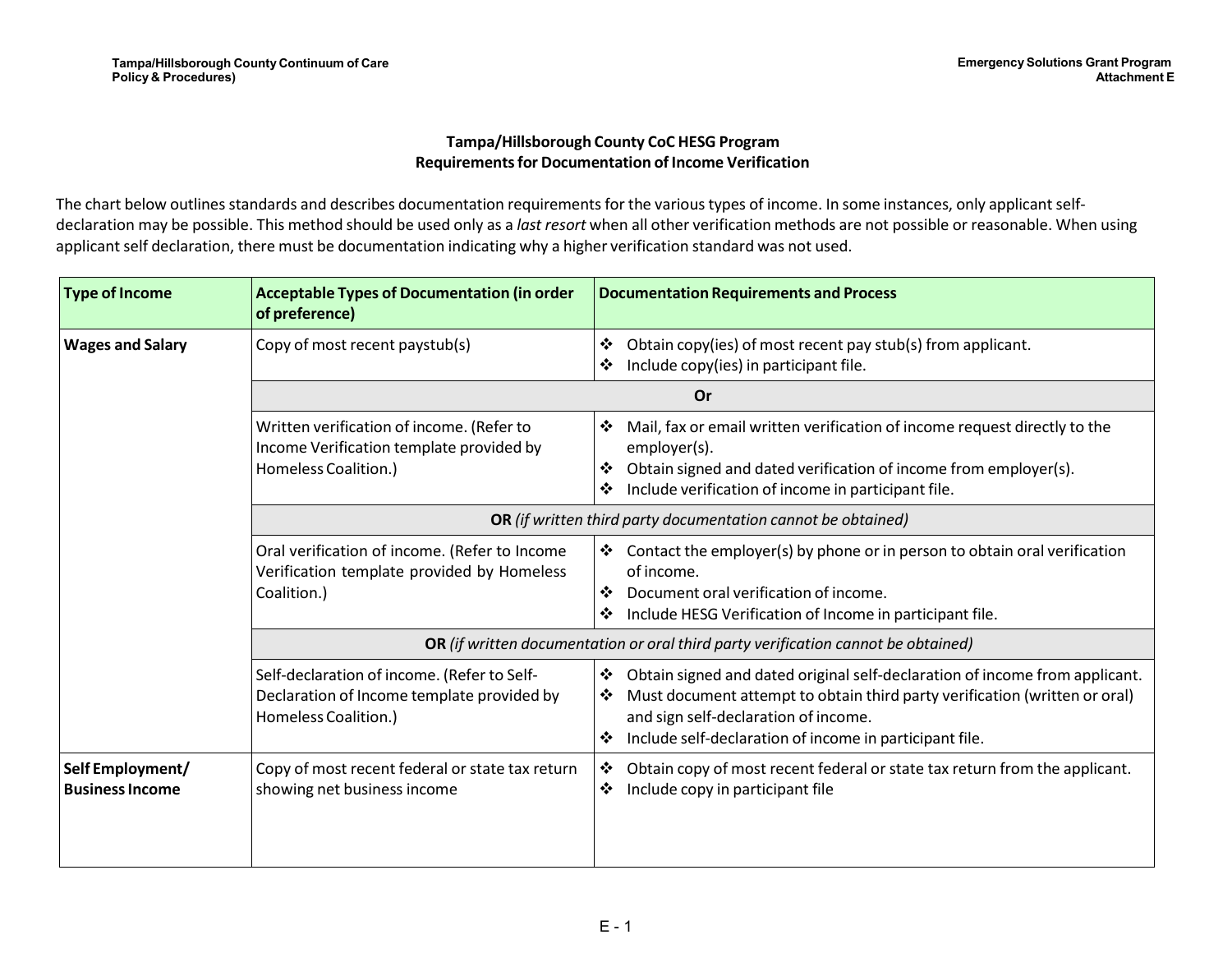| <b>Type of Income</b>                  | <b>Acceptable Types of Documentation (in order</b><br>of preference)                                                                          | <b>Documentation Requirements and Process</b>                                                                                                                                                                                                                                           |  |
|----------------------------------------|-----------------------------------------------------------------------------------------------------------------------------------------------|-----------------------------------------------------------------------------------------------------------------------------------------------------------------------------------------------------------------------------------------------------------------------------------------|--|
|                                        |                                                                                                                                               | OR (if written documentation cannot be obtained)                                                                                                                                                                                                                                        |  |
|                                        | Self-declaration of income. (Refer to Self-<br>Declaration of Income template provided by<br>Homeless Coalition.)                             | Obtain signed and dated original self-declaration of income from applicant.<br>❖<br>Must document attempt to obtain third party verification (written or oral)<br>and sign self-declaration of income.<br>Include self-declaration of income in participant file.<br>❖                  |  |
| <b>Interest and dividend</b><br>income | Copy of most recent interest or dividend<br>income statement                                                                                  | Obtain copy(ies) of most recent interest or dividend income statement<br>❖<br>from applicant<br>Include copy(ies) in participant file.<br>❖                                                                                                                                             |  |
|                                        |                                                                                                                                               | Or                                                                                                                                                                                                                                                                                      |  |
|                                        | Copy of most recent federal or state tax return<br>showing interest, dividend or other net income                                             | Obtain copy of most recent federal or state tax return from the applicant.<br>❖<br>Include copy in participant file.<br>❖                                                                                                                                                               |  |
|                                        |                                                                                                                                               | OR (if written documentation cannot be obtained)                                                                                                                                                                                                                                        |  |
|                                        | Self-declaration of income. (Refer to Self-<br>Declaration of Income template provided by<br>Homeless Coalition.)                             | Obtain signed and dated original self-declaration of income from applicant.<br>Must document attempt to obtain third party verification (written or oral)<br>and sign self-declaration of income.<br>Include self-declaration of income in participant file.<br>❖                       |  |
| <b>Pension/Retirement</b><br>income    | Copy of most recent payment statement or<br>benefit notice from Social Security<br>Administration (SSA), pension provider, or<br>other source | Obtain copy(ies) of most recent benefit notice, pension statement or other<br>❖<br>payment statement from applicant.<br>Include copy(ies) in participant file.<br>❖                                                                                                                     |  |
|                                        | Or                                                                                                                                            |                                                                                                                                                                                                                                                                                         |  |
|                                        | Written verification of income. (Refer to<br>Income Verification template provided by<br>Homeless Coalition.)                                 | Mail, fax or email verification of income request directly to the Social<br>❖<br>Security Administration, pension provider or other source.<br>Obtain signed and dated verification of income from income source.<br>❖<br>Include HESG Verification of Income in participant file.<br>❖ |  |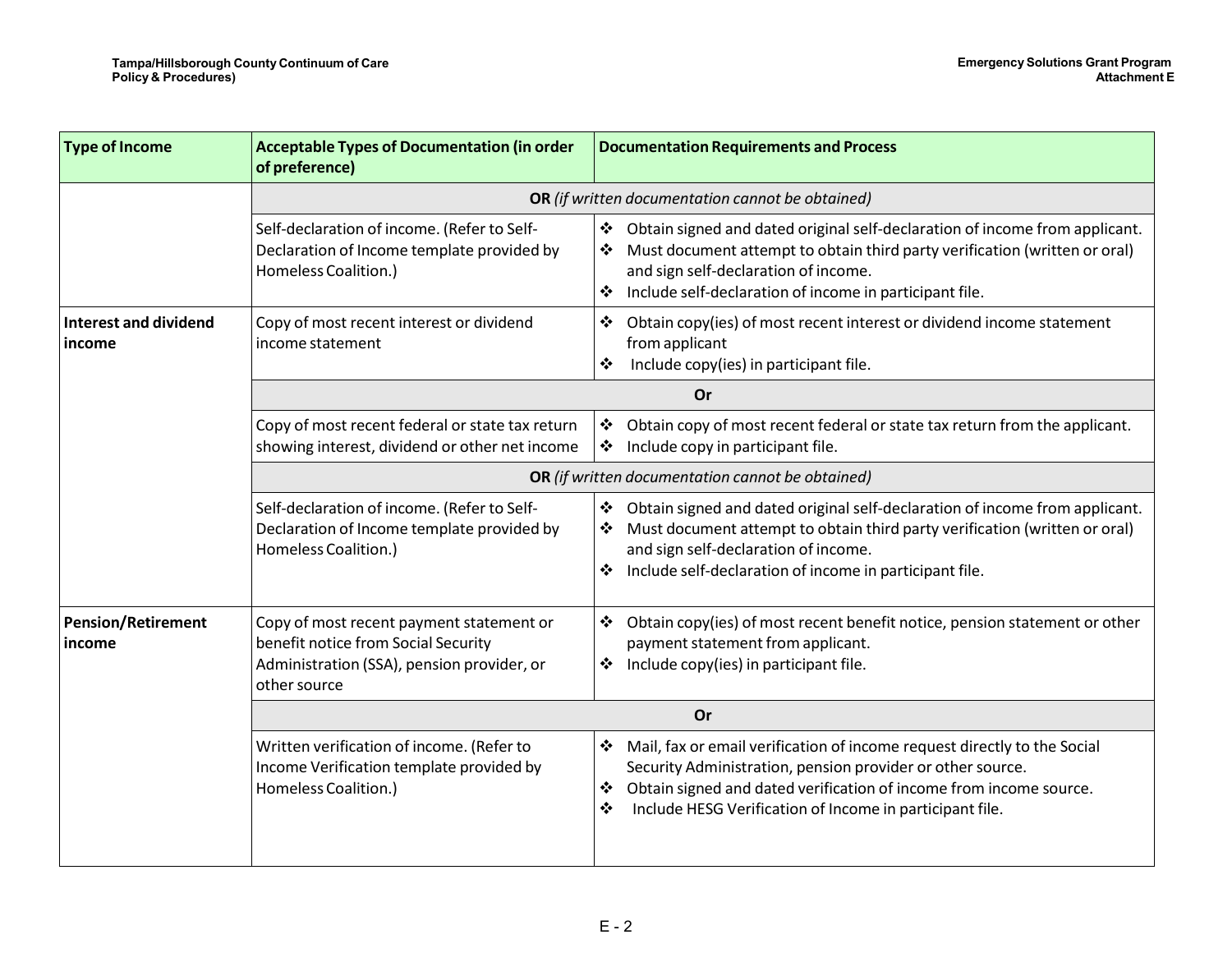| <b>Type of Income</b>                               | <b>Acceptable Types of Documentation (in order</b><br>of preference)                                                       | <b>Documentation Requirements and Process</b>                                                                                                                                                                                                                                                           |  |
|-----------------------------------------------------|----------------------------------------------------------------------------------------------------------------------------|---------------------------------------------------------------------------------------------------------------------------------------------------------------------------------------------------------------------------------------------------------------------------------------------------------|--|
|                                                     |                                                                                                                            | OR (if written third party documentation cannot be obtained)                                                                                                                                                                                                                                            |  |
|                                                     | Oral verification of income. (Refer to Income<br>Verification template provided by Homeless<br>Coalition.)                 | Contact the source(s) by phone or in person to obtain oral verification of<br>income.<br>Document oral verification of income.<br>❖<br>Include HESG Verification of Income in participant file.<br>❖                                                                                                    |  |
|                                                     | OR (if written documentation or oral third party verification cannot be obtained)                                          |                                                                                                                                                                                                                                                                                                         |  |
|                                                     | Self-declaration of income. (Refer to Self-<br>Declaration of Income template provided by<br>Homeless Coalition.)          | Obtain signed and dated original self-declaration of income from applicant.<br>❖<br>Must document attempt to obtain third party verification (written or oral)<br>and sign self-declaration of income.<br>Include self-declaration of income in participant file.<br>❖                                  |  |
| <b>Unemployment and</b><br><b>Disability Income</b> | Copy of most recent unemployment, worker's<br>compensation, SSI, SSDI, or severance payment<br>statement or benefit notice | Obtain copy(ies) of most recent payment statement(s) and/or benefit<br>❖<br>notice(s) from applicant.<br>Include copy(ies) in participant file.<br>❖                                                                                                                                                    |  |
|                                                     | Or                                                                                                                         |                                                                                                                                                                                                                                                                                                         |  |
|                                                     | Written verification of income. (Refer to<br>Income Verification template provided by<br>Homeless Coalition.)              | Mail, fax or email verification of income request directly to the<br>❖<br>unemployment administrator, worker's compensation administrator, or<br>former employer<br>Obtain signed and dated verification of income from income source.<br>❖<br>Include verification of income in participant file.<br>❖ |  |
|                                                     | OR (if written third party documentation cannot be obtained)                                                               |                                                                                                                                                                                                                                                                                                         |  |
|                                                     | Oral verification of income. (Refer to Income<br>Verification template provided by Homeless<br>Coalition.)                 | Contact the source(s) by phone or in person to obtain oral verification of<br>❖<br>income.<br>Document oral verification of income.<br>❖<br>Include HESG Verification of Income in participant file.                                                                                                    |  |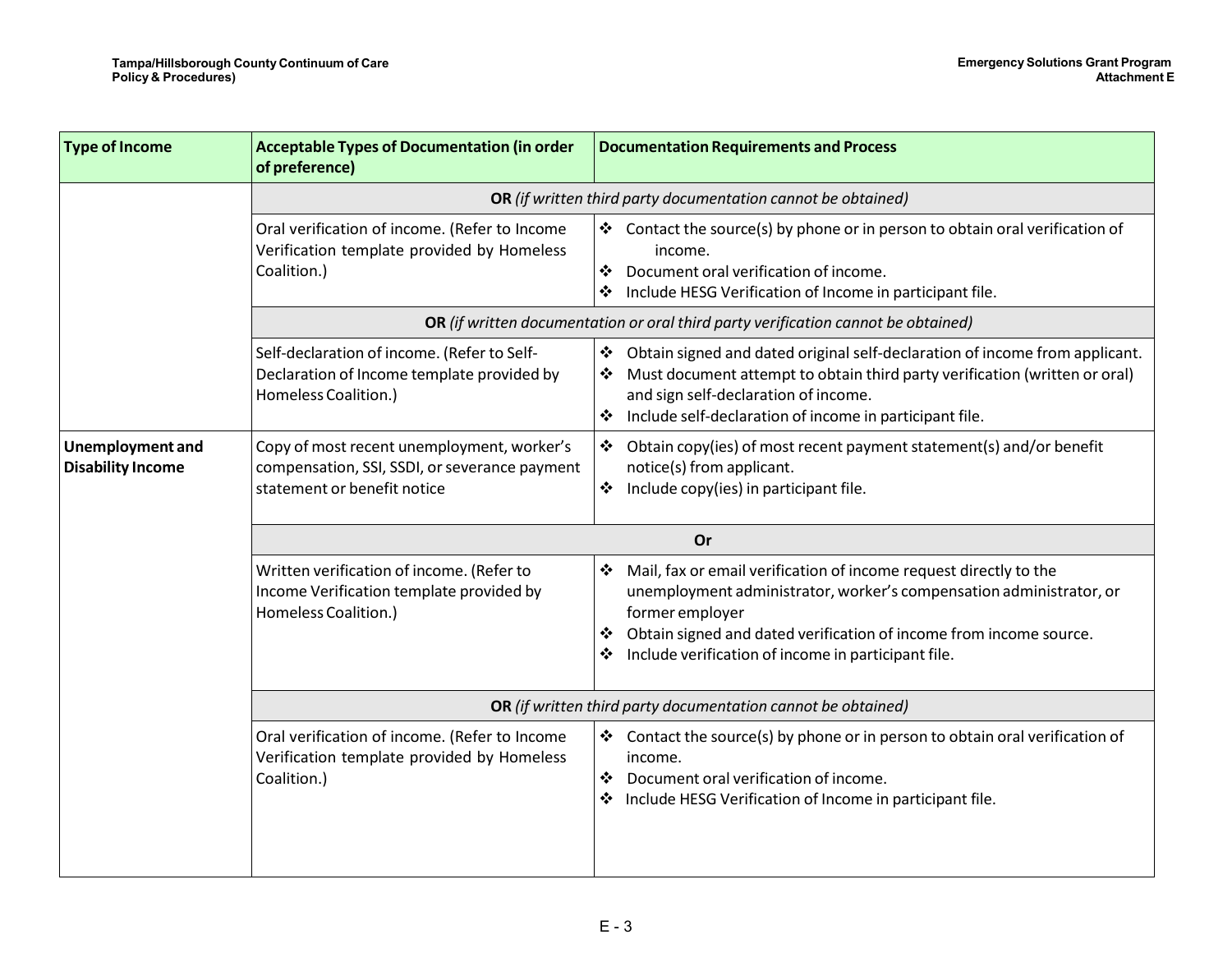| <b>Type of Income</b>         | <b>Acceptable Types of Documentation (in order</b><br>of preference)                                              | <b>Documentation Requirements and Process</b>                                                                                                                                                                                                                          |  |
|-------------------------------|-------------------------------------------------------------------------------------------------------------------|------------------------------------------------------------------------------------------------------------------------------------------------------------------------------------------------------------------------------------------------------------------------|--|
|                               | OR (if written documentation or oral third party verification cannot be obtained                                  |                                                                                                                                                                                                                                                                        |  |
|                               | Self-declaration of income. (Refer to Self-<br>Declaration of Income template provided by<br>Homeless Coalition.) | Obtain signed and dated original self-declaration of income from applicant.<br>❖<br>Must document attempt to obtain third party verification (written or oral)<br>and sign self-declaration of income.<br>Include self-declaration of income in participant file.      |  |
| <b>TANF/Public Assistance</b> | Copy of most recent welfare payment<br>statement or benefit notice                                                | Obtain copy(ies) of most recent benefit notice(s) or payment statement(s)<br>❖<br>from applicant.<br>Include copy(ies) in participant file.<br>❖                                                                                                                       |  |
|                               | Or                                                                                                                |                                                                                                                                                                                                                                                                        |  |
|                               | Written verification of income. (Refer to<br>Income Verification template provided by<br>Homeless Coalition.)     | Mail, fax or email verification of income request directly to the welfare<br>administrator<br>Obtain signed and dated verification of income from income source.<br>❖<br>Include verification of income in participant file.                                           |  |
|                               | OR (if written third party documentation cannot be obtained)                                                      |                                                                                                                                                                                                                                                                        |  |
|                               | Oral verification of income. (Refer to Income<br>Verification template provided by Homeless<br>Coalition.)        | Contact the source(s) by phone or in person to obtain oral verification of<br>income.<br>Document oral verification of income.<br>❖<br>Include HESG Verification of Income in participant file.<br>❖                                                                   |  |
|                               | OR (if written documentation or oral third party verification cannot be obtained                                  |                                                                                                                                                                                                                                                                        |  |
|                               | Self-declaration of income. (Refer to Self-<br>Declaration of Income template provided by<br>Homeless Coalition.) | Obtain signed and dated original self-declaration of income from applicant.<br>❖<br>Must document attempt to obtain third party verification (written or oral)<br>and sign self-declaration of income.<br>Include self-declaration of income in participant file.<br>❖ |  |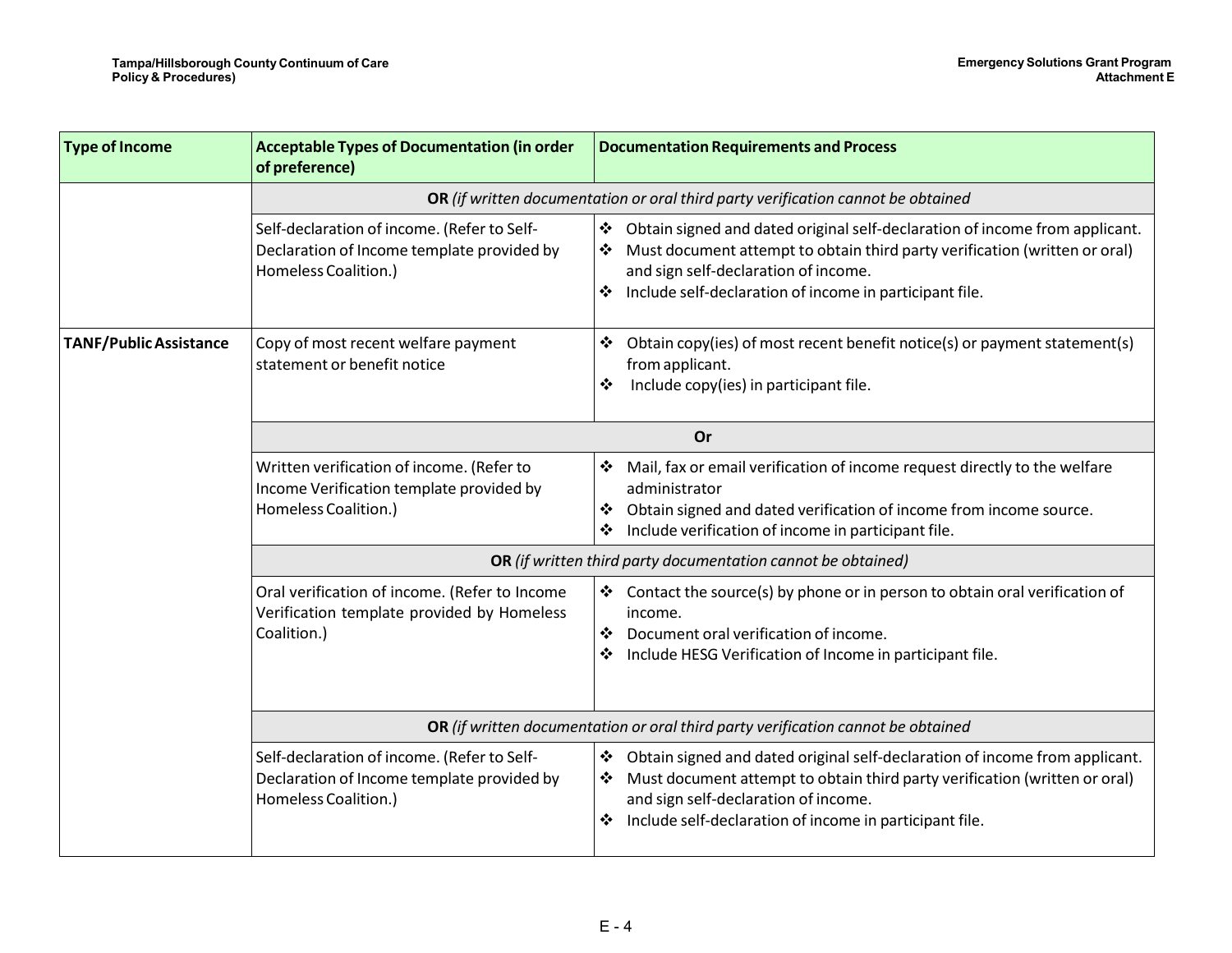| <b>Type of Income</b>                                  | <b>Acceptable Types of Documentation (in order</b><br>of preference)                                                              | <b>Documentation Requirements and Process</b>                                                                                                                                                                                                                                      |  |
|--------------------------------------------------------|-----------------------------------------------------------------------------------------------------------------------------------|------------------------------------------------------------------------------------------------------------------------------------------------------------------------------------------------------------------------------------------------------------------------------------|--|
| Alimony, Child Support,<br><b>Foster Care Payments</b> | Copy of most recent alimony, foster care, child<br>support or other contributions or gift payment<br>statements, notice, or order | Obtain copy(ies) of most recent payment statement(s), notice(s) or order<br>❖<br>(e.g. court ordered child support) from applicant<br>Include copy(ies) in participant file.<br>❖                                                                                                  |  |
|                                                        | <b>Or</b>                                                                                                                         |                                                                                                                                                                                                                                                                                    |  |
|                                                        | Written verification of income. (Refer to<br>Income Verification template provided by<br>Homeless Coalition.)                     | Mail, fax or email verification of income request directly to the child<br>❖<br>support enforcement agency, court liaison, or other source.<br>Obtain signed and dated verification of income from income source.<br>❖<br>Include HESG Verification of Income in participant file. |  |
|                                                        | OR (if written third party documentation cannot be obtained)                                                                      |                                                                                                                                                                                                                                                                                    |  |
|                                                        | Oral verification of income. (Refer to Income<br>Verification template provided by Homeless<br>Coalition.)                        | Contact the source(s) by phone or in person to obtain oral verification of<br>income.<br>Document oral verification of income.<br>❖<br>Include HESG Verification of Income in participant file.                                                                                    |  |
|                                                        | OR (if written documentation or oral third party verification cannot be obtained)                                                 |                                                                                                                                                                                                                                                                                    |  |
|                                                        | Self-declaration of income. (Refer to Self-<br>Declaration of Income template provided by<br>Homeless Coalition.)                 | Obtain signed and dated original self-declaration of income from applicant.<br>❖<br>Must document attempt to obtain third party verification (written or oral)<br>and sign self-declaration of income.<br>Include self-declaration of income in participant file.                  |  |
| <b>Armed Forces Income</b>                             | Copy of pay stubs, payment statement, or other<br>government issued statement indicating<br>income amount                         | Obtain copy(ies) of most recent payment stub(s), statement(s), or other<br>❖<br>government issued statement from applicant.<br>Include copy(ies) in participant file.<br>❖                                                                                                         |  |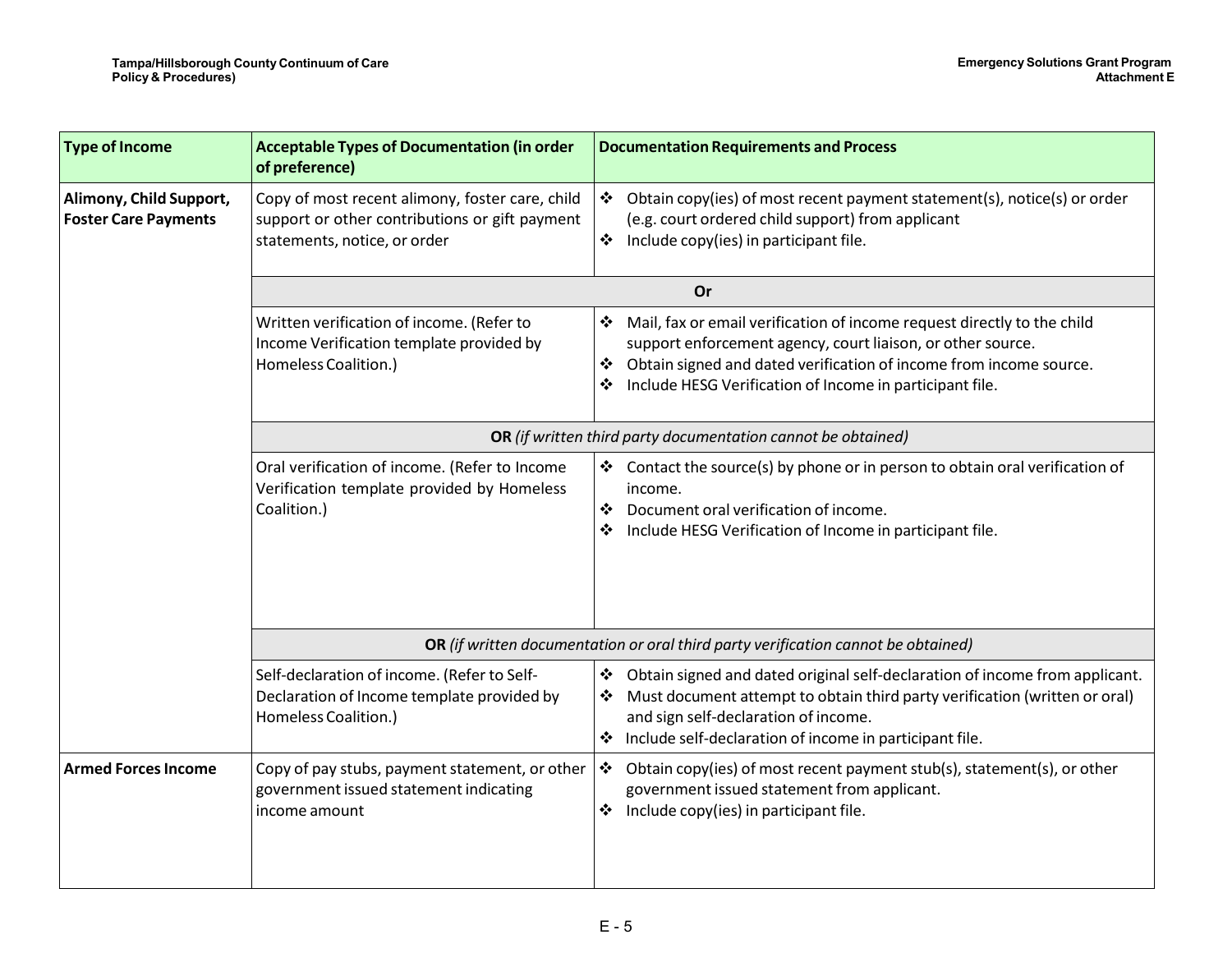| <b>Type of Income</b>     | <b>Acceptable Types of Documentation (in order</b><br>of preference)                                              | <b>Documentation Requirements and Process</b>                                                                                                                                                                                                                               |
|---------------------------|-------------------------------------------------------------------------------------------------------------------|-----------------------------------------------------------------------------------------------------------------------------------------------------------------------------------------------------------------------------------------------------------------------------|
|                           |                                                                                                                   | Or                                                                                                                                                                                                                                                                          |
|                           | Written verification of income. (Refer to<br>Income Verification template provided by<br>Homeless Coalition.)     | Mail, fax or email verification of income request directly to the appropriate<br>❖<br>armed services representative.<br>Obtain signed and dated verification of income from income source.<br>❖<br>Include HESG Verification of Income in participant file.<br>❖            |
|                           | OR (if written third party documentation cannot be obtained)                                                      |                                                                                                                                                                                                                                                                             |
|                           | Oral verification of income. (Refer to Income<br>Verification template provided by Homeless<br>Coalition.)        | Contact the source(s) by phone or in person to obtain oral verification of<br>income.<br>Document oral verification of income.<br>❖<br>Include HESG Verification of Income in participant file.<br>❖                                                                        |
|                           | OR (if written documentation or oral third party verification cannot be obtained)                                 |                                                                                                                                                                                                                                                                             |
|                           | Self-declaration of income. (Refer to Self-<br>Declaration of Income template provided by<br>Homeless Coalition.) | Obtain signed and dated original self-declaration of income from applicant.<br>❖<br>Must document attempt to obtain third party verification (written or oral)<br>❖<br>and sign self-declaration of income.<br>Include self-declaration of income in participant file.<br>❖ |
| <b>No Income Reported</b> | Self-declaration of income. (Refer to Self-<br>Declaration of Income template provided by<br>Homeless Coalition.) | Obtain signed and dated original self-declaration of income from applicant.<br>❖<br>Must document attempt to obtain third party verification (written or oral)<br>❖<br>and sign self-declaration of income.<br>Include self-declaration of income in participant file.<br>❖ |